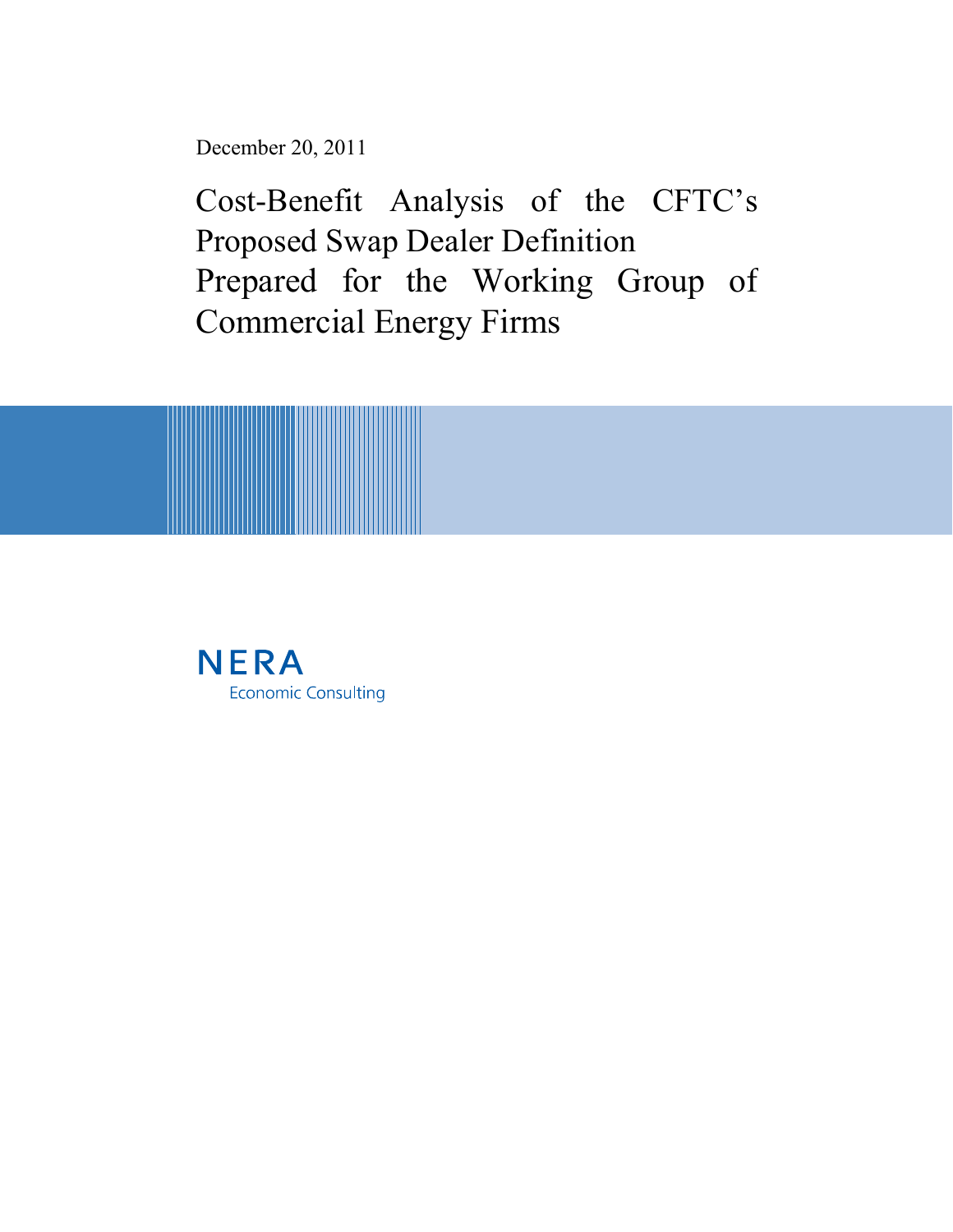# **Project Team**

Sharon Brown-Hruska, Ph.D.

Kurt G. Strunk, MBA

(with the research support of Abbe Finberg, CFA and Andrew Pizzi)

NERA Economic Consulting 1166 Avenue of the Americas New York, New York 10036 Tel: +1 212 345 3000 Fax: +1 212 345 4650 www.nera.com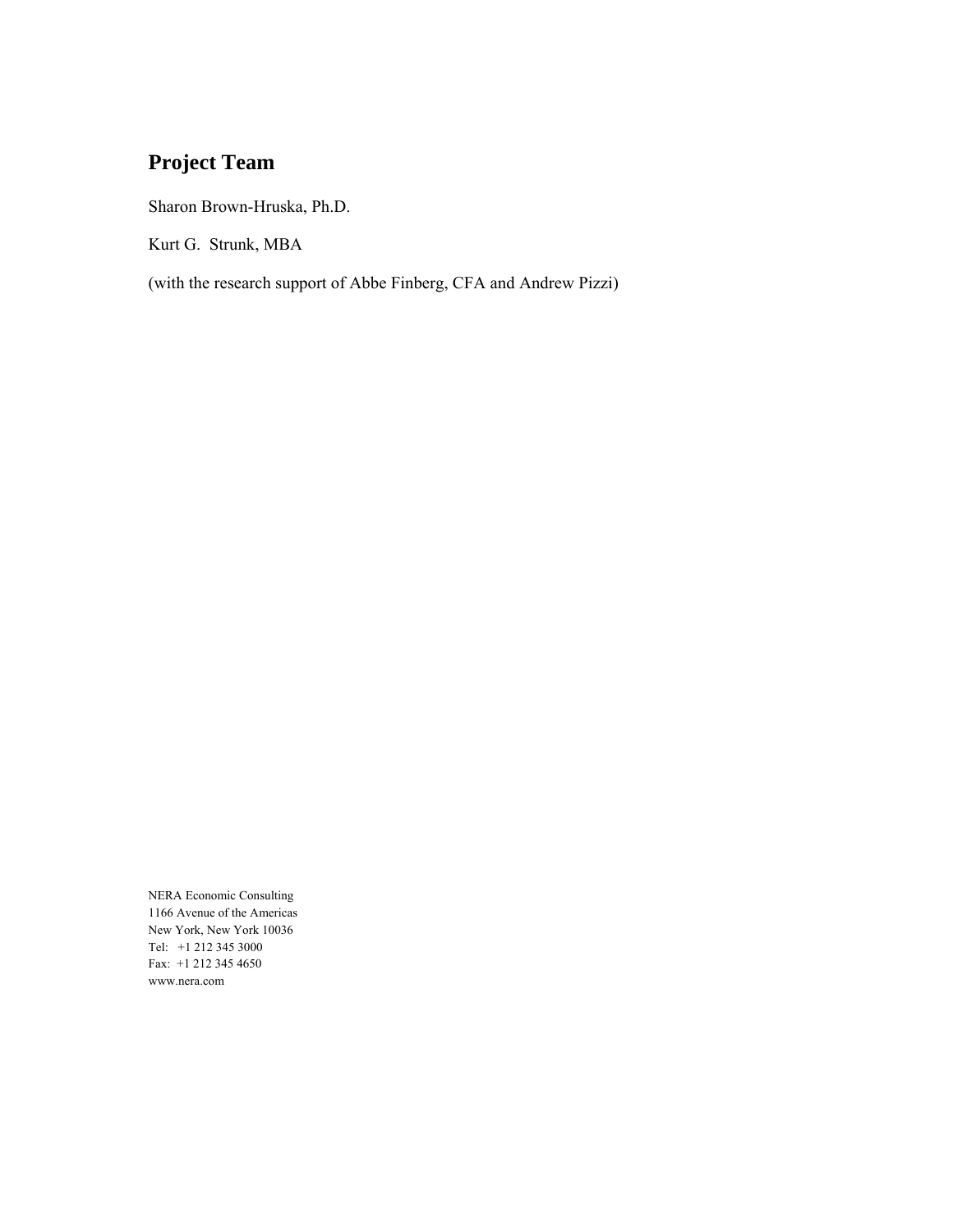# **Contents**

| I.         |                |                                                                                   |  |
|------------|----------------|-----------------------------------------------------------------------------------|--|
| <b>II.</b> |                |                                                                                   |  |
|            | A.             |                                                                                   |  |
|            | <b>B.</b>      |                                                                                   |  |
|            | C.             |                                                                                   |  |
| Ш.         |                |                                                                                   |  |
|            | A.             |                                                                                   |  |
|            | <b>B.</b>      |                                                                                   |  |
|            | $\mathbf{C}$ . |                                                                                   |  |
| IV.        |                | Assessment of Potential Benefits Set Forth in the CFTC's Cost-Benefit Analysis 16 |  |
|            | A.             |                                                                                   |  |
|            | <b>B.</b>      |                                                                                   |  |
|            | C.             |                                                                                   |  |
|            |                |                                                                                   |  |
|            |                |                                                                                   |  |
|            | D.             |                                                                                   |  |
|            | E.             |                                                                                   |  |
|            | F.             |                                                                                   |  |
|            |                |                                                                                   |  |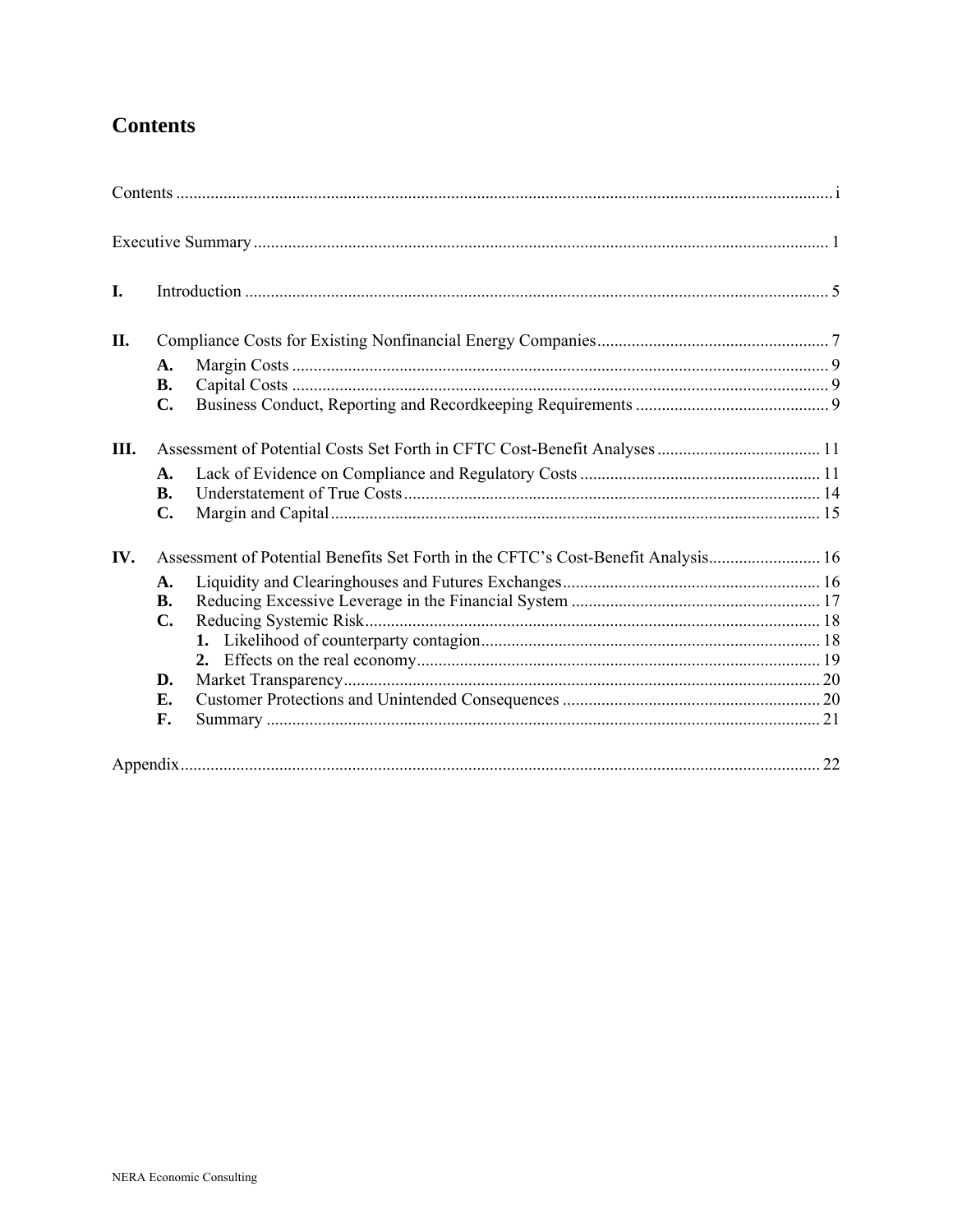# <span id="page-3-0"></span>**Executive Summary**

National Economic Research Associates, Inc. (NERA) has been engaged by Hunton & Williams LLP (Hunton & Williams), counsel to the Working Group of Commercial Energy Firms (Working Group), to analyze the incremental costs and benefits associated with the CFTC's proposed definition of "Swap Dealer" under the Dodd-Frank Wall Street Reform and Consumer Protection Act (Dodd-Frank). NERA performed a detailed analysis of the activities that will be required of entities designated as Swap Dealers by the CFTC and developed estimates of the costs for Nonfinancial Energy Companies<sup>[1](#page-3-1)</sup> to comply with the associated proposed CFTC regulations. NERA also analyzed the potential benefits of the CFTC's proposed regulation of Nonfinancial Energy Companies falling under the definition of "Swap Dealer."

NERA's cost-benefit analysis demonstrates that the proposed expansive definition of "Swap Dealer" is contrary to the public interest. Under the proposed rulemakings, Nonfinancial Energy Companies that fall within the definition of "Swap Dealer" will face significant increases in incremental costs, while little or no incremental benefit will accrue to over-the-counter (OTC) energy swaps markets and users of OTC energy swaps. If the stringent regulations contained in the proposed rulemakings are imposed on Nonfinancial Energy Companies, the rules will likely:

- Push some of these critical "physical" players out of the CFTC-regulated energy swap markets and deter new entrants;
- Harm price discovery and market efficiency in these markets;
- Reduce liquidity in these markets; and
- Concentrate market share in these markets among the financial institutions that serve as traditional Swap Dealers.

NERA finds that the incremental costs imposed on a typical Nonfinancial Energy Company regulated as a Swap Dealer are approximately:

- \$153 Million in increased Margin costs
- \$204 Million in Capital costs
- \$31 Million to comply with new requirements for Business Conduct, Reporting and Record Keeping
- **Total of \$388 Million[2](#page-3-2)**

<span id="page-3-1"></span><sup>1</sup> 1 A Nonfinancial Energy Company is an entity engaged in production, physical distribution or marketing of natural gas, power or oil that also engages in active trading of energy derivatives.

<span id="page-3-2"></span><sup>2</sup> These present-value costs represent the cost today of becoming or remaining a Swap Dealer. As such, it is those cost numbers that are most relevant to Nonfinancial Energy Companies that are faced with the possibility of being captured by the CFTC's proposed broad definition of "Swap Dealer." The analysis assumes a 10-year time horizon for the present-value calculations. Since the CFTC expresses its cost estimates for business conduct, reporting and recordkeeping requirements on a pre-tax basis, NERA also does so to facilitate comparison. Similarly, NERA presents margin and capital costs on a pre-tax basis. Note that increases in expenditures on business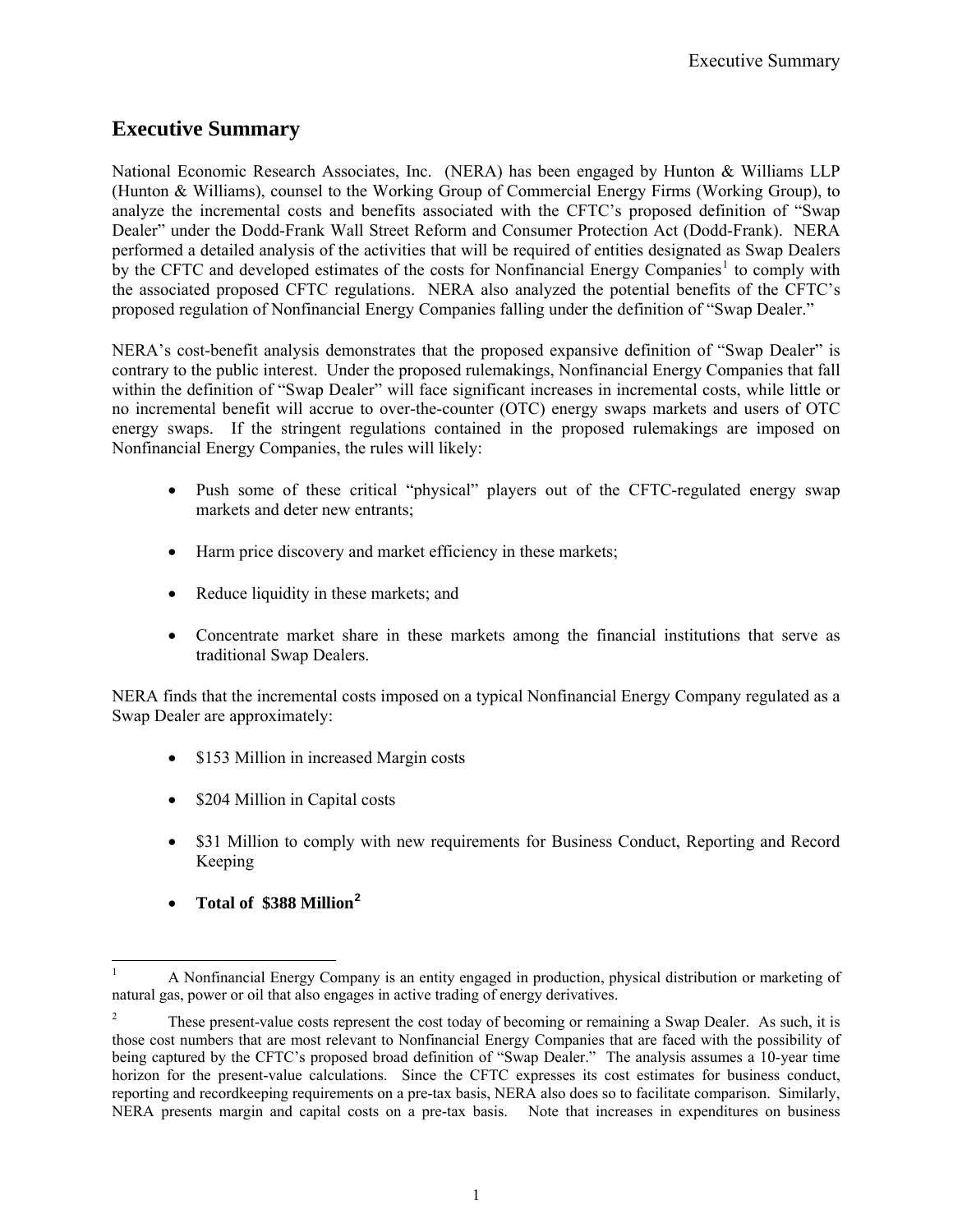## **Substantial Costs Imposed Upon Nonfinancial Energy Companies Deemed Swap Dealers**

### **Margin and Business Infrastructure Costs**

- NERA estimates that for Nonfinancial Energy Companies at risk of being designated as Swap Dealers, the **first-year** incremental costs to comply with the CFTC's proposed rulemakings are approximately:
	- $$23$  $$23$  million for margin requirements.<sup>3</sup>
	- \$13 million for reporting, recordkeeping and business conduct infrastructure, and
- **Total** incremental compliance costs, including first-year costs, are approximately:
	- \$31 million per firm for reporting, recordkeeping and business conduct infrastructure, expressed on a present-value basis, and
	- \$153 million per firm for margin costs, expressed on a present-value basis.
- The \$184 million in total present-value cost, exclusive of capital charges, is the regulatory cost in today's dollars facing an average Nonfinancial Energy Company electing to continue in a line of business captured under the CFTC's broad definition of "Swap Dealer."<sup>[4](#page-4-1)</sup>
- When applied to the universe of Nonfinancial Energy Companies at risk of being regulated as Swap Dealers,  $\delta$  the incremental cost of posting margin under the proposed rules reaches a total on-going annualized cost of nearly \$587 million per year, or \$4 billion on a present-value basis.
- Business conduct and recordkeeping and reporting related incremental costs to Nonfinancial Energy Companies at risk of being captured by a broad definition of "Swap Dealer" reaches a total on-going annualized cost of nearly \$82 million per year, or \$557 million on a present-value basis. The initial

 $\overline{\phantom{a}}$ conduct, reporting and recordkeeping will tend to reduce the taxes paid by Nonfinancial Energy Companies, all else equal. Consequently, the *after-tax* costs of becoming or remaining a Swap Dealer are expected to be lower by an amount equal to the reduction in taxes payable. Similarly, the after-tax cost of raising funds to meet margin or regulatory capital requirements will be lower than the pre-tax costs by an amount equal to the taxes payable.

<span id="page-4-0"></span>3 These estimates reflect market conditions during 2010. The costs of meeting margin requirements will rise with increased commodity prices, tighter credit markets or a higher interest rate environment.

<span id="page-4-1"></span>4 Because the CFTC looked at costs on an annual basis, NERA presents annual costs for comparison, as well as present-value costs.

<span id="page-4-2"></span>5 Twenty-six individual Nonfinancial Energy Companies filed comments on or met with the CFTC regarding the definition of "Swap Dealer." Accordingly, NERA has used twenty-six as an estimate of the number of Nonfinancial Energy Companies captured by the broad definition of "Swap Dealer." As many Nonfinancial Energy Companies participate in the regulatory process through various trade associations, this estimate is likely conservative. The trade associations that filed comments included not only trade association representing larger Nonfinancial Energy Companies such as the Edison Electric Institute and the American Petroleum Institute, but also trade associations representing smaller municipal entities such as the National Rural Electric Cooperative Association and the American Public Power Association.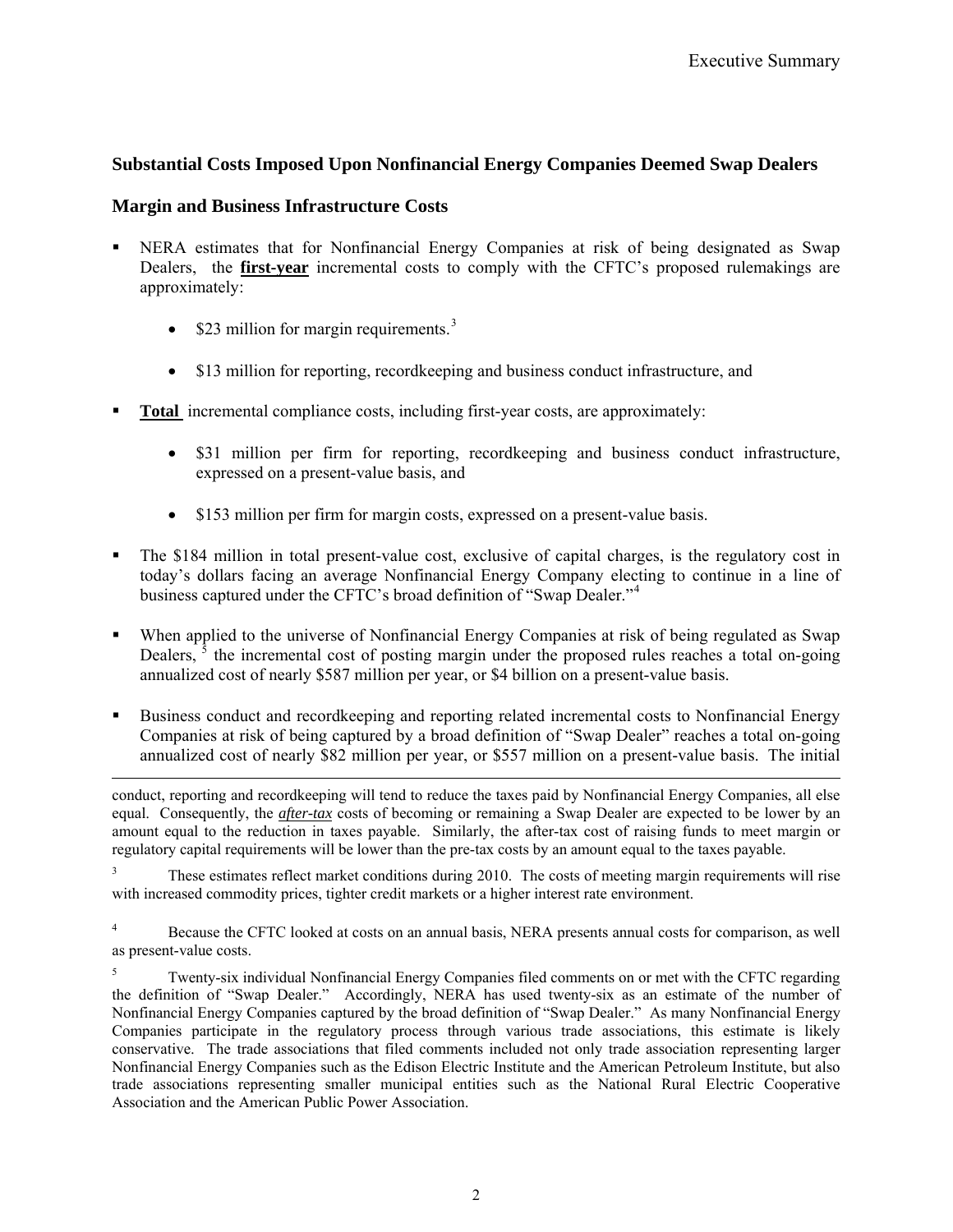set-up costs are substantial at \$261 million. The total incremental cost of compliance with business conduct and recordkeeping and reporting related requirements is \$819 million on a present-value basis.

## **Capital Costs**

- NERA estimates that the carrying cost of regulatory capital for a newly formed and capitalized Swap Dealer entity within a Nonfinancial Energy Company regulated as a Swap Dealer is approximately
	- \$36 million per firm on an annual basis, and
	- Approximately \$204 million on a present-value basis. $<sup>6</sup>$  $<sup>6</sup>$  $<sup>6</sup>$ </sup>
- The potential cost of holding regulatory capital under the proposed rules to Nonfinancial Energy Companies regulated as Swap Dealers could reach a total on-going annualized cost of nearly \$929 million per year, or \$5.3 billion on a present-value basis.

## **Comparison with the CFTC's Costs Estimates**

 NERA finds that the CFTC has significantly underestimated the incremental costs of compliance with its proposed rules for Nonfinancial Energy Companies designated as Swap Dealers. The CFTC's cost estimate is approximately 7 percent of the ongoing annualized costs estimated by NERA, **exclusive** of any potential capital charges.

## **No Measurable Benefits to Energy Derivatives Markets from Regulating Nonfinancial Energy Companies as Swap Dealers**

- NERA finds very little to no incremental benefit associated with including Nonfinancial Energy Companies as Swap Dealers under the proposed rulemakings, as doing so would do little to advance the objectives of Dodd-Frank, which include reducing excessive leverage in the financial system, mitigating systemic risk, increasing market transparency and enhancing consumer protections.<sup>[7](#page-5-1)</sup>
- **No increase in liquidity**. The CFTC's cost benefit analyses assume that its rules will lead to higher levels of liquidity in the over-the-counter swap markets, lowering hedging costs for swap users. NERA's analysis indicates that increased liquidity and lower hedging costs are not likely to materialize.
- **No decrease in swap prices**. NERA estimates that compliance costs associated with Dodd-Frank could increase swap prices by as much as  $3-5$  percent.<sup>[8](#page-5-2)</sup> Even if increased transparency were to compress spreads between Swap Dealers, NERA anticipates the principal effect of the regulations would most likely be an increased cost of hedging.

<span id="page-5-0"></span> 6 These estimates are exclusive of legal costs associated with migrating swap dealing activity to a standalone entity.

<span id="page-5-1"></span><sup>7</sup> See page i of the Financial Stability Oversight Council. "2011 Annual Report." See also: "Dodd-Frank Act: Before the Committee on Banking, Housing, and Urban Affairs," U.S. Senate, (July 21, 2011) (testimony of Chairman Ben S. Bernanke).

<span id="page-5-2"></span><sup>8</sup> See Exhibit 3.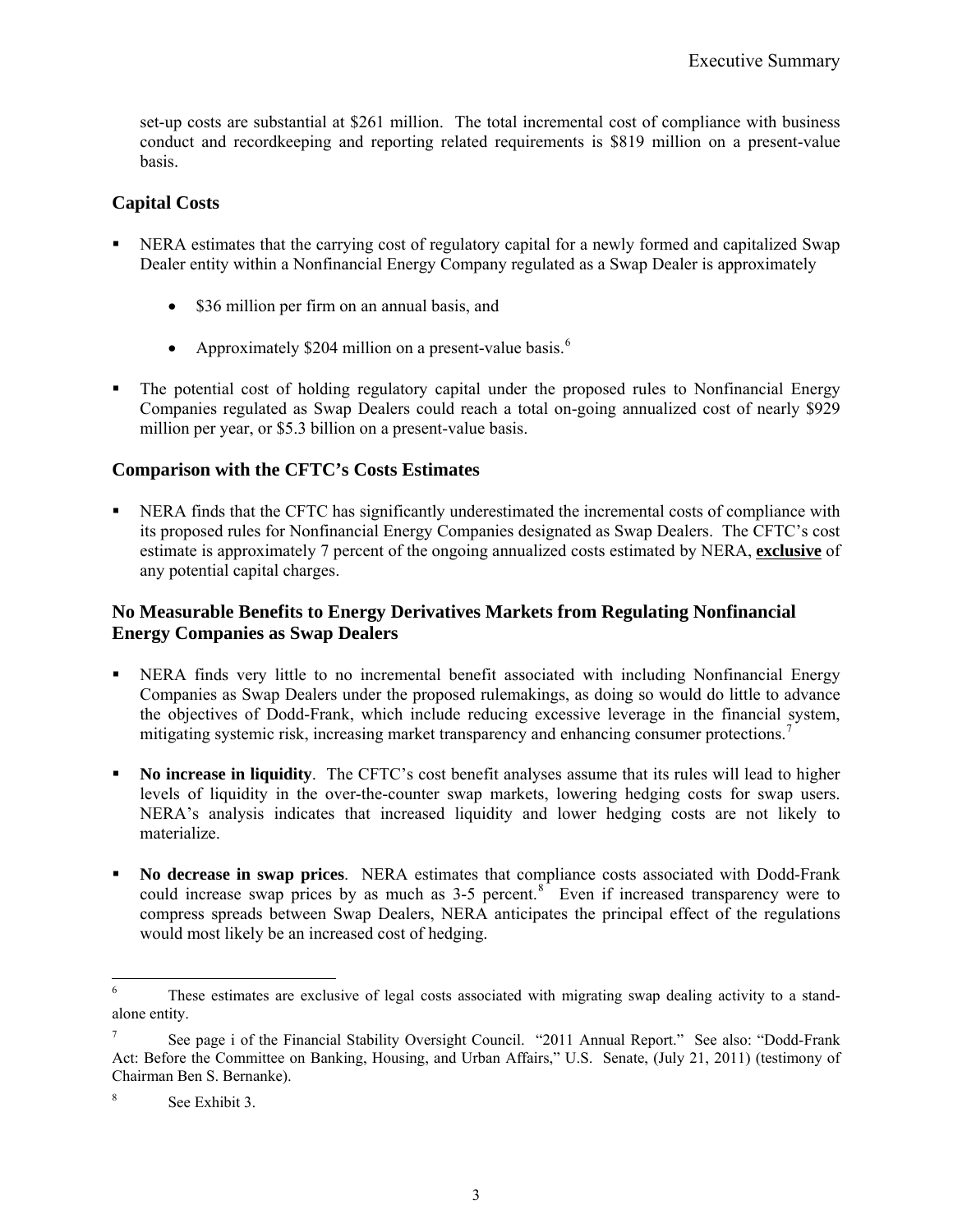- Fewer active firms. NERA projects that the CFTC's proposed broad definition of "Swap Dealer" and associated compliance costs will push some Nonfinancial Energy Companies out of the financial energy swap markets.<sup>[9](#page-6-0)</sup> By imposing undue costs on Nonfinancial Energy Companies, the CFTC is creating barriers to competition and reducing market efficiency.
- **No reduction in systemic risk.** The CFTC premises its proposed rulemakings on the assumption that they will reduce systemic risks to the financial system. NERA's research and analysis uncover no evidence to support the notion that energy swap trading by Nonfinancial Energy Companies is a source of systemic risk.
- **No reduction in leverage***.* Based on NERA's analysis, the debt to total capital ratio for a Nonfinancial Energy Company is approximately 0.6 to 1. This is in stark contrast to financial dealers; for example, Bear Stearns was levered 35 to  $1^{10}$  $1^{10}$  $1^{10}$  and MF Global 40 to  $1^{11}$  $1^{11}$  $1^{11}$  at the time of their collapse. As such, regulating Nonfinancial Energy Companies as Swap Dealers will do little to eliminate excess leverage in the financial system.
- **No incremental increase in transparency.** Regulating Nonfinancial Energy Companies as Swap Dealers creates no incremental benefits for market transparency.Since all swaps will be reported and the prices of almost all swap transactions will be publicly reported in real-time under Dodd-Frank regardless of whom the counterparties are, there will be little to no increase in transparency from regulating Nonfinancial Energy Companies as Swap Dealers.
- **Increased harm to consumers.** Congress put in place reasonable, basic protections for counterparties under the Dodd-Frank. NERA's analysis shows that the additional requirements set forth by the CFTC provide little to no added benefit to market participants and impose substantial transaction level costs. Regulating Nonfinancial Energy Companies as Swap Dealers under the proposed rulemakings will hurt, not help, consumers. NERA estimates that regulatory compliance costs could raise swap prices by 3-5 percent.

Based on the significant costs that Nonfinancial Energy Companies designated as Swap Dealers would face under the proposed rulemakings and the lack of public benefits, NERA concludes that an expansive definition of "Swap Dealer" that potentially includes many Nonfinancial Energy Companies does not pass a cost-benefit test and is not in the public interest.

l

<span id="page-6-0"></span><sup>9</sup> See Exhibit 4, which shows the degree of profit erosion (or elimination) resulting from incremental costs of Dodd-Frank.

<span id="page-6-1"></span><sup>10</sup> See "Doomsday on Wall Street: The Last Days of Bear Stearns," *Fortune,* March 31, 2008.

<span id="page-6-2"></span><sup>11</sup> See "MF Global's Risky Bets on Europe Backfire on Investors," available at http://www.pbs.org/newshour /bb/business/july-dec11/corzine\_11-01.html.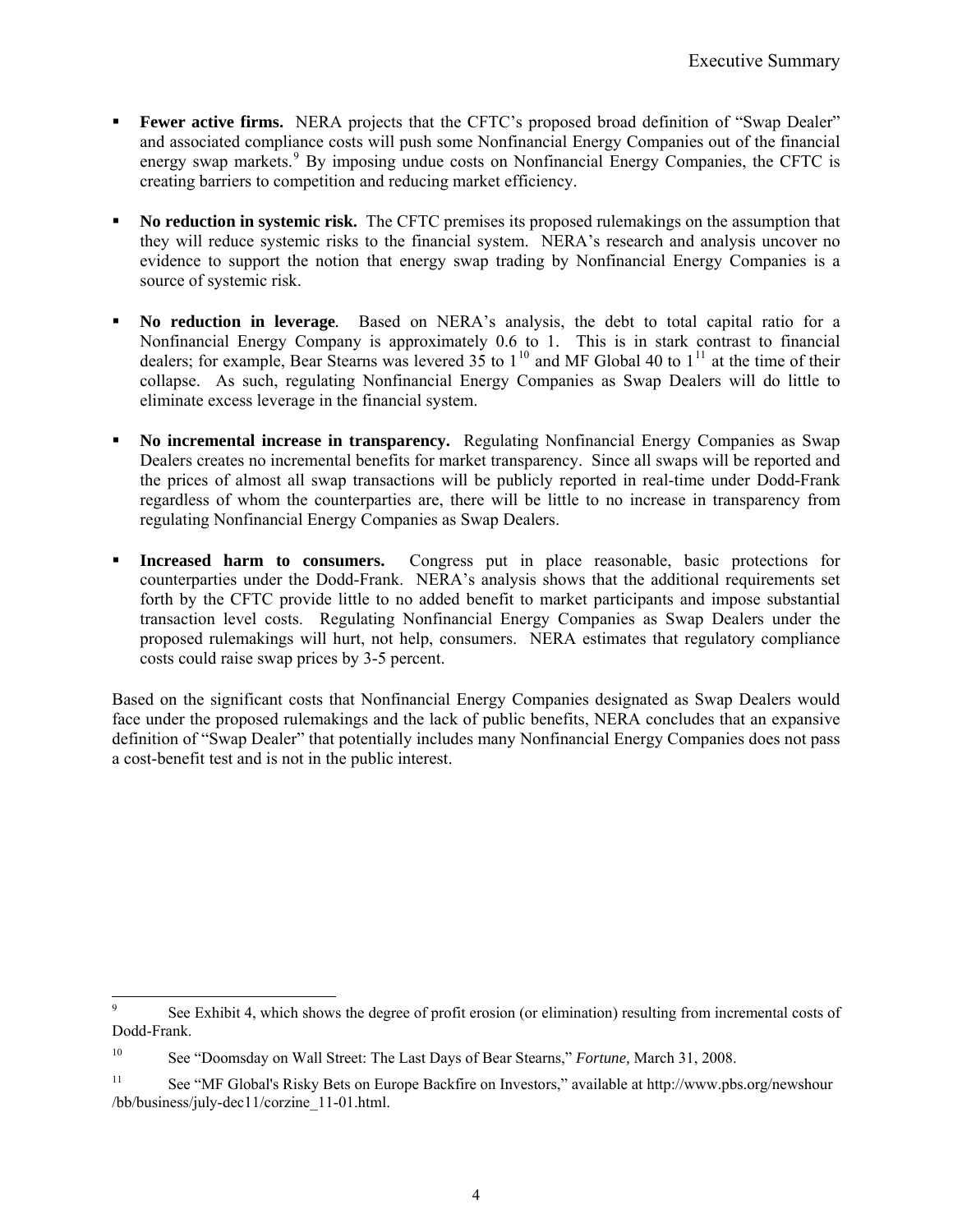# <span id="page-7-0"></span>**I. Introduction**

Dodd-Frank was enacted into law on 21 July 2010. Title VII of Dodd-Frank fundamentally restructures the OTC derivatives markets by removing or altering prior regulatory exemptions for OTC derivatives, including energy derivatives, and authorizes the CFTC to impose a regulatory framework on OTC derivatives similar to that which currently applies to futures.

To implement Dodd-Frank, the CFTC has issued a series of proposed rulemakings,<sup>[12](#page-7-1)</sup> which, if adopted, will have profound effects on the energy derivatives markets. Although Dodd-Frank sets forth a number of statutory requirements, it also grants the CFTC discretion over the degree and nature of energy derivatives regulation. In many cases, the rulemakings as written go beyond the mandatory statutory requirements and will trigger major changes to credit and collateral practices for OTC energy derivatives, rigorous reporting requirements and the need to comply with a number of stringent new business conduct standards for Nonfinancial Energy Companies deemed to be "Swap Dealers."

NERA has been engaged by Hunton & Williams, counsel to the Working Group, a group of firms in the energy industry whose primary business activity is the physical delivery of one or more energy commodities to others, including industrial, commercial and residential consumers. NERA has been asked to evaluate generally the public policy merits of the proposed rulemakings, and specifically to answer the following questions:

- If a Nonfinancial Energy Company that was never viewed as a dealer in derivatives comes within the definition of "Swap Dealer," what might be the incremental overall expenditures by that firm (a) to implement new systems and measures to comply with Dodd-Frank and the applicable CFTC rules promulgated thereunder and (b) to maintain on-going compliance measures following the initial compliance effort?
- If the expansive scope of the Swap Dealer definition includes Nonfinancial Energy Companies, do the costs associated with including these firms as Swap Dealers outweigh the benefits to the swap markets and the financial system of the United States?

<span id="page-7-1"></span> $12$ 12 The proposed rulemakings to which NERA refers in this report include: 17 CFR Part 1: Definitions Contained In Title VII of Dodd-Frank Wall Street Reform and Consumer Protection Act, 17 CFR Parts 1, 23, and 140: Capital Requirements of Swap Dealers and Major Swap Participants, 17 CFR Parts 1, 150 and 151: Position Limits for Derivatives, 17 CFR Part 3: Designation of a Chief Compliance Officer; Required Compliance Policies; and Annual Report of a Futures Commission Merchant, Swap Dealer, or Major Swap Participant, 17 CFR Parts 15 and 20: Position Reports for Physical Commodity Swaps, 17 CFR Parts 23: Confirmation, Portfolio Reconciliation, and Portfolio Compression Requirements for Swap Dealers and Major Swap Participants, 17 CFR Part 23: Implementation of Conflicts of Interest Policies and Procedures by Swap Dealers and Major Swap Participants, 17 CFR Part 23: Margin Requirements for Uncleared Swaps for Swap Dealers and Major Swap Participants, 17 CFR Part 23: Regulations Establishing and Governing the Duties of Swap Dealers and Major Swap Participants, 17 CFR Part 23: Reporting, Recordkeeping and Daily Trading Records Requirements for Swap Dealers and Major Swap Participants, 17 CFR Part 23: Swap Trading Relationship Documentation Requirements for Swap Dealers and Major Swap Participants, 17 CFR Parts 23 and 155: Business Conduct Standards for Swap Dealers and Major Swap Participants With Counterparties, 17 CFR Parts 23 and 190: Protection of Collateral of Counterparties to Uncleared Swaps; Treatment of Securities In a Portfolio Margining Account In a Commodity Broker Bankruptcy, 17 CFR Part 39: End-User Exception to Mandatory Clearing of Swaps, 17 CFR Parts 39 and 140: Process of Review of Swaps for Mandatory Clearing, 17 CFR Part 43: Real-Time Public Reporting of Swap Transaction Data, 17 CFR Part 45: Swap Data Recordkeeping and Reporting Requirements, and 17 CFR Part 46: Swap Data Recordkeeping and Reporting Requirements: Pre-Enactment and Transition Swaps.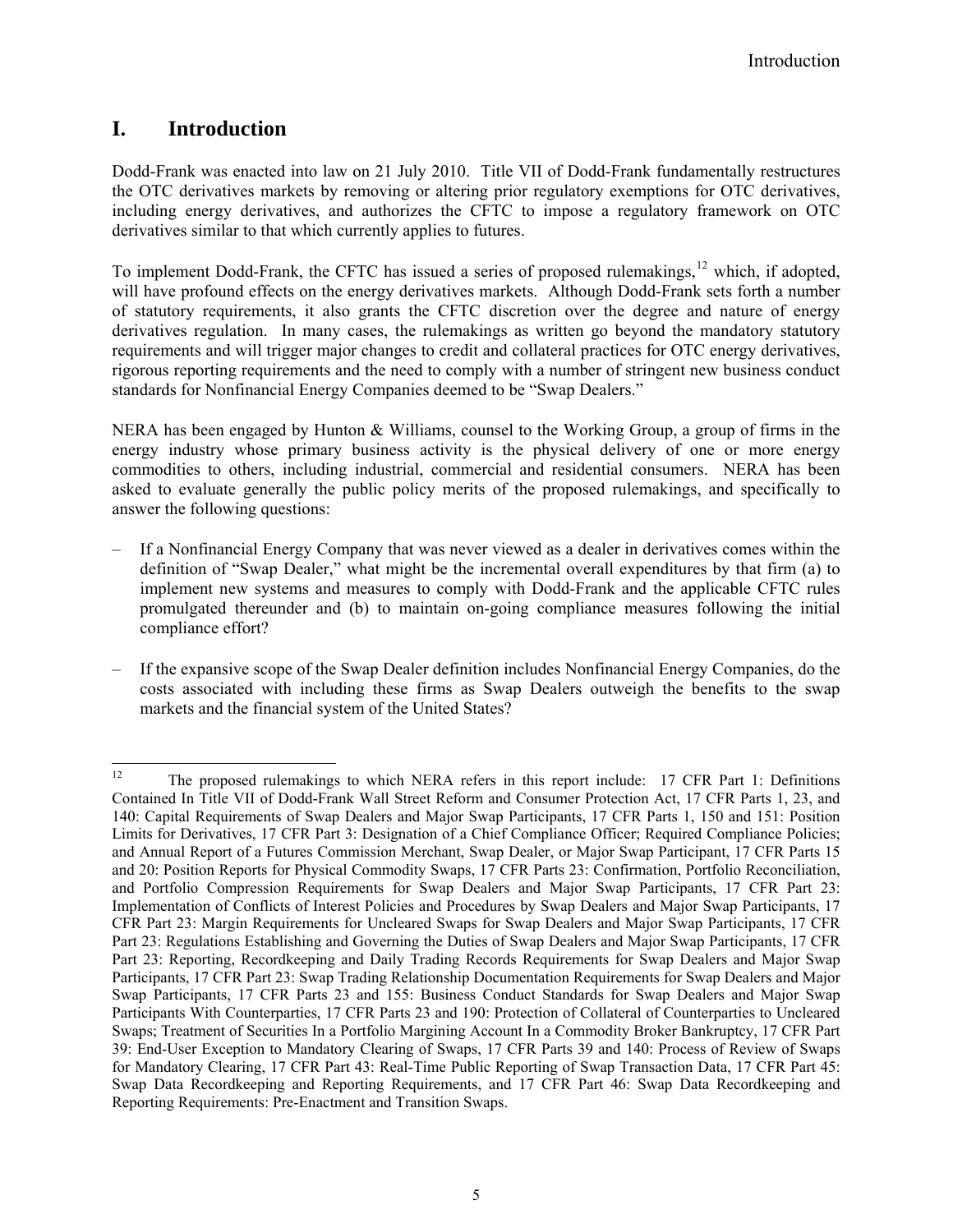In seeking to answer these questions, NERA has undertaken a cost-benefit study of the CFTC's proposed regulatory obligations placed on Swap Dealers. In doing so, NERA adhered to the CFTC's statutory requirements for cost benefit analysis.<sup>[13](#page-8-0)</sup>

This report describes the analyses that NERA has performed with regard to the questions posed above and our overall cost-benefit assessment of the proposed Swap Dealer definition. As required under the CEA, the CFTC itself opined on the costs and benefits resulting from the proposed rulemakings at the time they were published. NERA contrasts its findings with those of the CFTC.

- **Section II** presents data and analysis on the costs that existing Nonfinancial Energy Companies will incur in order to comply with the proposed rulemaking;
- **Section III** examines the cost-benefit analyses put forth by the CFTC to date; and
- **Section IV** examines the potential benefits associated with the proposed rulemakings, including any potential reduction in systemic risk as well as the incremental effects of the proposed rulemakings on price discovery, liquidity, market efficiency, competitiveness and integrity within the OTC energy derivatives markets.

<span id="page-8-0"></span> $13$ 13 The CFTC is bound by the Commodity Exchange Act ("CEA") to consider the costs and benefits when defining its regulations. Section 15(a) requires that the costs and benefits be evaluated in light of five broad areas of market and public concern:

<sup>(1)</sup> protection of market participants and the public;

<sup>(2)</sup> efficiency, competitiveness, and financial integrity of futures markets;

<sup>(3)</sup> price discovery;

<sup>(4)</sup> sound risk management practices; and

<sup>(5)</sup> other public interest considerations.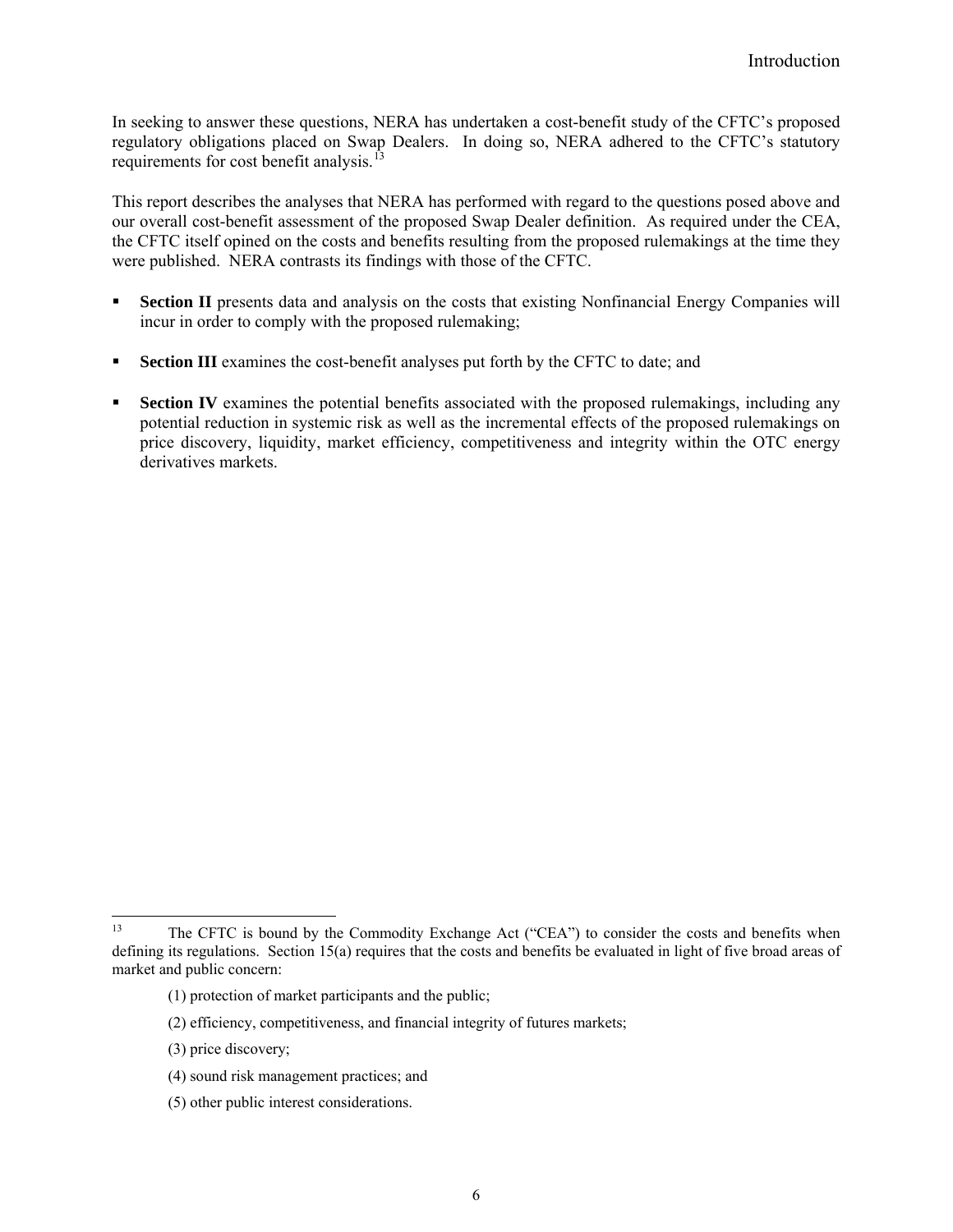# <span id="page-9-0"></span>**II. Compliance Costs for Existing Nonfinancial Energy Companies**

In order to assess the incremental compliance costs, NERA conducted a survey of a number of the Working Group's members, all of whom are Nonfinancial Energy Companies that could be captured under the CFTC's broad definition of "Swap Dealer." NERA identified key areas in the proposed rulemakings that could trigger an incremental cost for an existing Nonfinancial Energy Company. NERA then designed a set of cost matrices for the Working Group members to complete anonymously. The matrices provide for a detailed backcasting of margin and capital requirements, as well as an analysis of future costs associated with recordkeeping and reporting and business conduct infrastructure. A detailed discussion of NERA's analysis can be found in **Appendix A***.*

NERA provided the following guidelines for filling in the survey:

- **Focus on** *incremental* **costs.** A proper cost-benefit study of the proposed rulemakings must focus on weighing the *incremental* compliance costs against the *incremental* benefits that are likely to accrue. Hence, we requested that all cost data be presented on an incremental basis or in such a fashion that would permit NERA to determine the amount of incremental cost.
- **Reliance on actual data where possible.** In most cases, the data we sought from the Working Group members were actual, historical figures. In those instances where the actual, historic data clearly do not accurately represent the forward-looking costs, we asked the Working Group members to provide projections.
- **Initial setup versus ongoing costs.** The cost matrices distinguish between initial set-up costs and ongoing compliance costs. We elected to do this in order to distinguish one-time expenditures from those that would recur annually.
- **Taxes.** NERA asked the Working Group members to present their cost data on a pre-tax basis as the CFTC's estimates are pre-tax. All values herein are therefore presented on a pre-tax basis.
- **Inflation / Time Value of Money.** NERA asked the Working Group members to present their cost data as they were incurred in the year that they were incurred (or as they are expected to be incurred for projections). This assured that any adjustments to account for inflation and/or the time value of money would be made by NERA subsequent to the collection of data using a consistent set of assumptions.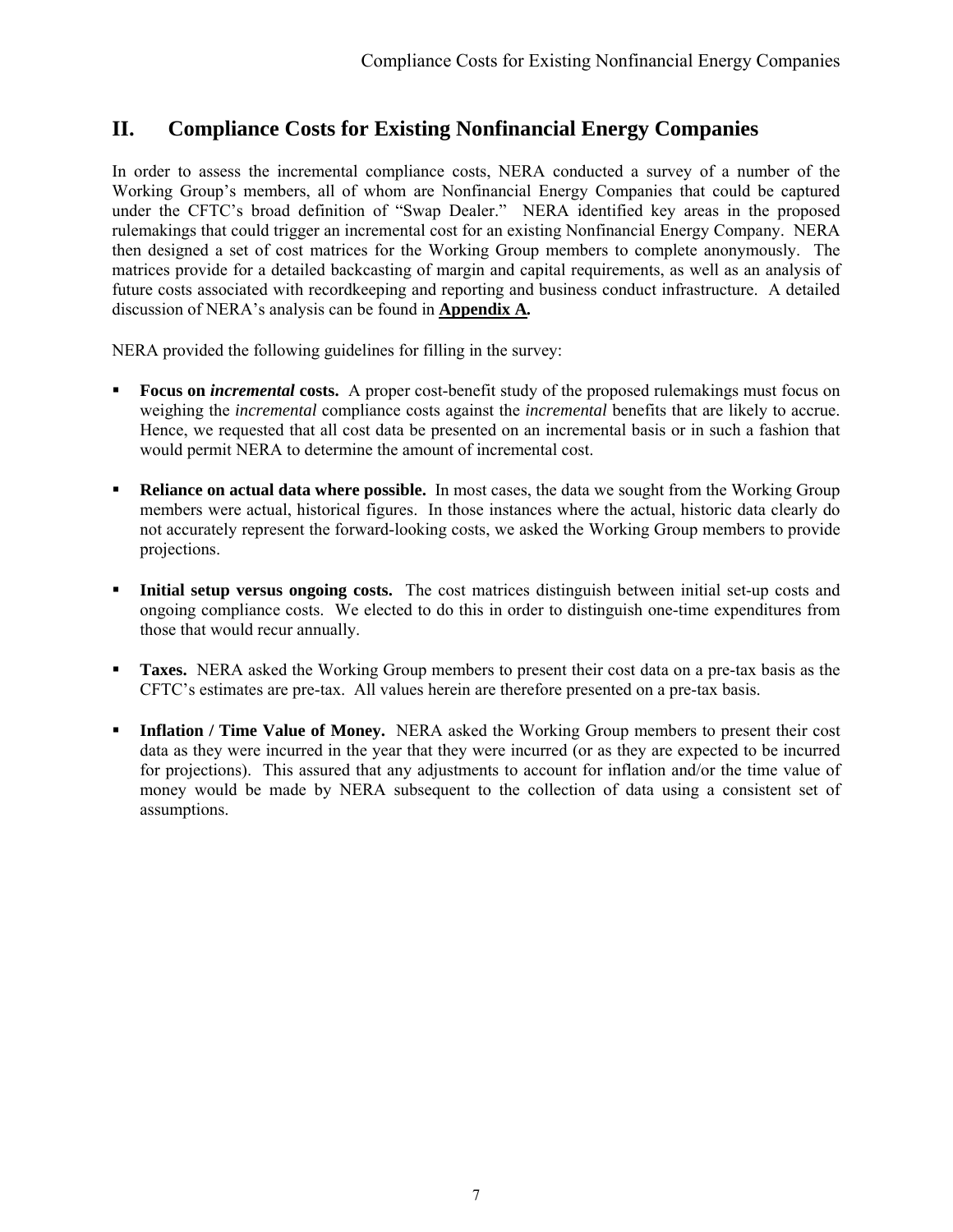### **Comparison of Cost Estimations Resulting from CFTC's Proposed Rules for Implementation of Dodd-Frank CFTC Analysis<sup>1</sup> Compared to NERA Analysis<sup>2</sup>**

|                                                              |                      |              | <b>NERA</b>          |
|--------------------------------------------------------------|----------------------|--------------|----------------------|
|                                                              | $CFTC$ <sup>14</sup> | Annual       | <b>Present-value</b> |
|                                                              |                      |              |                      |
| Annual Carrying Cost of Margin <sup>3</sup>                  | none quantified      | \$22,582,692 | \$152,562,295        |
| Annual Carrying Cost of Capital Required <sup>4</sup>        | none quantified      | 35,745,115   | 203,883,669          |
| Reporting & Recordkeeping, Initial Set-up <sup>5</sup>       | none quantified      | 8,912,043    | 8,912,043            |
| Reporting & Recordkeeping, Ongoing <sup>5</sup>              | \$971,200            | 1,745,386    | 11,791,335           |
| Business Conduct Infrastructure, Initial Set-up <sup>5</sup> | none quantified      | 1,148,371    | 1,148,371            |
| Business Conduct Infrastructure, Ongoing <sup>5</sup>        | \$1,322,277          | 1,426,195    | 9,634,971            |
| <b>Total</b>                                                 | \$2,293,477          | \$71,559,802 | \$387,932,684        |

#### **Notes:**

<sup>1</sup> In only two instances did the Commission include dollar cost estimates in their Cost-Benefit analysis. In all other cases, cost estimates were taken directly from those included in the Paperwork Reduction Act.

<sup>2</sup> Based on survey responses for eight firms.

<sup>3</sup> Net Carrying Cost Rate for Margin is equal to 9.59%, calculated as the pre-tax Weighted-Average Cost of Capital (13.08%) less pre-tax income earned on margin posted (3.49%).

Net Carrying Cost Rate for Capital is equal to 16.13%, calculated as the pre-tax Cost of Equity (19.62%) less pre-tax income earned on capital held for regulatory purposes (3.49%).

<sup>5</sup> Costs are reported on a pre-tax basis. NERA's costs address both initial set-up and ongoing costs. The CFTC in general does not account for set-up costs.

As illustrated in the above table, the CFTC has understated the cost that Nonfinancial Energy Companies will face to comply with requirements imposed on Swap Dealers by a factor of sixteen in the first year of compliance without accounting for any potential capital requirements.

On a present-value basis, compliance costs total approximately \$184 million for each Nonfinancial Energy Company that is regulated as a Swap Dealer without accounting for any potential capital costs<sup>[15](#page-10-1)</sup> and nearly \$390 million if a stand-alone swap dealing entity is created within a larger Nonfinancial Energy Company.<sup>[16](#page-10-2)</sup> \$390 million is more than the Department of Energy's estimate of the cost to

<span id="page-10-0"></span> $14$ The CFTC's cost estimates are discussed at length in Section IV.

<span id="page-10-1"></span><sup>&</sup>lt;sup>15</sup> NERA has chosen to present costs both exclusive and inclusive of capital-related costs as the degree to which capital requirements impose an incremental cost is heavily dependant on an entity's structure while all other costs are likely to be incremental.

<span id="page-10-2"></span><sup>&</sup>lt;sup>16</sup> NERA notes that these costs are likely to be lower bounds because they do not consider any robustness assumptions such as a higher interest rate environment, higher commodity prices or tighter credit markets. Interest rates, corporate debt yields and borrowing costs are all at historic low levels. If those factors move away from such levels, Nonfinancial Energy Companies will face higher costs of compliance with Swap Dealer requirements than the estimates NERA presents in this paper.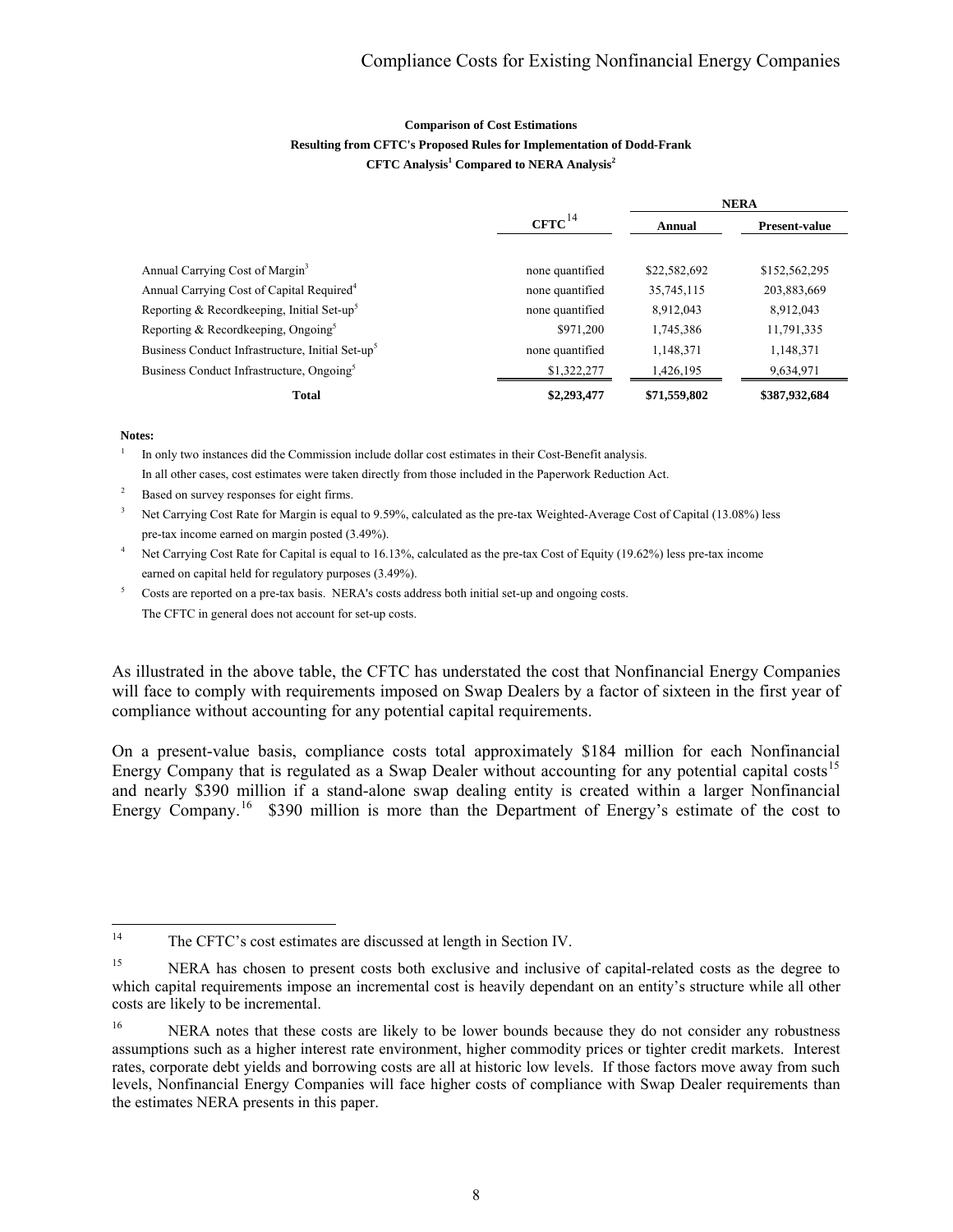<span id="page-11-0"></span>construct a 300MW combined cycle power plant, a 170 MW wind farm or 85MW in solar power generation.<sup>[17](#page-11-1)</sup>

# **A. Margin Costs**

NERA estimated that the average amount of margin posted by Nonfinancial Energy Companies regulated as Swap Dealers would be approximately \$235 million. The carrying costs of that margin would be \$23 million a year. Under the CFTC's current definition, NERA assumes that there will be approximately twenty-six Nonfinancial Energy Company Swap Dealers.<sup>[18](#page-11-2)</sup> If each of these firms were regulated as a Swap Dealer, that could result in over \$6.1 billion of incremental margin being posted. The annual cost of posting this margin would be approximately \$587 million. with a present-value cost of \$4 billion.

# **B. Capital Costs**

Based on NERA's analysis, the regulatory capital requirement for a Nonfinancial Energy Company designated as a Swap Dealer in 2010 would have been on average \$222 million. A Swap Dealer that already holds sufficient capital to meet this requirement likely would not experience any incremental cost.

However, the proposed rules may force many Nonfinancial Energy Companies designated as Swap Dealers, whether expressly or in order to limit the impact of regulation on the rest of the enterprise, to establish a stand-alone Swap Dealer under the same corporate parent.<sup>[19](#page-11-3)</sup> In that event, NERA estimates the net annual cost of carrying that regulatory capital to be \$36 million, which captures the cost of raising equity in capital markets less the pre-tax returns generated from the equity capital held for regulatory purposes. The present-value of costs associated with carrying this incremental capital would be approximately \$204 million.

Even if a Nonfinancial Energy Company currently has a stand-alone entity that is captured by the definition of "Swap Dealer," a significant portion of the costs associated with the proposed capital rules will likely be incremental. Such entities often, under current market practices, rely upon guarantees from very creditworthy parents or affiliates. Since the proposed capital rules do not allow for the use of a guarantee as regulatory capital, current stand-alone entities captured by the definition of "Swap Dealer" will likely face incremental capital costs.

# **C. Business Conduct, Reporting and Recordkeeping Requirements**

NERA's detailed review of the proposed rules, as set forth in Appendix A, and the Working Group's data identified necessary major changes to trading infrastructure and staffing that will trigger significant incremental costs for Nonfinancial Energy Companies designated as Swap Dealers. The estimated average costs associated with business conduct standards were as follows: an average annual cost of \$1.4 million per firm plus an initial average set-up cost of \$1.1 million per firm. The average estimated reporting and recordkeeping related costs were an annual on-going cost of \$1.7 million per firm and an initial average set-up cost of \$8.9 million per firm. On a present-value basis, the cost of complying with

<span id="page-11-1"></span><sup>17</sup> 17 See U.S. Energy Information Administration, *Assumptions to the Annual Energy Outlook 2011*, at page 5. This shows a conventional combined cycle generator at \$921 per installed kW (2009 dollars). Available at <http://www.eia.gov/forecasts/aeo/assumptions/pdf/electricity.pdf>.

<span id="page-11-2"></span><sup>18</sup> See [note 7] *supra* for the basis of NERA's estimate.

<span id="page-11-3"></span><sup>&</sup>lt;sup>19</sup> Note that the cost estimates presented in this report are exclusive of any capital or legal fees that would be associated with establishing a stand-alone Swap Dealer under a corporate parent.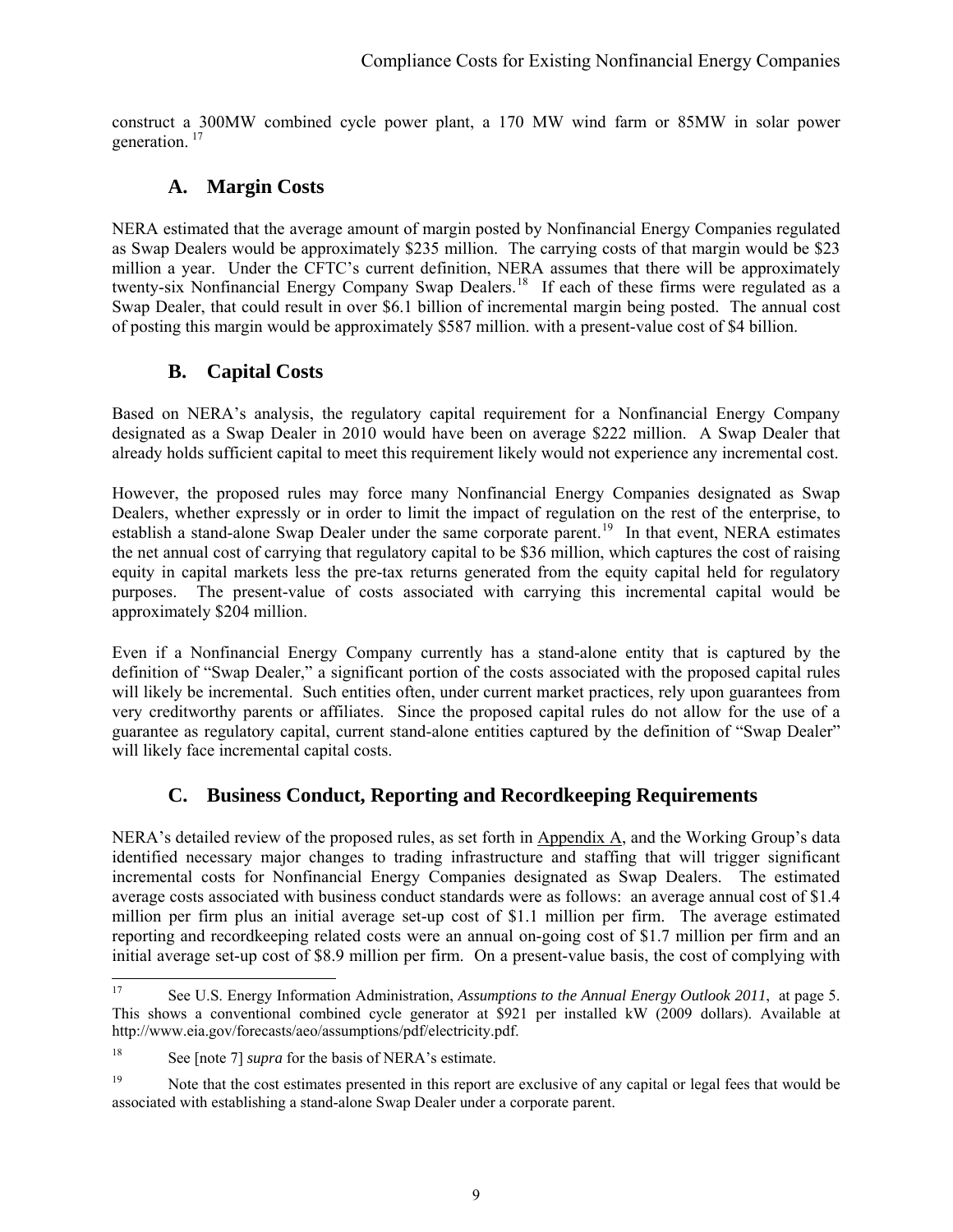the business conduct and reporting and record keeping requirements of a Swap Dealer totals approximately \$31 million for each Nonfinancial Energy Company regulated as a Swap Dealer.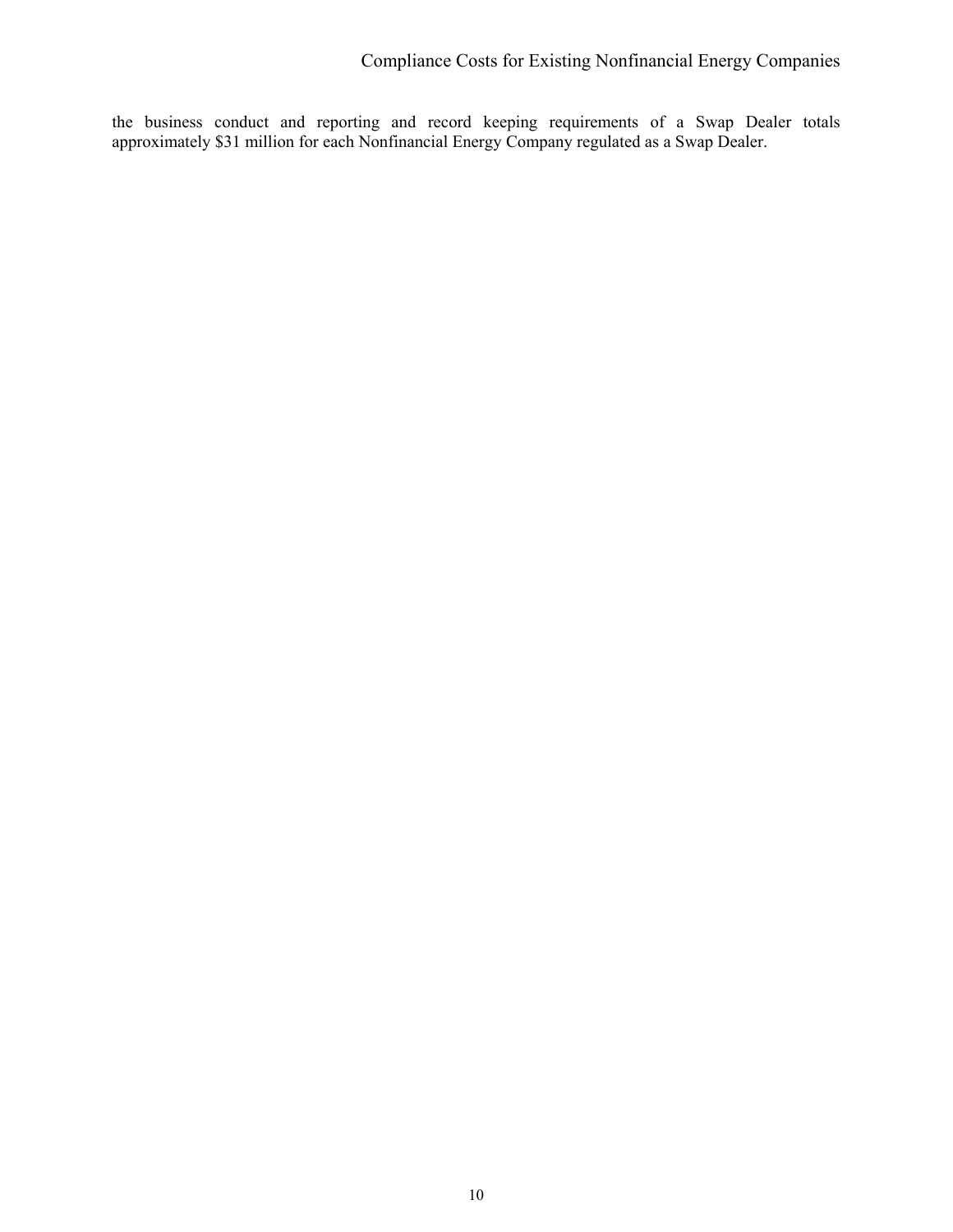# <span id="page-13-0"></span>**III. Assessment of Potential Costs Set Forth in CFTC Cost-Benefit Analyses**

The CFTC is bound by Section 15(a) of the CEA to consider the relevant costs and benefits when developing its regulations.<sup>[20](#page-13-1)</sup> A key question is therefore whether the CFTC engaged in an adequate analysis given its statutory responsibilities.<sup>[21](#page-13-2)</sup>

NERA finds that the cost-benefit analyses subsumed within the CFTC's proposed rulemakings suffer from three primary flaws. First, they lack evidence on the costs of compliance to market participants. Second, where evidence on costs is provided, the analyses tend to greatly understate the true costs many Nonfinancial Energy Companies will face. Third, the analyses rely on presumed benefits that are speculative and unlikely to be realized.

# **A. Lack of Evidence on Compliance and Regulatory Costs**

Each proposed rulemaking issued by the CFTC under Dodd-Frank contains a section entitled "Cost-Benefit Analysis." With few exceptions, the cost-benefit sections of the rulemakings do not include any quantitative estimates of compliance costs and regulatory costs. However, the rulemakings often include cost estimates within the required Paperwork Reduction Act ("PRA") section, although these estimates are generally not explicitly discussed by the Commission in the Cost-Benefit Analysis.<sup>[22](#page-13-3)</sup> The table below summarizes the costs set forth by the CFTC in the proposed rulemakings:

<span id="page-13-1"></span> $20\,$ 20 The Commission states in its proposed rulemakings: that it "could in its discretion determine that, notwithstanding its costs, a particular rule is necessary or appropriate to protect the public interest or to effectuate any of the provisions or accomplish any of the purposes of the CEA." See, for example, 17 CFR Parts 1, 23, and 140: Capital Requirements of Swap Dealers and Major Swap Participants.

<span id="page-13-2"></span><sup>&</sup>lt;sup>21</sup> In this regard, the Inspector General conducted two investigations into the cost-benefit analyses performed by the CFTC in connection with the development of the proposed rulemakings under Dodd-Frank, culminating in two Reports of Investigation, dated April 15, 2011 and June 13, 2011 respectively. In these reports, the Inspector General found the CFTC's process to be wanting in sufficient input from the Office of the Chief Economist, and characterized this as "odd for an agency that regularly engages in economic analysis." The Inspector General's investigation found that "the Office of General Counsel appeared to have the greater ―say in the proposed costbenefit analyses, and appeared to rely heavily on an historic (and somewhat stripped down) analytical approach."

In its April Report, the Inspector General observes that "a more robust process was clearly permitted under the cost-benefit guidance issued by the Office of General Counsel and the Office of Chief Economist in September 2010, and recommended such an approach to cost-benefit analyses, with greater input from the Office of Chief Economist." In May 2011, new guidelines were issued to assure that the Office of Chief Economist "will have a staff person on each rulemaking team, who will provide quantitative and qualitative input with respect to the costs and benefits of the final rulemaking, who should employ price theory economics or similar methodology to assess the costs and benefits of a rulemaking and who will review each draft cost-benefit discussion."

<span id="page-13-3"></span> $22$  In only two instances did the Commission include dollar cost estimates in their Cost-Benefit analysis (Regulations Establishing and Governing the Duties of Swap Dealers and Major Swap Participants, and Designation of a Chief Compliance Officer; Required Compliance Policies; and Annual Report of a Futures Commission Merchant, Swap Dealer, or Major Swap Participant). These cost estimates were taken directly from those included in the Paperwork Reduction Act.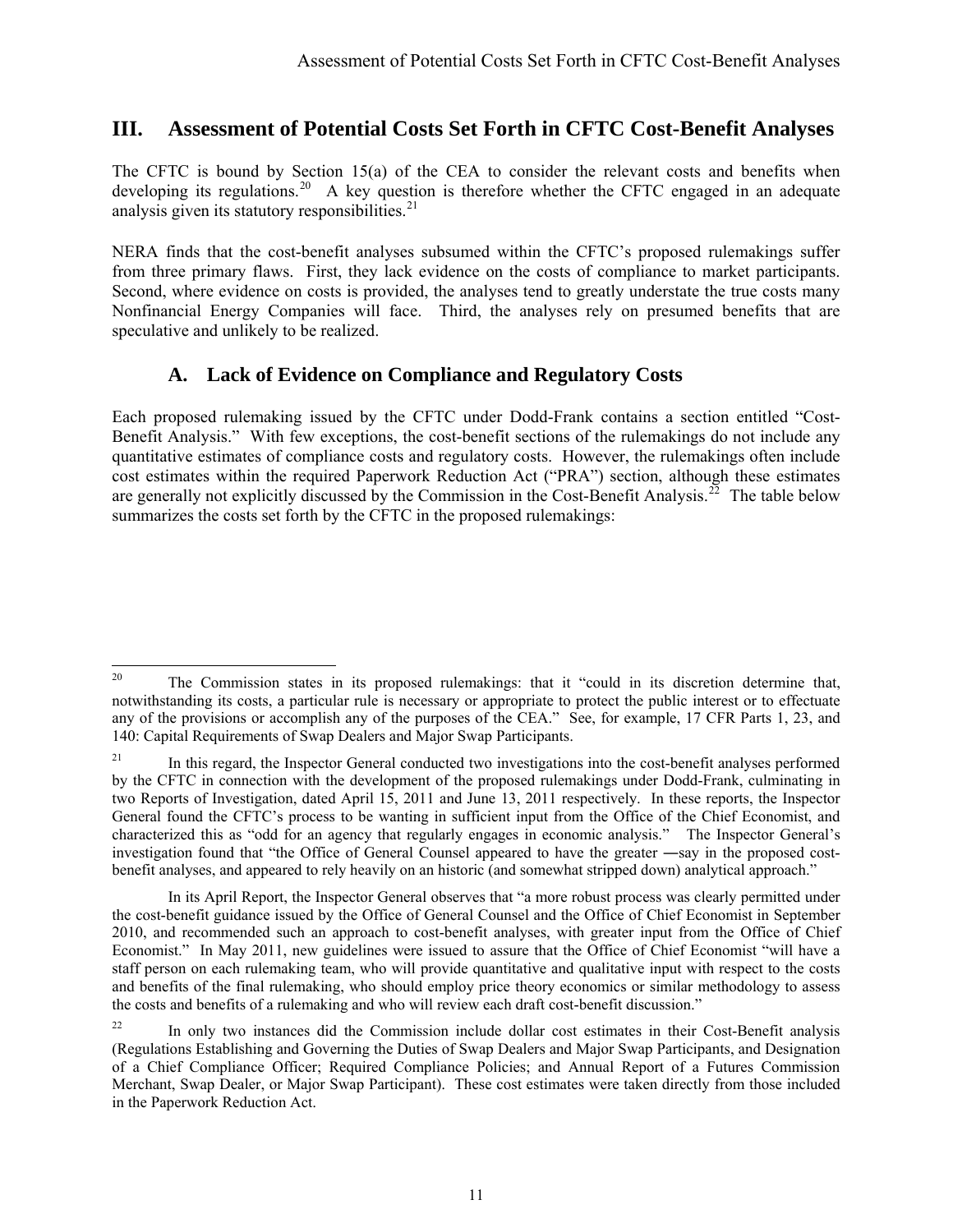## Assessment of Potential Costs Set Forth in CFTC Cost-Benefit Analyses

| <b>CFTC Rulemaking</b>                                                                                                               | <b>CFTC Cost Assessment</b><br>(Per Year Per Respondent)                                                                                                                                                                                                                                                               | <b>Section in Proposed</b><br><b>Rulemaking</b>  |
|--------------------------------------------------------------------------------------------------------------------------------------|------------------------------------------------------------------------------------------------------------------------------------------------------------------------------------------------------------------------------------------------------------------------------------------------------------------------|--------------------------------------------------|
| Margin Requirements for Uncleared<br>Swaps for Swap Dealers and Major<br><b>Swap Participants</b>                                    | No mention of quantified cost. Recognizes concept of<br>"opportunity costs" due to immobility of funds.                                                                                                                                                                                                                | Cost/Benefit<br>Assessment                       |
| Capital Requirements of Swap Dealers<br>and Major Swap Participants                                                                  | No mention of quantified cost. Recognizes concept of<br>"opportunity costs" due to immobility of funds.                                                                                                                                                                                                                | Cost/Benefit<br>Assessment                       |
| Protection of Collateral of<br>Counterparties to Uncleared Swaps                                                                     | $$1,333$ <sup>23</sup>                                                                                                                                                                                                                                                                                                 | Paperwork<br>Reduction Act<br><b>Disclosures</b> |
| Confirmation, Portfolio Reconciliation,<br>and Portfolio Compression<br>Requirements for Swap Dealers and<br>Major Swap Participants | \$1,282,250                                                                                                                                                                                                                                                                                                            | Paperwork<br>Reduction Act<br><b>Disclosures</b> |
| <b>Business Conduct Standards for Swap</b><br>Dealers and Major Swap Participants<br>With Counterparties                             | No mention of quantified cost. Commission states that<br>"adhering to the new requirements under the proposed rules will<br>not be unduly burdensome. Indeed, the proposed rules, in part,<br>reflect existing regulatory requirements in other markets as well<br>as current industry practices in the swaps market." | Cost/Benefit<br>Assessment                       |
| End-User Exception to Mandatory<br>Clearing of Swaps                                                                                 | $$194$ <sup>24</sup>                                                                                                                                                                                                                                                                                                   | Paperwork<br><b>Reduction Act</b><br>Disclosures |
| Swap Data Recordkeeping and<br>Reporting Requirements: Pre-<br><b>Enactment and Transition Swaps</b>                                 | \$6,400                                                                                                                                                                                                                                                                                                                | Paperwork<br><b>Reduction Act</b><br>Disclosures |
| Swap Trading Relationship<br>Documentation Requirements for Swap<br>Dealers and Major Swap Participants                              | $$312,800^{25}$                                                                                                                                                                                                                                                                                                        | Paperwork<br>Reduction Act<br><b>Disclosures</b> |
| Reporting, Recordkeeping and Daily<br>Trading Records Requirements for<br>Swap Dealers and Major Swap<br>Participants                | Quantifies cost of \$209,600, yet explains that compliance cost<br>"would be minimal because the information and data required to<br>be recorded is information and data a prudent Swap Dealer or<br>Major Swap Participant would already maintain during the<br>ordinary course of its business."                     | Paperwork<br>Reduction Act<br><b>Disclosures</b> |

<span id="page-14-0"></span> $23$ This estimate reflects the CFTC's estimate of time committed for firms with two hundred counterparties.

<span id="page-14-1"></span><sup>&</sup>lt;sup>24</sup> This figure reflects the midpoint in the Commission's estimated range of 167 hours to 1,000 hours for the entire market.

<span id="page-14-2"></span><sup>&</sup>lt;sup>25</sup> Includes  $$2,400$  initial cost.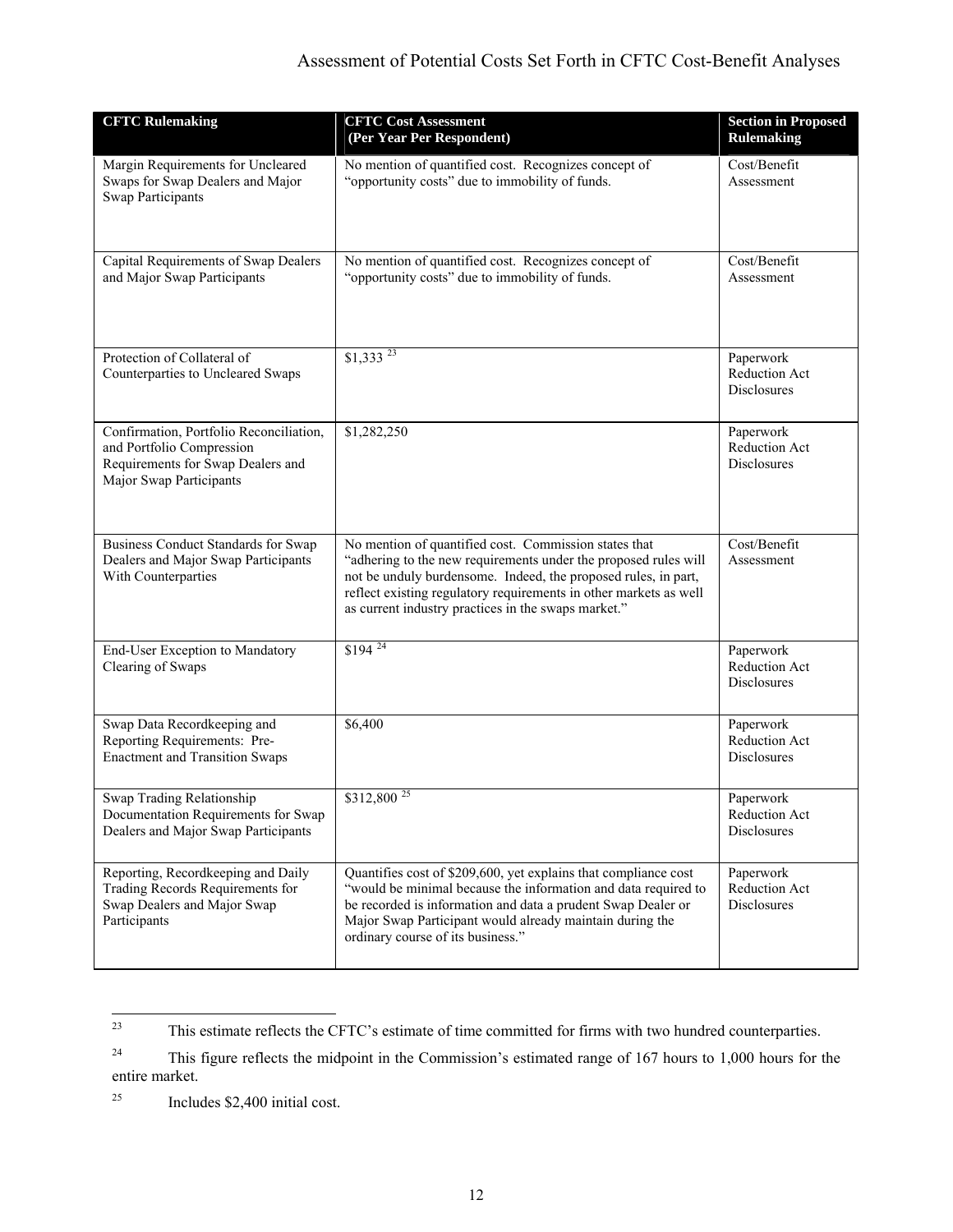## Assessment of Potential Costs Set Forth in CFTC Cost-Benefit Analyses

| <b>CFTC Rulemaking</b>                                                                                                                                                          | <b>CFTC Cost Assessment</b><br>(Per Year Per Respondent)                                                                                                                                                                          | <b>Section in Proposed</b><br><b>Rulemaking</b>                             |
|---------------------------------------------------------------------------------------------------------------------------------------------------------------------------------|-----------------------------------------------------------------------------------------------------------------------------------------------------------------------------------------------------------------------------------|-----------------------------------------------------------------------------|
| Swap Data Recordkeeping and<br><b>Reporting Requirements</b>                                                                                                                    | \$209,400                                                                                                                                                                                                                         | Paperwork<br>Reduction Act<br><b>Disclosures</b>                            |
| Real-Time Public Reporting of Swap<br><b>Transaction Data</b>                                                                                                                   | $$233,000^{26}$                                                                                                                                                                                                                   | Paperwork<br>Reduction Act<br><b>Disclosures</b>                            |
| Implementation of Conflicts of Interest<br>Policies and Procedures by Swap<br>Dealers and Major Swap Participants                                                               | \$4,450                                                                                                                                                                                                                           | Paperwork<br>Reduction Act<br><b>Disclosures</b>                            |
| <b>Position Limits for Derivatives</b>                                                                                                                                          | Quantifies cost of § 151.6 affecting one-hundred forty firms as<br>\$17,143 in annual labor cost per firm and \$195,000 per firm in<br>annualized capital and start-up costs and annual total operating<br>and maintenance costs. | Paperwork<br>Reduction Act<br><b>Disclosures</b>                            |
| Process of Review of Swaps for<br>Mandatory Clearing                                                                                                                            | No mention of quantified cost.                                                                                                                                                                                                    | Cost/Benefit<br>Assessment                                                  |
| Position Reports for Physical<br><b>Commodity Swaps</b>                                                                                                                         | Quantifies cost of \$8,369 in annual labor cost per firm and<br>\$46,383 per firm in annualized capital and start-up costs and<br>annual total operating and maintenance costs.                                                   | Paperwork<br><b>Reduction Act</b><br><b>Disclosures</b>                     |
| Regulations Establishing and<br>Governing the Duties of Swap Dealers<br>and Major Swap Participants                                                                             | \$20,450                                                                                                                                                                                                                          | Paperwork<br>Reduction Act<br>Disclosures and<br>Cost/Benefit<br>Assessment |
| Designation of a Chief Compliance<br>Officer; Required Compliance Policies;<br>and Annual Report of a Futures<br>Commission Merchant, Swap Dealer,<br>or Major Swap Participant | \$13,600                                                                                                                                                                                                                          | Paperwork<br>Reduction Act<br>Disclosures and<br>Cost/Benefit<br>Assessment |
| Total quantified cost cited in<br><b>Paperwork Reduction Act</b><br>disclosures <sup>27</sup>                                                                                   | \$2.3 million.                                                                                                                                                                                                                    |                                                                             |

The costs estimated by the CFTC in connection with the PRA do not necessarily provide a complete basis for assessing compliance costs for two reasons. First, these estimates often only consider labor hours, not the burdens of infrastructure or technology improvements required to implement the proposed rules. This

<span id="page-15-0"></span><sup>26</sup> 26 This does not include public dissemination requirement, which was described as applicable only to SDRs.

<span id="page-15-1"></span><sup>&</sup>lt;sup>27</sup> The costs cited in the PRA disclosures for two rulemakings (17 CFR Parts 1, 150 and 151: Position Limits for Derivatives and 17 CFR Parts 15 and 20: Position Reports for Physical Commodity Swaps) do not reflect incremental costs associated with Swap Dealer designation. They are therefore excluded from this list.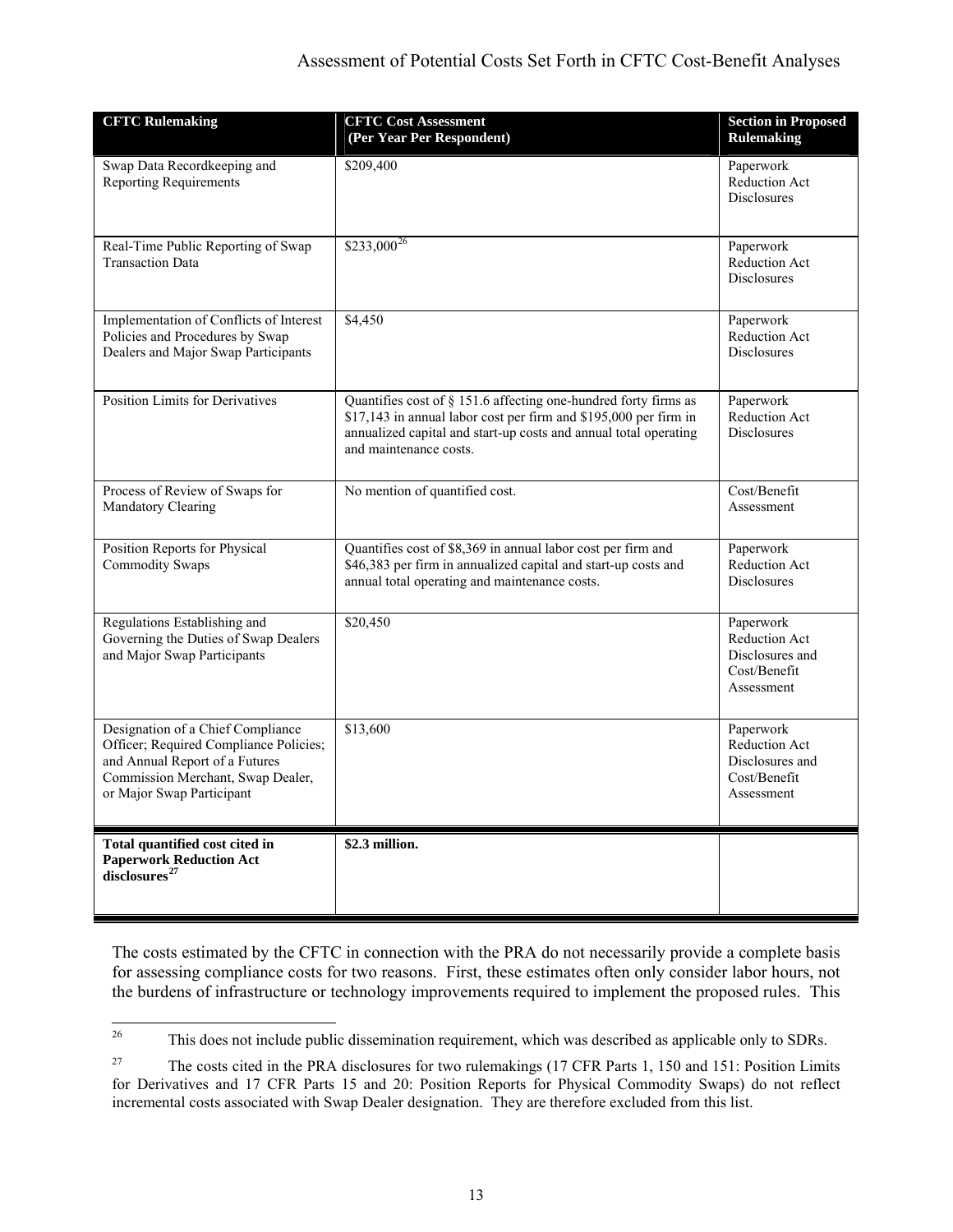## Assessment of Potential Costs Set Forth in CFTC Cost-Benefit Analyses

<span id="page-16-0"></span>leads the CFTC to understate the level of compliance cost. Second, the CFTC's PRA estimates are skewed by the inclusion of very large entities that already hold themselves out as Swap Dealers and have already adopted many of the compliance infrastructure required by the CFTC's proposed rules. The costs from these large Swap Dealers are not representative of the costs that will be incurred by Nonfinancial Energy Companies.

Another reason why the CFTC's analysis is insufficient is that it does not attribute any costs to regulations intended merely to implement Dodd-Frank, though the CFTC has discretion as to how to implement the statute.<sup>[28](#page-16-1)</sup> One of the largest costs Nonfinancial Energy Companies will face is the cost of posting margin for swaps that must be cleared under the proposed rulemakings but are not cleared today, as well as bespoke swaps not currently subject to a full collateralization requirement. The CFTC does not quantify these costs. Because an expansive definition of "Swap Dealer" is not required by statute, the capital and margin costs Nonfinancial Energy Companies will face are directly relevant to the CFTC's rulemakings. In fact, Congress intended to subject entities that were traditionally considered Swap Dealers to regulation; they did not intend for the new regulations to encompass Nonfinancial Energy Companies.<sup>[29](#page-16-2)</sup>

# **B. Understatement of True Costs**

NERA's analysis of the compliance costs indicates order-of-magnitude differences from the CFTC estimates. As elaborated previously in Section II of this report, NERA's estimate of first-year costs to comply with recordkeeping and reporting requirements, business conduct standards is \$13.2 million per firm. This compares to the \$2.3 million ongoing compliance costs explicitly addressed by the CFTC in its cost-benefit assessments. NERA estimates that the present-value cost of regulatory compliance with the CFTC's proposed rules on business conduct, recordkeeping and reporting will be approximately \$31.5 million per firm.

The lower magnitude of the costs considered by the CFTC appears attributable in large part to its assumption that the activities required are ones that Swap Dealers already perform and systems required are largely in place. This assumption appears repeatedly throughout the cost-benefit analyses of the proposed rulemakings.<sup>[30](#page-16-3)</sup> This assumption may be true in the case of large financial institutions traditionally viewed as Swap Dealers, but it is not applicable to Nonfinancial Energy Companies that

<span id="page-16-1"></span><sup>28</sup> 28 In the June 2011 "*Review of Cost-Benefit Analysis Performed by the CFTC in Connection with Rulemakings Undertaken Pursuant to the Dodd-Frank Act*", the Office of the Inspector General reports: "To the extent the Dodd-Frank Act imposed mandatory requirements, staff uniformly stressed a desire to refrain from expressing mandatory rules in terms of costs and benefits. If Congress required certain conduct, necessarily the determination had been made that the benefits would outweigh costs. We continued to hear similar comments, for instance, staff opined that an analysis of the cost of not requiring segregation would not be appropriate where Congress has required segregation for swaps customer funds. Thus, the costs of various segregation models should be compared to a baseline futures model." (p. 30 ). http://www.cftc.gov/ucm/groups/public/@aboutcftc/documents /file/oig\_investigation\_061311.pdf.

<span id="page-16-2"></span><sup>&</sup>lt;sup>29</sup> Congress recognized the different levels of risk posed by transactions between financial entities and those that involve non-financial entities, as reflected in the non-financial end-user exception to clearing. http://www.sec.gov/about/laws/wallstreetreform-cpa.pdf, Title VII, Subtitle A, Part II , Paragraph (16).

<span id="page-16-3"></span><sup>&</sup>lt;sup>30</sup> *See* for example the cost-benefit discussion contained in the proposed rules relating to the Reporting. Recordkeeping, and Daily Trading Records Requirements for Swap Dealers and Major Swap Participants, where the Commission states "[costs] would be minimal because the information and data required to be recorded is information and data a prudent Swap Dealer or Major Swap Participant would already maintain during the ordinary course of its business."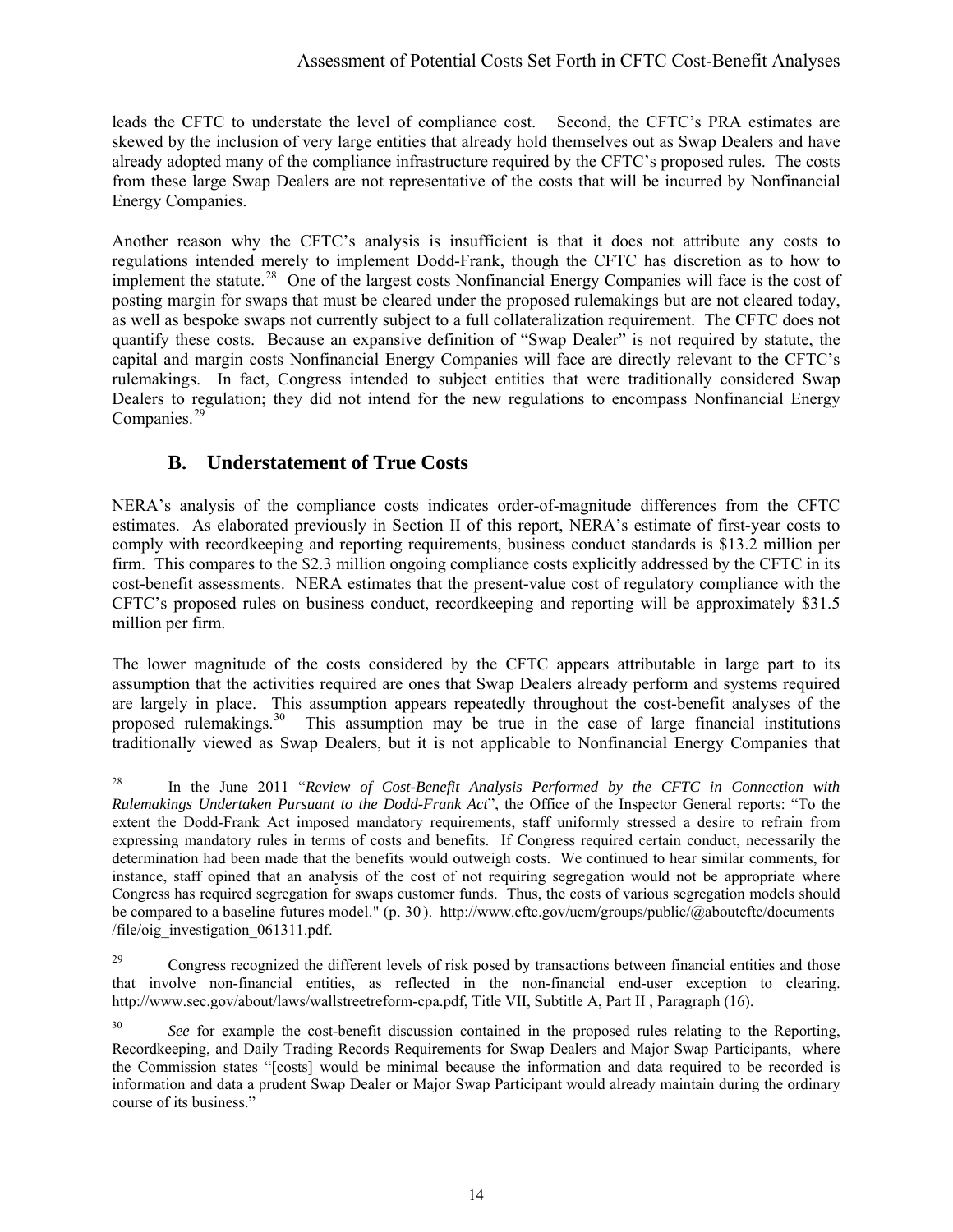<span id="page-17-0"></span>transact swaps to manage commercial risk and have not traditionally been viewed or regulated as Swap Dealers.

Based on NERA's analysis, Nonfinancial Energy Companies have traditionally acted as counterparties to each other rather than acting as Swap Dealers to customers seeking access to the swaps market. As a consequence, much of the data and record keeping mandated under the CFTC's proposed rules would require significant incremental investment on the part of Nonfinancial Energy Companies.

# **C. Margin and Capital**

The CFTC's cost-benefit analysis does not include a quantification of the costs of posting margin and retaining regulatory capital. When considering the costs and benefits of the proposed Swap Dealer definition, it is imperative to understand the size of the incremental margin and capital costs that Nonfinancial Energy Companies will face if captured by a broad definition of "Swap Dealer." Swap Dealer capital and margin requirements are mandated by Dodd-Frank. However, the CFTC has discretion in determining to whom those requirements apply as well as the scope and form of these requirements. As NERA illustrates, the cost of posting margin and providing incremental capital is non-trivial for Nonfinancial Energy Companies. The combined average annual cost of margin and capital are approximately \$58 million per year with a present-value cost of approximately \$356 million.

The proposed margin requirements for uncleared OTC swaps – coupled with the potential requirement that a significant share of currently uncleared swaps be cleared in the future – will pose significant costs and provide little incremental benefit relative to the *status quo*. The *status quo* practice of developing mutually-agreeable margin terms and relying on a mixture of unsecured credit lines and liquid security is a reasonable means of collateralizing or otherwise securing exposures in the uncleared OTC energy swap markets. Furthermore, the widespread use of standardized master agreements assures that market participants rely on common terms; this enhances the liquidity of the uncleared products. While the CFTC presumes that more stringent margin requirements would lessen the consequences of counterparty default, the apparent benefits of doing so are negligible.

By eliminating a firm's flexibility to choose whether and how much to collateralize swaps and making it more costly to utilize uncleared swaps, the margin rules will likely force more swap transactions onto clearinghouses, which in turn are guaranteed by clearing member futures commission merchants. This increases systemic risk by concentrating risk in the clearinghouses and exposing firms to the balance sheets of financial entities.<sup>[31](#page-17-1)</sup> Further, as NERA's analysis demonstrates, there are direct and indirect costs of more stringent margin requirements. The direct costs are detailed above. Potential indirect costs include the risk of potential exit from the market by Nonfinancial Energy Companies and the barrier to entry that high regulatory compliance costs will pose. These factors lead to less liquidity, increased market concentration and higher consumer prices. They also degrade price discovery and the efficient allocation of resources.

<span id="page-17-1"></span> $31$ 31 See Craig Pirrong, "The Inefficiency of Clearing Mandates," in *Policy Analysis*, July 21, 2010, Pirrong argues that dealers have better information on price and balance sheet risks and are better able to efficiently price default risks than clearinghouses. Clearinghouses' use of collateral to control moral hazard is costly and results in greater cash flow volatility and cash flow mismatches (p. 4).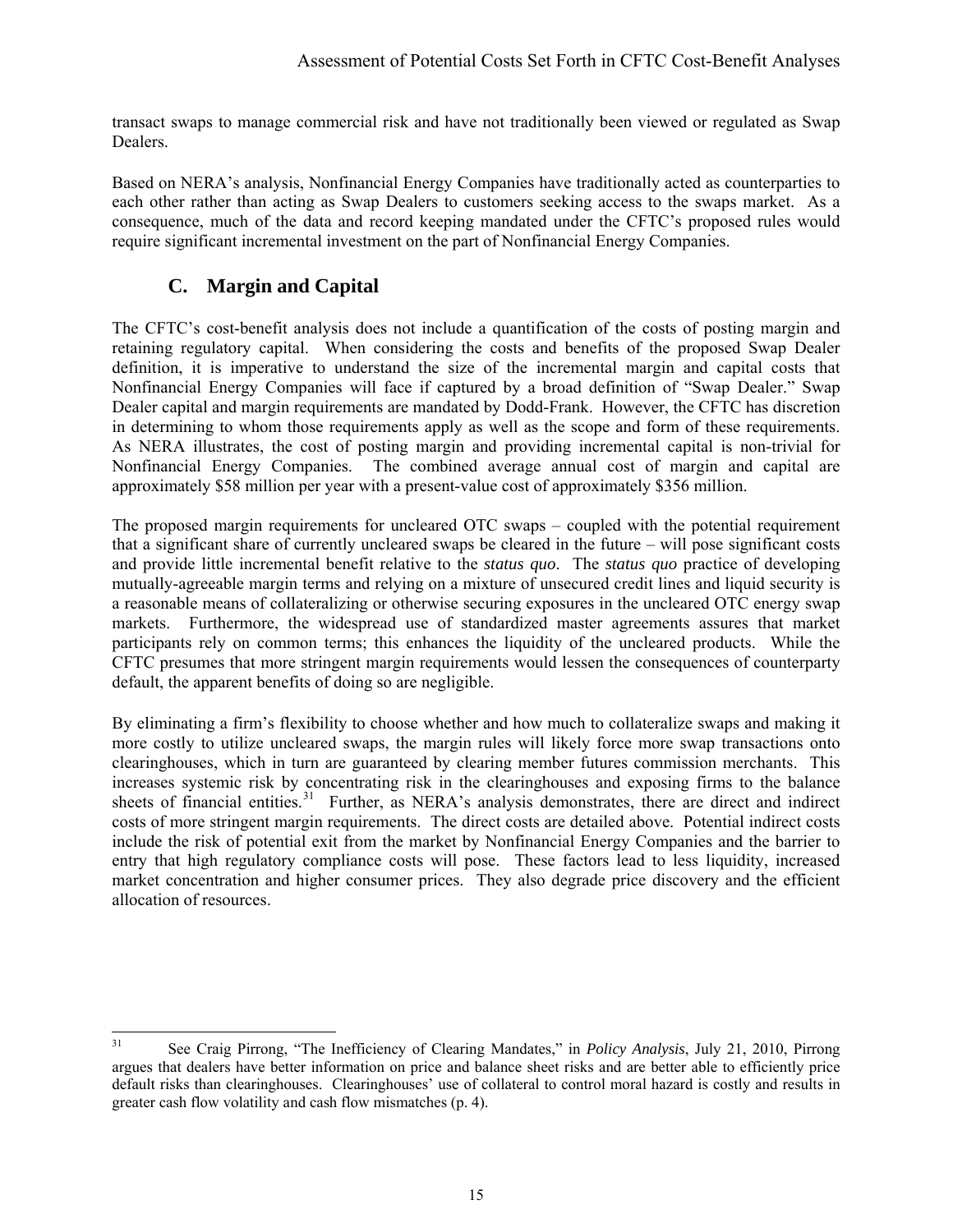# <span id="page-18-0"></span>**IV. Assessment of Potential Benefits Set Forth in the CFTC's Cost-Benefit Analysis**

In order to evaluate the potential benefits of the proposed rulemakings, NERA sought to determine whether the proposed rulemakings advance the stated goals of the CFTC and the general objectives of Dodd-Frank. The CFTC, in issuing the proposed rules, argues that the rules will reduce risk, increase transparency and improve market integrity.<sup>[32](#page-18-1)</sup> The CFTC believes that an increase in transparency will lead to greater liquidity and lower hedging costs for users of financial energy swaps. Congress intended that Dodd-Frank reduce excessive leverage in the financial system, reduce systemic risk, increase market transparency and enhance consumer protections.<sup>[33](#page-18-2)</sup> NERA therefore evaluates the degree to which the proposed regulations advance these goals.

# **A. Liquidity and Clearinghouses and Futures Exchanges**

The CFTC cites as a benefit the fact that its proposed rules will "facilitate central trading and clearing."<sup>[34](#page-18-3)</sup> As a public policy matter, the CFTC assumes that central trading and clearing will somehow bring liquidity to otherwise less liquid energy derivatives. NERA has examined the experience with clearing and exchange trading for energy derivatives and finds that this presumption is not supported by market evidence.

NERA examined the Henry Hub Natural Gas Future that is widely considered one of the most liquid energy futures contracts available. We obtained from NYMEX the minute-by-minute tick data for this futures contract and analyzed the bid and ask entries appearing in that tick data during a portion of 2009. While we found fairly narrow differences between bid prices and ask prices for contracts that were near maturity, we found wider differences between bids and asks for contracts with longer-dated maturities. This data indicates that, although liquid for short-term contracts, the transparency associated with the Henry Hub futures contract does not guarantee liquidity and low hedge costs for longer-dated contracts (see the chart below).

Further, lower observed levels of liquidity are not limited to long-dated contracts; many cleared and exchange-traded products do not exhibit high levels of liquidity even for short-dated contracts. Like any other firm, derivatives exchanges compete for business and are always seeking ways to expand their product offering. Following reforms in the structure of the Pennsylvania-New Jersey-Maryland Interconnection (PJM) and other regional electric markets in the mid-1990s, NYMEX introduced a host of electricity futures contracts, aimed at luring volumes from the over-the-counter market. Those contracts were ultimately delisted in 2002. NYMEX's decision was attributed to "lack of interest" in

<span id="page-18-1"></span> $32$ See, for example, Testimony of Gary Gensler before the U.S. House Committee on Financial Services. Washington, DC, June 16, 2011. See also the cost-benefit discussion contained in the proposed rulemakings related to Portfolio Reconciliation, and Portfolio Compression Requirements for Swap Dealers and Major Swap Participants; Business Conduct Standards for Swap Dealers and Major Swap Participants With Counterparties; and Reporting, Recordkeeping, and Daily Trading Records Requirements for Swap Dealers and Major Swap Participants.

<span id="page-18-2"></span><sup>33</sup> Financial Stability Oversight Council. *2011 Annual Report,* p. i.

<span id="page-18-3"></span><sup>&</sup>lt;sup>34</sup> "Commodity Futures Trading Commission; Swap Trading Relationship Documentation Requirements for Swap Dealers and Major Swap Participants; Notice of Proposed Rulemaking," Federal Register, Vol 76, No. 26 (February 8, 2011), p. 6725.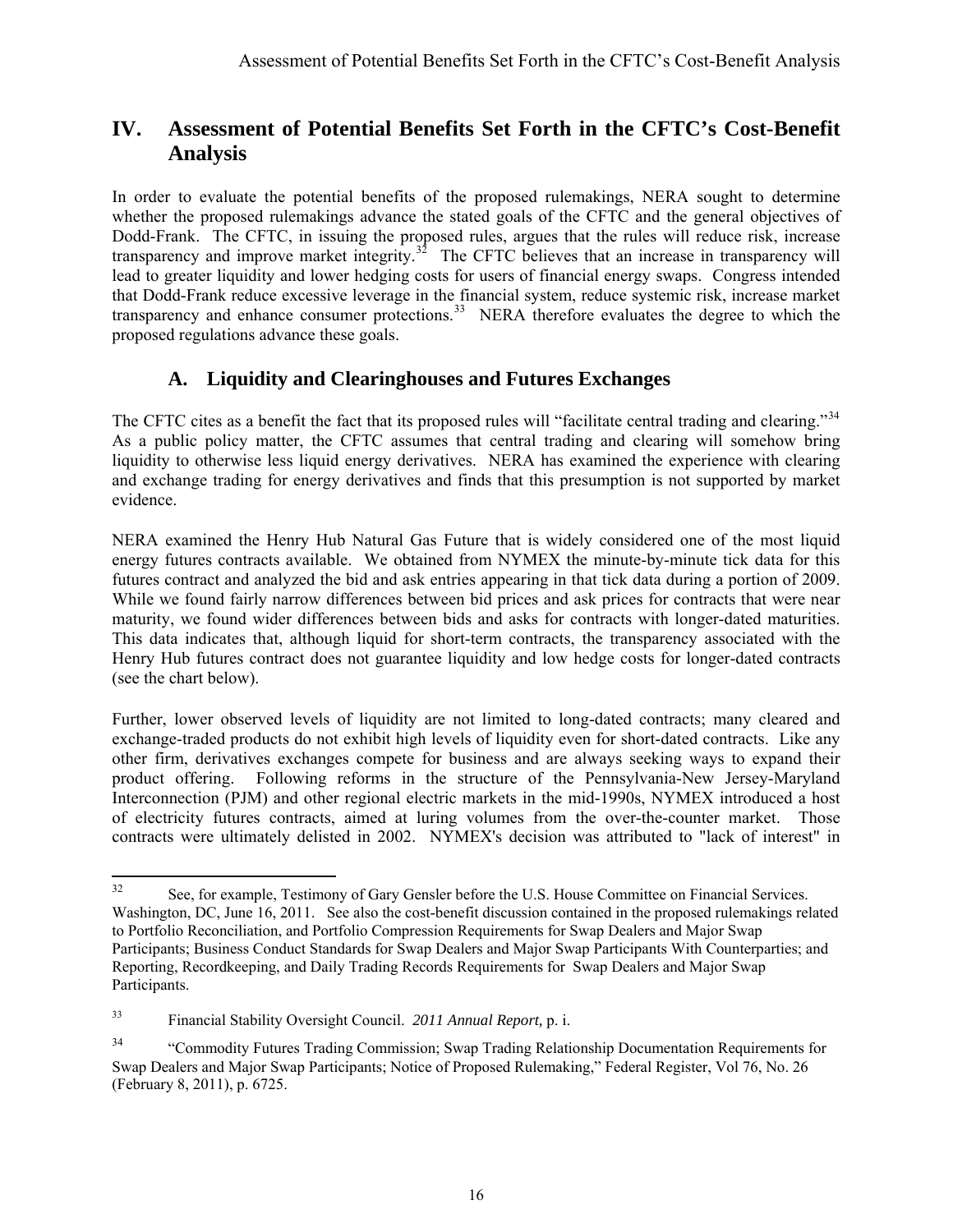<span id="page-19-0"></span>



There is likely insufficient liquidity in many energy swaps for centralized clearing to be beneficial. In addition, today Nonfinancial Energy Companies, on average, centrally clear 60 percent of their swaps, likely a significant percentage of their swaps that can be cleared.<sup>[36](#page-19-2)</sup> Accordingly, regulating Nonfinancial Energy Companies as Swap Dealers will provide little to no benefit to the market in the form of increased centralized clearing and associated transparency.

# **B. Reducing Excessive Leverage in the Financial System**

Dodd-Frank requires "too-big-to-fail" financial firms to deleverage their swap dealing business activities in order to meet certain capital requirements. Deleveraging, however, is not necessary for Nonfinancial Energy Companies who already maintain large amounts of tangible net equity.

NERA analyzed the debt-to-total-capital ratio for the Working Group members who responded to the survey. We also sought external measures of leverage for the commercial energy industry. Both endeavors led to the conclusion that the commercial energy industry is not excessively levered.<sup>37</sup>

<span id="page-19-1"></span> $35$ See "NYMEX pulls the plug on electricity futures, relaunch soon," Reuters News, 15 February, 2002.

<span id="page-19-2"></span><sup>36</sup> Again, using the Working Group members that submitted responses to NERA as a proxy.

<span id="page-19-3"></span><sup>&</sup>lt;sup>37</sup> See Exhibit 5.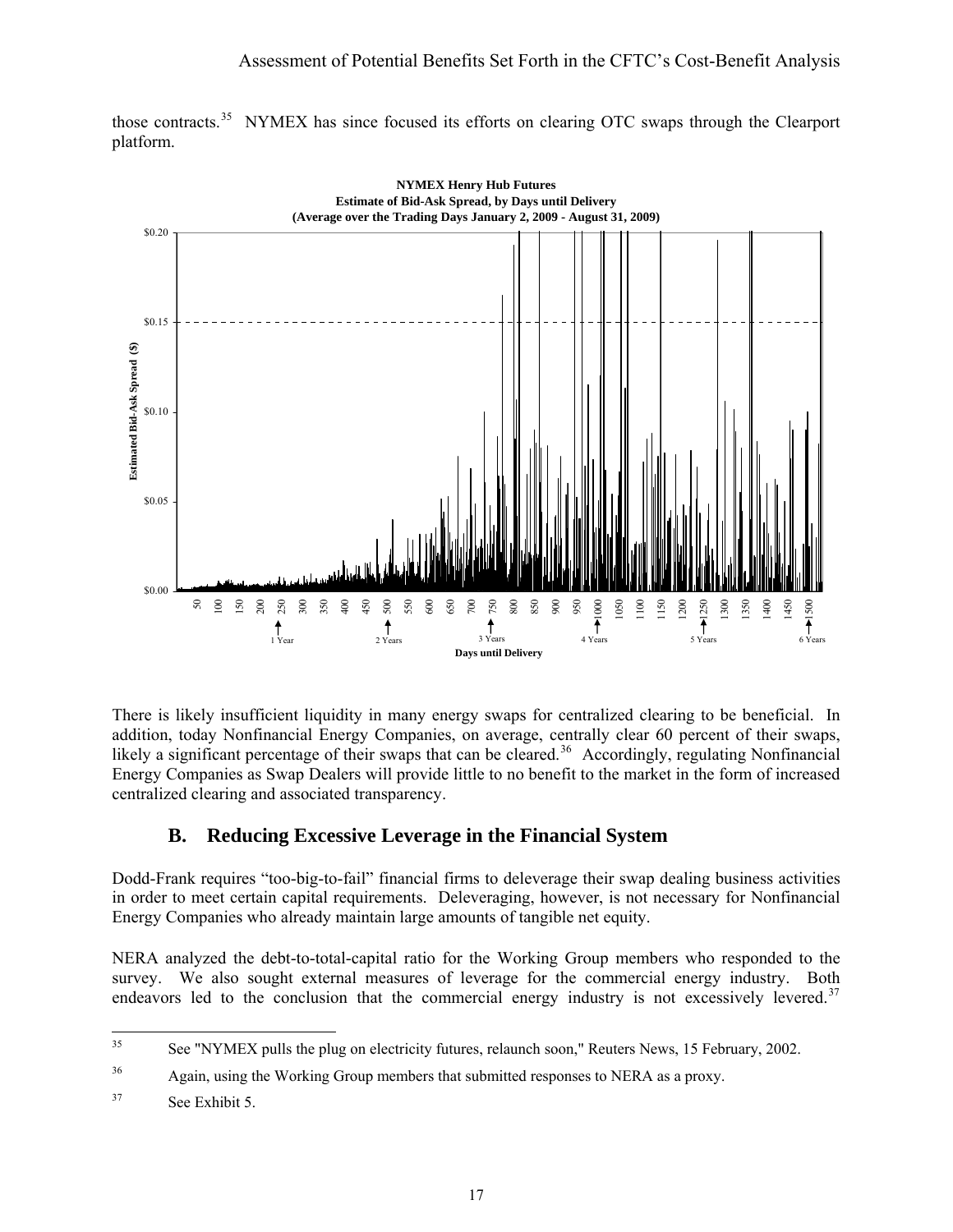<span id="page-20-0"></span>Accordingly, imposing capital requirements on Nonfinancial Energy Companies by regulating them as Swap Dealers will not advance the objective of reducing excessive leverage, since these firms already employ reasonable and prudent financing policies.

# **C. Reducing Systemic Risk**

The reduction of systemic risk in uncleared OTC energy swap markets can only be beneficial if these markets do in fact pose systemic risk. Although Dodd-Frank does not provide a definition of "systemic risk" or guidance as how to measure it, we define "systemic risk" as the likelihood that the failure or impairment of a given firm will have significant repercussions throughout the financial system and the larger economy. Systemic risk typically implies a domino effect, where one party's default triggers a series of other defaults, potentially leading to counterparty contagion and cascading effects. Equally important is the effect of systemic risk on economic activity. Firms that are systemically important, such as too-big-to-fail financial institutions, play a key role in the economy and would be unable to fulfill that role in the event of failure or impairment. An analysis of systemic risk must consider both the likelihood of counterparty contagion and the effects on economic activity given failure or impairment. We address each in turn.

## **1. Likelihood of counterparty contagion**

Whether a given firm's impairment or failure will trigger a domino effect and repercussions throughout the financial system depends in part on its level of interconnectedness. A business is considered to have a low level of interconnectedness if it can easily be separated and spun off to a financially-stable third party when it finds itself in financial distress. The OTC energy derivatives business has routinely seen changes in ownership for trading desks and little interruption to the liquidity of hedges and the efficacy of the markets. Similarly, energy trading entities in distress have successfully shut down their operations without triggering counterparty contagion.<sup>[38](#page-20-1)</sup> The OTC energy derivatives markets have thus exhibited resiliency as the demand for energy hedges never disappears.

Other factors that can influence the likelihood of counterparty contagion are the size of unsecured exposures and the degree of market concentration. Our analysis indicates that the size of the OTC energy derivatives markets is quite small compared to the other OTC markets that Dodd-Frank is designed to regulate. The notional amounts at issue for uncleared energy swaps are less than one half of one percent of the outstanding notional positions in global OTC markets.<sup>[39](#page-20-2)</sup> Further, it is a routine OTC energy industry practice to collateralize exposures that exceed unsecured credit thresholds. Therefore, unsecured exposures are small.

With regards to market concentration, those firms that use financially-settled energy swaps include dozens of entities from the commercial energy industry and the financial sector. Analysis of the energy futures markets has been performed using traditional concentration measures, such as market shares and

<span id="page-20-1"></span><sup>38</sup> Exhibit 6 contains examples of such closures and transfers of ownership. The notion that commercial energy trading risks are limited by the existence of a sufficient equity capital buffer in the financial structure of energy firms seems at odds with the fact that they close down when facing financial difficulties. Let us be clear that some of the closures of trading enterprises cited in Exhibit 6 include situations where the trading entity ran out of capital and although affiliate companies held capital, the affiliate operations had been ring-fenced, meaning the capital was not available to the trading entity. This underscores the complexities of setting capital requirements that may apply across multiple legal entities.

<span id="page-20-2"></span><sup>&</sup>lt;sup>39</sup> Data retrieved from the Bank of International Settlements. Available at: http://www.bis.org/statistics/ [derstats.htm.](http://www.bis.org/statistics/derstats.htm) International data used as comparable data for U.S. swap markets is not publicly available.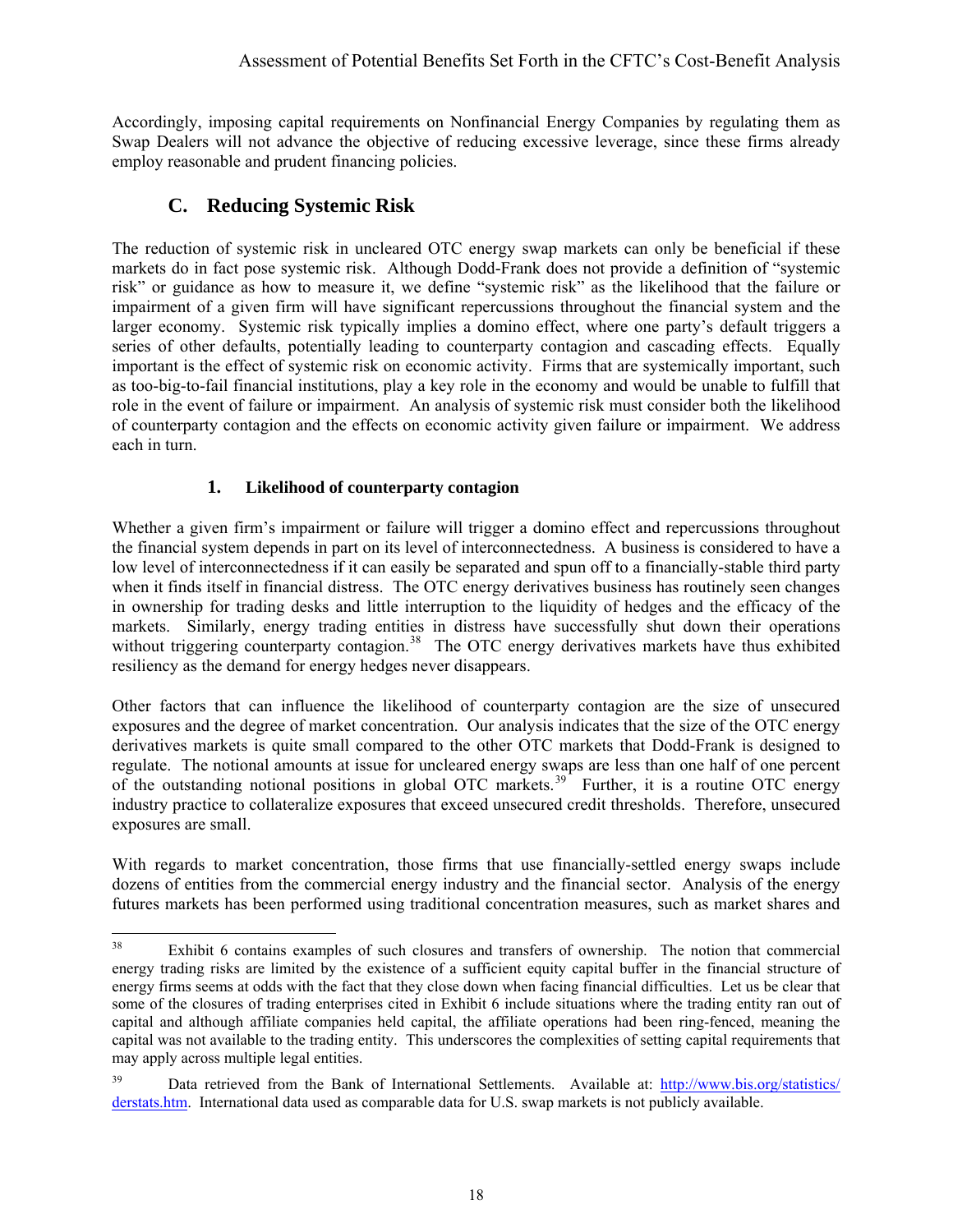<span id="page-21-0"></span>the Herfindahl–Hirschman concentration index. With regards to energy commodities, these show relatively unconcentrated markets for exchange-traded futures and other cleared derivatives.<sup>[40](#page-21-1)</sup>

While such indices are more difficult to calculate for the OTC energy swap markets, NERA's survey data indicates that many Nonfinancial Energy Companies who transact in cleared derivatives also transact in uncleared swaps. There is also overlap between the traders operating in cash markets and the uncleared swap markets. Taken together, these factors suggest an uncleared OTC energy derivatives market characterized by a large number of participants and robust competition. They also suggest a high level of "substitutability" among counterparties. A lack of substitutability would be a sign of systemic risk.<sup>[41](#page-21-2)</sup>

Further evidence of a lack of concentration in OTC financial energy markets can be found in the competitive bidding process conducted by regulated gas and power distributors. For example, in 2008, the Ameren Illinois utilities<sup>[42](#page-21-3)</sup> issued a Request for Proposals (RFP) seeking to procure financial hedges as part of their power supply risk management program. Ameren's regulator, the Illinois Commerce Commission, oversaw the RFP process and, pursuant to state legislation, was required to make an assessment as to the competitiveness of the process. Following its review of the process and the bids received, the Commission approved the resulting swap transactions, indicating that the process had been competitive and that the prices had been disciplined by competition in the market for uncleared power swaps.

It is noteworthy that the winning bidders in that competitive solicitation were Nonfinancial Energy Companies. The fact that distributors are routinely able to conduct competitive bidding processes for financially-settled energy swaps is a signal that the market is not overly concentrated and is functioning as it should. Moreover, the fact that the Nonfinancial Energy Companies won the RFP with no intermediation from a Swap Dealer indicates the common place nature in which Nonfinancial Energy Companies transact energy swaps between themselves as counterparties with neither party performing the role of a Swap Dealer.

### **2. Effects on the real economy**

Although the role of Nonfinancial Energy Companies in the economy is essential – the economy could not function without a robust supply of energy commodities – the chance that financial distress at one of these firms would impede the physical delivery of energy to consumers is remote. Nonfinancial Energy Companies do go bankrupt. Even still, as the distressed firm's financial dealings work their way through the bankruptcy process, the physical electricity, natural gas, coal and oil continues to flow to end users without interruption.<sup>[43](#page-21-4)</sup> History demonstrates that despite a number of large Nonfinancial Energy Firms

<span id="page-21-1"></span> $40$ See, for example, "Market Concentration in Futures and Options for Crude Oil and Natural Gas," CME Group, December 2009.

<span id="page-21-2"></span><sup>41</sup> See *De-Mystifying Interconnectedness: Assessing 'Too Interconnected to Fail' and the Fallout from Getting it Wrong*, NERA White Paper, April 23, 2010.

<span id="page-21-3"></span><sup>&</sup>lt;sup>42</sup> The Ameren Illinois utilities include Central Illinois Light Company d/b/a AmerenCILCO, Central Illinois Public Service Company  $d/b/a$  AmerenCIPS, and Illinois Power Company  $d/b/a$  AmerenIP.

<span id="page-21-4"></span><sup>&</sup>lt;sup>43</sup> Exhibit 7 lists examples of commercial energy bankruptcies, none of which affected the physical delivery of energy.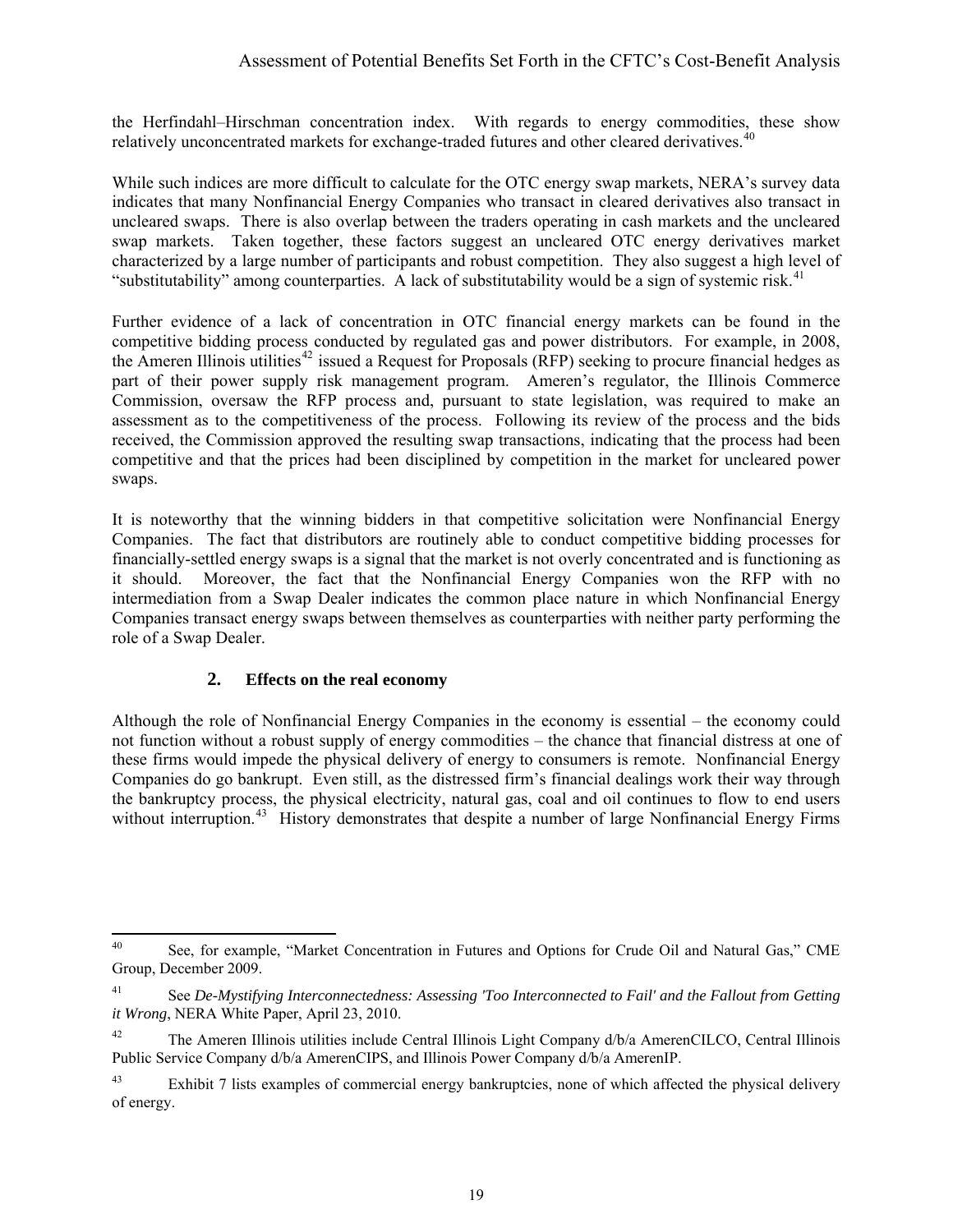<span id="page-22-0"></span>filing for bankruptcy, none have caused a systemic risk issue requiring substantial intervention by the government and there was no crisis of physical energy delivery associated with any of the failures.<sup>[44](#page-22-1)</sup>

## **D. Market Transparency**

Market transparency is beneficial to users of OTC energy swaps and to society as a whole. The public policy questions at issue with respect to Nonfinancial Energy Companies relate to whether regulating them as Swap Dealers would bring about incremental change of any significance to the OTC energy markets; and if so, whether they will impose costs on market participants that exceed any incremental benefits.

The benefits of the general market transparency provisions of Dodd-Frank are largely independent of the definition of "Swap Dealer," while being classified as a Swap Dealer imposes an obligation to incur substantial reporting-related costs. All swaps will be reported and prices of almost all swaps will be reported in real-time, regardless if one or both parties to a swap is a Swap Dealer. Therefore, NERA finds that there is no incremental benefit for price discovery arising from deeming Nonfinancial Energy Companies as Swap Dealers. Therefore, to satisfy its statutory requirement under Section 15 of the CEA, the CFTC must rely on other benefits to outweigh the considerable costs associated with regulating Nonfinancial Energy Companies as Swap Dealers.

# **E. Customer Protections and Unintended Consequences**

The CFTC's proposed rulemakings contain complex business conduct and other standards designed to protect customers. NERA's review of the rules suggests that ultimately customers will be harmed, not protected, by lower levels of liquidity, greater volatility and increased hedge costs due to unintended consequences of the proposed rulemakings.

By limiting the use of OTC swaps to Eligible Contract Participants, Congress recognized that the swap markets should only be open to those entities sophisticated enough to act as a counterparty to a swap. Congress put in place reasonable basic protections for counterparties under Dodd-Frank.<sup>[45](#page-22-2)</sup> The additional requirements set forth by the CFTC provide little to no added benefit to market participants and impose substantial transaction-level costs. The proposed rulemakings create indirect costs above and beyond the direct costs elaborated in Section II above.

NERA's analysis suggests that compliance costs would wipe out profitability for many Nonfinancial Energy Companies regulated as Swap Dealers. (See Exhibit 4.) This means that the regulations will likely trigger exit by some Nonfinancial Energy Companies from the role of active traders in energy derivatives markets. Research demonstrates that Nonfinancial Energy Companies are essential contributors to price discovery through their hedging and trading.<sup>[46](#page-22-3)</sup> Their exit from energy swap markets

<span id="page-22-1"></span> $44$ 44 See "Systemic Risk and the Financial Crisis: A Primer," *Federal Reserve Bank of St. Louis Review*, September/October 2009. In this study the St. Louis Fed identifies three reasons why non-financial firms (such as Nonfinancial Energy Companies) do not likely pose systemic risk, while financial firms do. Those reasons are a lack of interconnectedness, low levels of leverage and the absence of a mismatch between the term of their funding sources and their assets (*e.g.,* short-term liabilities coupled with long-term assets).

<span id="page-22-2"></span><sup>&</sup>lt;sup>45</sup> In the one instance where Congress felt a class of entities, "Special Entities," needed additional protections they proscribed a specific set of requirements that apply only to transactions with Special Entities. The term Special Entity is defined in Section 4s(h) of the CEA to include entities such as municipalities and endowments.

<span id="page-22-3"></span><sup>&</sup>lt;sup>46</sup> See "Price Dynamics, Price Discovery, and Large Futures Trader Interactions in the Energy Complex," Commodity Futures Trading Commission, Office of the Chief Economist, April 2005.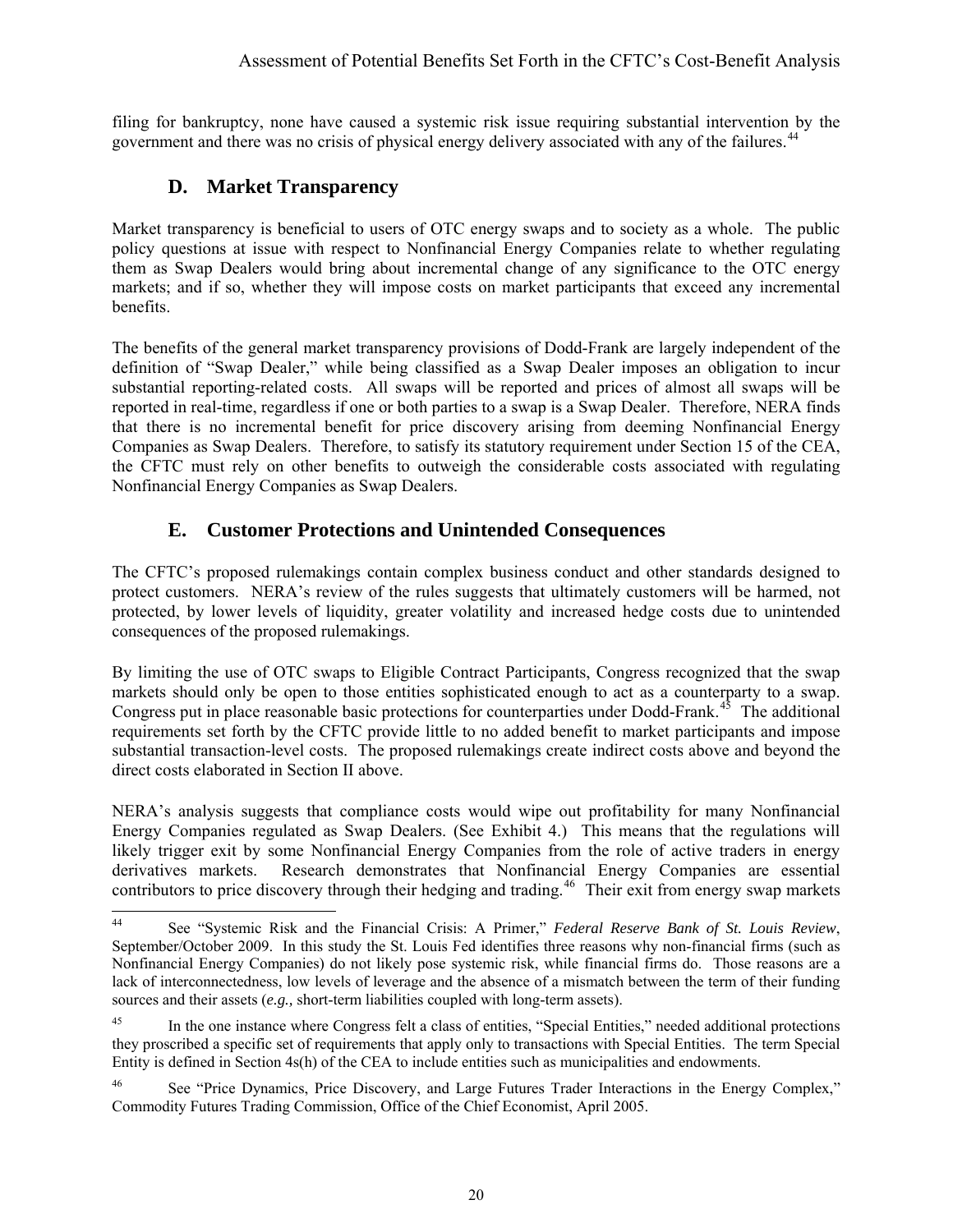<span id="page-23-0"></span>would be harmful to the markets and to the prices paid by users of such swaps and would compromise market integrity, not increase it as stated by the CFTC.<sup>[47](#page-23-1)</sup>

In addition, swap users may look to substitutes for uncleared financial swaps, such as physically-settled swaps or exchange-traded futures. However, these apparent substitutes may not be appropriate for their hedging needs. As a result, some needs may go unserved, or they may be served at higher prices.

Ultimately, exit by Nonfinancial Energy Companies will limit the number of active traders of financial swaps in the uncleared OTC energy markets and will likely concentrate the market among financial dealers, many that have less experience in the underlying physical commodities than the Nonfinancial Energy Companies. Concentration is likely to lead to higher prices, more volatility and less efficient markets. Based on NERA's analysis, the benefits resulting from regulating Nonfinancial Energy Companies as Swap Dealers appear minimal at best. More importantly, they do not appear to come close to offsetting the significant costs imposed on the energy swaps market and Nonfinancial Energy Companies by regulating them as Swap Dealers.

## **F. Summary**

The results of the cost-benefit analysis performed by NERA indicate that the CFTC did not assess significant sources of incremental costs in their proposed rulemakings. Nonfinancial Energy Companies regulated as Swap Dealers will face significant compliance costs. These costs will be borne by entities that have not held themselves out to be Swap Dealers and who may be tangentially engaged in swap dealing under the broad proposed definition, but are primarily physical energy companies. Incremental benefits from regulating Nonfinancial Energy Companies as Swap Dealers, such as the increased collateralization of risk exposures, do not appear to be justified by the costs. Further, many purported benefits that the CFTC attributes to the regulations, such as reductions in systemic risk, increases in liquidity and lower hedge costs, are unlikely to materialize by regulating Nonfinancial Energy Companies as Swap Dealers. Instead, the high cost of compliance with Swap Dealer regulations will encourage exit by firms that currently provide valuable information and price discovery to these markets and will deter new entrants. This will lower the level of competition in CFTC-regulated energy swap markets and harm energy consumers by widening bid-ask spreads and reducing liquidity.

<span id="page-23-1"></span><sup>47</sup> See, for example, Testimony of Gary Gensler before the U.S. House Committee on Financial Services. Washington, DC, June 16, 2011. See also the cost-benefit discussion contained in the proposed rulemakings related to Portfolio Reconciliation, and Portfolio Compression Requirements for Swap Dealers and Major Swap Participants; Business Conduct Standards for Swap Dealers and Major Swap Participants With Counterparties; and Reporting, Recordkeeping, and Daily Trading Records Requirements for Swap Dealers and Major Swap Participants.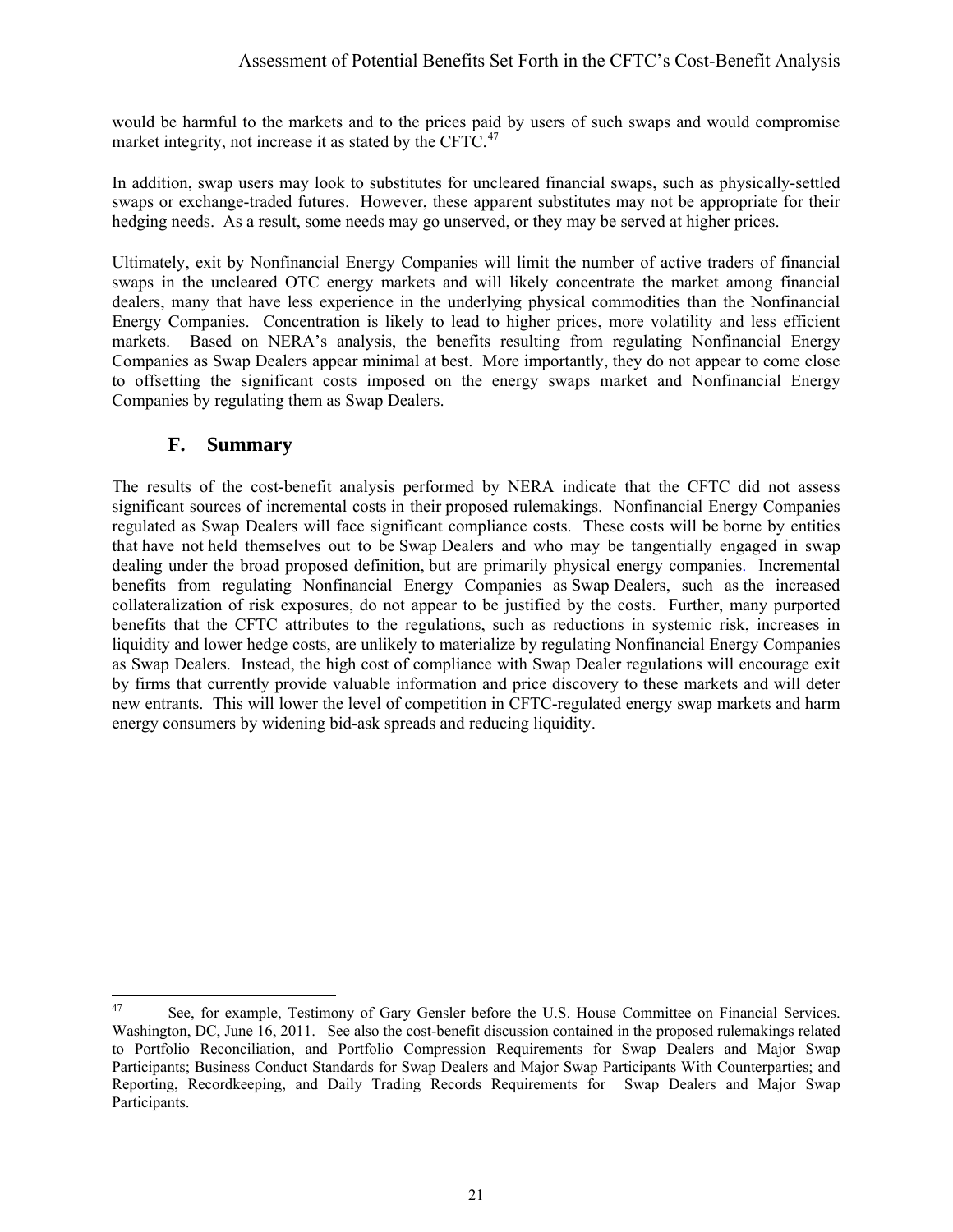# **Appendix A**

This appendix provides a detailed description of our analysis with regards to the incremental costs potentially imposed on Nonfinancial Energy Companies regulated as Swap Dealers.

# **A. Margin Costs**

A key requirement of Dodd-Frank is for initial and variation margin to be posted and held on uncleared swaps. The CFTC's proposed rulemaking, "Margin Requirements for Uncleared Swaps for Swap Dealers and Major Swap Participants," sets forth the requirements. Swap Dealers must post *and* require the posting of initial and variation margin for uncleared swaps with Swap Dealers and Major Swap Participants. Swap Dealers must also require the posting of initial and variation margin for uncleared swaps with financial entities. Uncleared swaps with non-financial entities that are also not Swap Dealers or Major Swap Participants do not have these margin requirements.

For Nonfinancial Energy Companies, a share of swaps that are not cleared today will need to be cleared under the proposed rulemakings, and most bespoke uncleared swaps that are not currently fully collateralized will be required to be fully collateralized. Hence, the initial margin and variation margin posted for those swaps represent an important incremental cost arising from the proposed rulemakings.

The CFTC's cost-benefit analysis does not include a quantification of the costs of posting margin. Swap Dealer capital and margin requirements are mandated by Dodd-Frank. However, as stated previously, the CFTC has discretion in setting the margin and capital requirements as well as the scope of the definition of "Swap Dealer." When considering the costs and benefits of the proposed Swap Dealer definition, it is imperative to understand the size of the incremental margin and capital costs that Nonfinancial Energy Companies will face if captured by a broad definition of "Swap Dealer."[48](#page-24-0)

To quantify the potential margin impacts on Nonfinancial Energy Companies, NERA relies on a backcasting analysis drawing from actual trading records of Working Group members.

#### **1. Initial Margin**

The proposed rulemaking on margin requirements for uncleared swaps requires the use of either a riskbased model meeting certain characteristics or an alternative method. Since the Working Group members all use and have access to value-at-risk (VaR) models, NERA has chosen to approximate the initial margin using a VaR model that meets the proposed standard of covering at least 99 percent of price changes by product and portfolio over a 10-day liquidation time horizon. Such a model would be consistent with the proposed margin rules. However, the proposed rules may prevent Nonfinancial Energy Companies deemed Swap Dealers from using any model for regulatory purposes.

Initial margin will also be required for swaps that will be subject to mandatory clearing, but are not currently cleared. Those swaps will face initial margin costs specified by the clearing organization for each type of swap transaction. For the purposes of modeling the cost of margin for such swaps, NERA relied upon the VaR models of the Working Group members responding to the survey. In some cases, the VaR assumptions used may differ slightly from those relied upon by the clearing organizations. For

<span id="page-24-0"></span><sup>48</sup> Other costs that NERA did not quantify, but which are a direct consequence of Nonfinancial Energy Companies being regulated as Swap Dealers, are the costs associated with an entity being unable to avail itself of the end user exception from centralized clearing and exchange execution.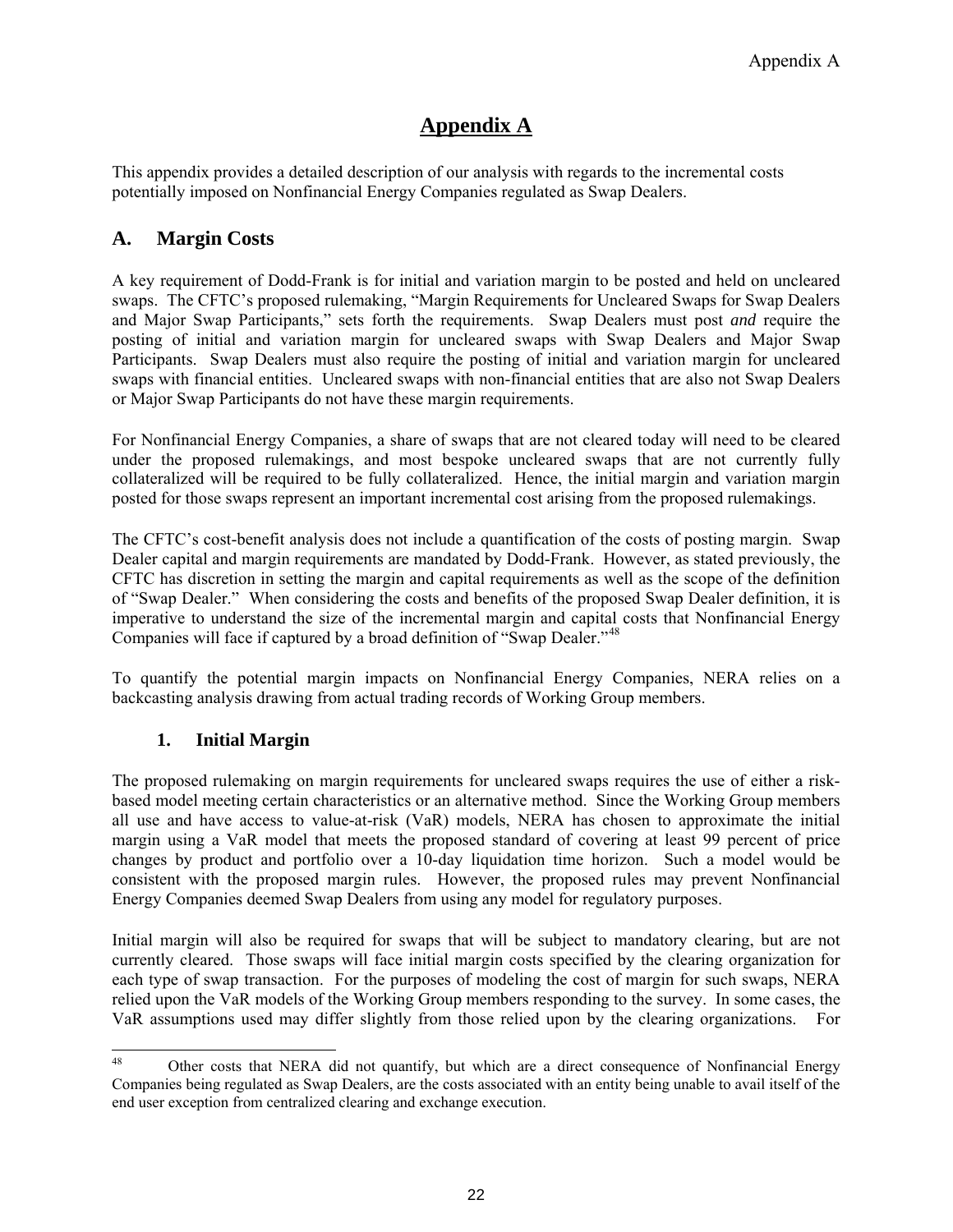example, NERA requested that the Working Group members calculate VaR using a 99 percent confidence level and a 10-day liquidation horizon. Some clearing organizations will rely on shorter liquidation horizons and/or higher levels of confidence, depending on the nature of the derivative. There may also be differences in the volatility and other modeling assumptions used to determine initial margin. Irrespective of any potential difference in modeling, the VaR-based estimates relied on by NERA provide a robust indicator of the size of initial margin costs for swaps that will be subject to mandatory clearing under the proposed rules.

For all affected swaps, the survey indicates that initial margin would have been \$51 million per firm, on average, given the swap positions that were held by the surveyed firms during 2010. The CFTC's proposed rule does permit a portfolio-based reduction in initial margin. Therefore, if the Nonfinancial Energy Companies were able to demonstrate sufficient portfolio offsets, this value would be reduced.

Note that for firms without access to a model that is permitted under the proposed rules, the alternative method outlined by the CFTC would be used, imposing a significantly greater cost on the firm. This method bases the margin requirement on that of related cleared products and limits the ability to offset risks to 50 percent of the amount required absent the reduction.<sup>[49](#page-25-0)</sup>

#### **2. Variation Margin**

Variation margin is collateral for the mark-to-market value of the swap. The Commission's proposal for variation margin does not include any guidelines for the calculation. NERA has estimated the variation margin that Swap Dealers would have to post using the mark-to-market values of the swaps held with a given counterparty. The survey results indicate that the total net variation margin requirement is on average \$184 million per firm. As the mark-to-market values are calculated net of any collateral posted or received, the full value constitutes incremental variation margin attributable as a cost to the proposed rulemaking. NERA calculated variation margin for bespoke swaps that will remain uncleared and for those swaps that will be forced into mandatory clearing.

NERA notes that their estimated variation margin cost reflects the actual 2010 prices that triggered the mark-to-market exposures on the Nonfinancial Energy Company's books. An alternative evolution of energy prices could have yielded higher or lower costs; future energy prices could likewise deviate. In turn, the cost of complying with the variation margin requirements would change. On balance, however, NERA believes the 2010 backcasting provides a reasonable indicator of the order of magnitude of the costs associated with variation margin requirements.

#### **3. Collateral Segregation Costs**

The proposed rulemaking "Protection of Collateral of Counterparties to Uncleared Swaps; Treatment of Securities in a Portfolio Margining Account In a Commodity Broker Bankruptcy" as well as the proposed margin rules contain provisions for the treatment of collateral. Dealer-to-dealer initial margin must be segregated. Such collateral must be held by a third party and cannot be used for other purposes. Doing so essentially removes the use of the collateral from the economy and productive use. On top of removing the margin from use, the collateral segregation requirement will impose administrative costs of setting up accounts and agreements governing the collateral.

<span id="page-25-0"></span><sup>49</sup>  $§$  23.155(c)(3).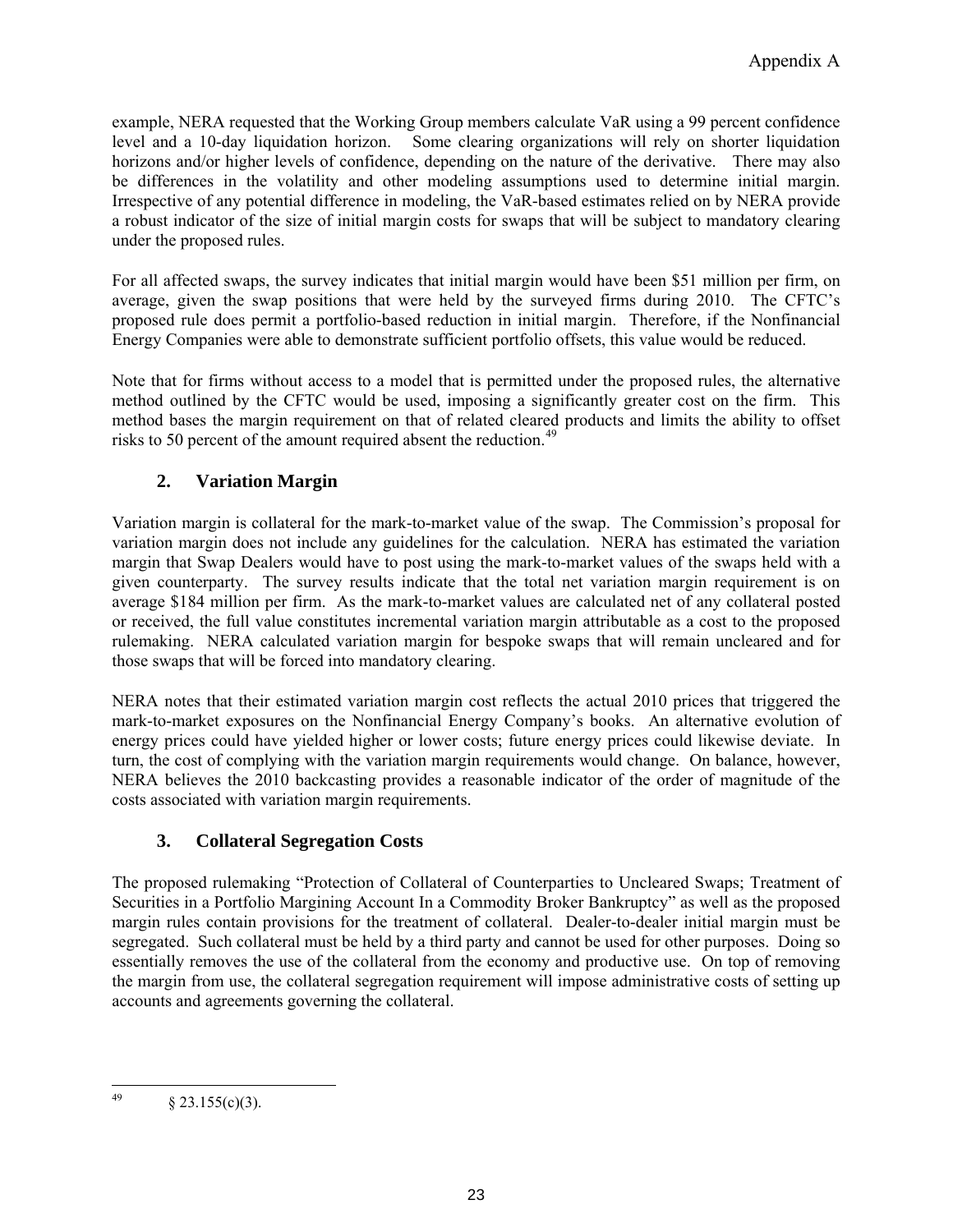#### **4. Estimated Costs**

The annual cost of carrying margin is the difference between the Working Group member's *assumed* weighted-average cost of capital and the interest that would accrue to that member on collateral posted. This latter value is limited by restrictions governing the types of acceptable collateral and the investments in which cash collateral may be placed. Although NERA recognizes that each individual Working Group member has a firm-specific capital structure and firm-specific costs of equity and debt, NERA believes it is most appropriate to use a single estimate of the weighted-average cost of capital for Nonfinancial Energy Companies in order to assure consistent treatment across firms in this study. NERA analyzed multiple scenarios to assure that the conclusions are robust to alternative costs of capital assumptions that may apply to entities with more business risk or more financial leverage than that assumed for the study. Exhibit 2 shows the assumptions used for weighted-average cost of capital and for the returns available on margin posted.

To arrive at the costs incurred per year per firm, NERA applies the net carrying cost rate for margin of 9.59 percent to initial margin (\$51 million per year per firm) and to the average variation margin (\$184 million per year per firm). This yields an average cost of \$23 million per year, per firm.

NERA notes that our approach parallels that taken by the Office of the Comptroller of the Currency ("OCC") in its estimation of the incremental margin costs facing market participants under Dodd-Frank.<sup>50</sup> Since both the OCC's study and NERA's study were performed in a period of historically low interest rates, it is important to recognize that the annual costs would be higher if interest rates and/or credit spreads were to rise again.

# **B. Capital Costs**

Dodd-Frank also calls for capital requirements for Swap Dealers and Major Swap Participants. The proposed rulemaking "Capital Requirements of Swap Dealers and Major Swap Participants" delineates these new rules. Each Swap Dealer and Major Swap Participant must have tangible net equity sufficient to cover a market risk and credit risk charge, plus an additional \$20 million.<sup>[51](#page-26-1)</sup> Both charges are explained below.

#### **1. Market Risk**

The market risk charge varies by product but generally consists of a certain percentage of the net exposure in each product and a certain percentage of the gross exposure in each product. Internal models are allowed to be submitted for Commission approval under the terms described in § 23.103, but the CFTC has said they will not consider models that are not approved by the SEC or bank regulators at this juncture. Therefore, NERA estimates the market risk charge using the alternative method described in § 23.104 for Power, Natural Gas, Oil and Coal swaps. For these swaps, the requirement is 15 percent of the net position and 3 percent of the gross position.<sup>[52](#page-26-2)</sup> The survey indicates that the market risk capital

<span id="page-26-0"></span><sup>50</sup> 50 See "Unfunded Mandates Reform Act, Impact Analysis for Swaps Margin and Capital Rule," Economics Department of the Office of the Comptroller for the Currency, April 15, 2011. The Economics Department within the OCC estimates that the Prudential Regulators' Proposed Rules will remove over \$2 trillion from the economy in the form of initial margin alone, with an associated annual cost of \$20 billion per 1 percent of potential return on such margin.<sup>50</sup> These results of our analysis make sense in light of the relative size of the uncleared energy swap markets *vis-á-vis* the other uncleared swap markets.

<span id="page-26-1"></span> $$23.101$ .

<span id="page-26-2"></span> $52 \qquad \qquad$  § 23.104 (d)(6).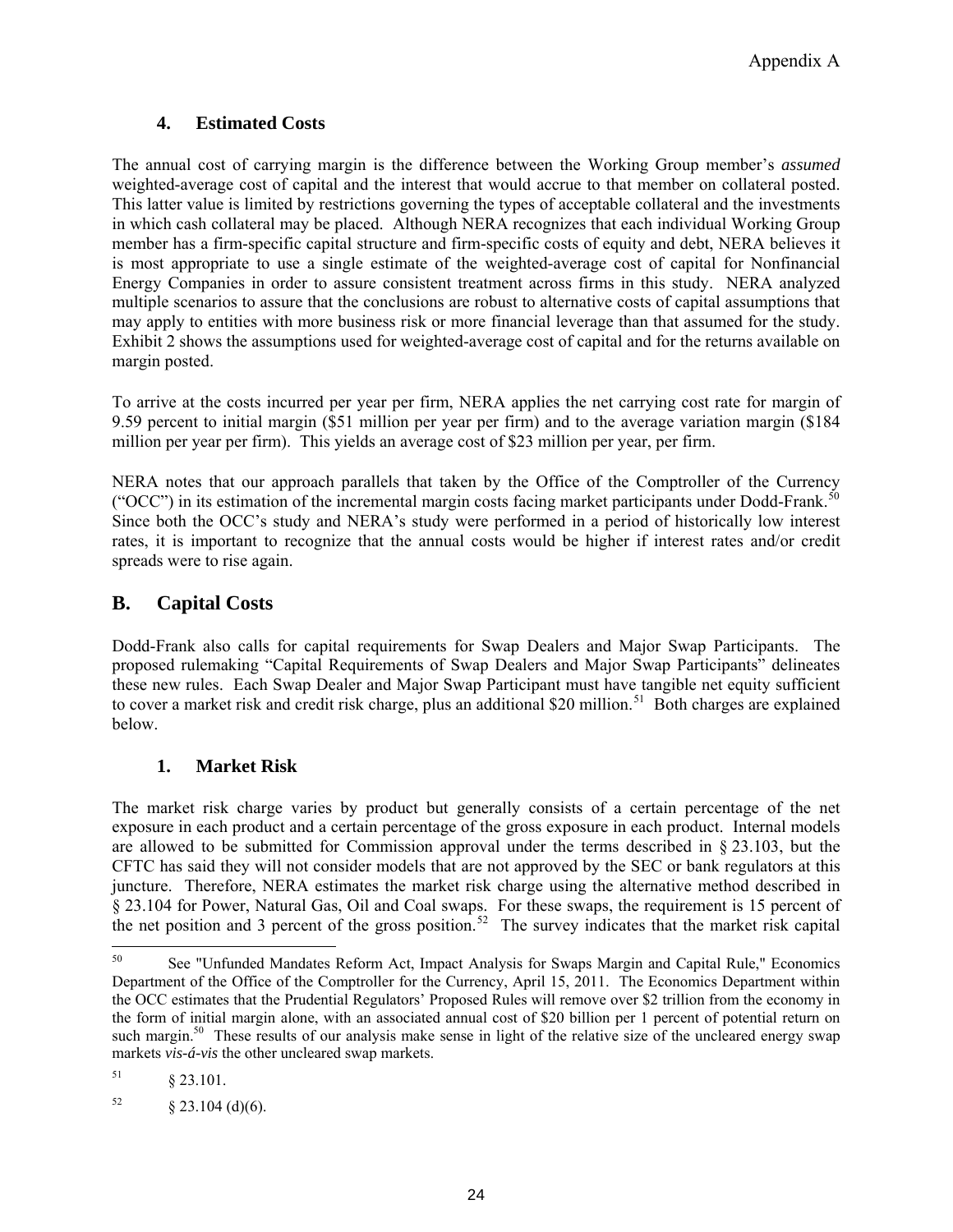requirement for commodity swaps will be approximately \$167 million per Working Group member. NERA notes that the Working Group submitted comments advocating a VaR-based approach to the market risk component of the capital requirements. If adopted, such an approach would significantly reduce this burden and, more importantly, better reflect the actual market risk associated with a Nonfinancial Energy Company's portfolio of swaps.

#### **2. Credit Risk**

The credit risk charge on uncleared swaps consists of the counterparty exposure charge and the counterparty concentration charges.

### **a. Counterparty Exposure Charge**

The counterparty exposure charge is described below:

- (1) A counterparty exposure charge in an amount equal to the sum of the following:
	- (i) The net replacement value in the account of each counterparty that is insolvent, in bankruptcy, or that has senior unsecured long-term debt in default; and
	- (ii) For a counterparty not otherwise described in paragraph  $(e)(1)(i)$  of this section, the credit equivalent amount of the Swap Dealer or Major Swap Participant's exposure to the counterparty, minus collateral values as set forth in this section, multiplied by a credit risk factor of 50 percent or a credit risk factor computed under paragraph (e)(1)(iii) of this section, multiplied by 8 percent.<sup>[53](#page-27-0)</sup>

The credit risk factor is 50 percent by default, but under paragraph (e)(1)(iii) Swap Dealers may designate a specific credit risk factor for each counterparty of either 20, 50 or 150 percent. NERA performs the calculation of the credit risk charge using 50 percent as the credit risk factor. To account for the fact that Swap Dealers will apply specific credit risk factors when it results in a lower credit risk charge, NERA performs scenario analyses at the other levels.

The credit equivalent amount for each counterparty is equal to the sum of the current exposure and the potential future exposure. The current exposure is equal to the greater of (1) zero or (2) the net sum of all positive and negative mark-to-market values of over-the-counter swap positions, subject to permitted netting pursuant to a master netting agreement.<sup>[54](#page-27-1)</sup> The potential future exposure for a single over-thecounter position is equal to the notional principal amount of the position multiplied by a conversion factor of 10 to 15 percent depending on the remaining duration. For a counterparty, potential future exposure is equal to the sum of (1) 40 percent of the sum of the individual potential future exposures and (2) 60 percent of sum of the potential future exposures multiplied by the NGR. The NGR, in turn, is equal to the ratio of the net current credit exposure to the gross current credit exposure, where the gross current credit exposure equals the sum of the positive current credit exposures of all individual OTC derivative contracts.<sup>[55](#page-27-2)</sup>

<span id="page-27-1"></span>54 § 23.104 (g).

<span id="page-27-0"></span><sup>53</sup>  $§$  23.104 (e).

<span id="page-27-2"></span> $\frac{55}{9}$  § 23.104 (h).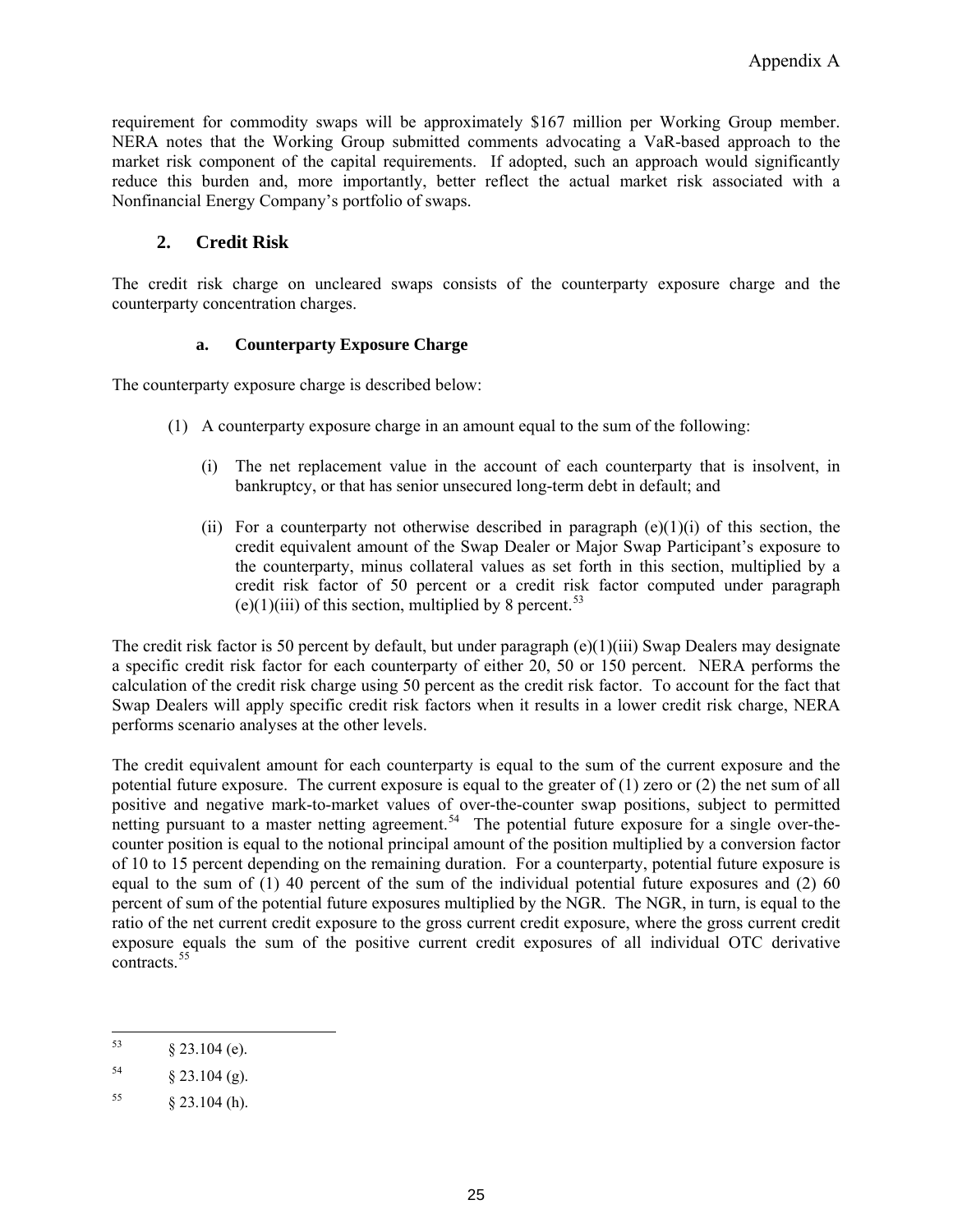Our survey found that the average counterparty exposure capital requirement would have been approximately \$37 million for 2010.

### **b. Counterparty Concentration Charge**

The second component of the credit risk charge penalizes firms for having large current exposures to counterparties. This charge is equal to the sum of (1) 50 percent of the amount by which the current exposure to any individual counterparty exceeds 5 percent of the Swap Dealer's tangible net equity and (2) 100 percent of the amount by which the aggregate current exposure to all counterparties exceeds 50 percent of the Swap Dealer's tangible net equity.<sup>[56](#page-28-0)</sup> Two of the firms surveyed reported a counterparty concentration charge averaging \$5.4 million.

### **c. Annual Cost of Meeting Capital Requirement**

The costs imposed by the new capital requirements may be onerous for some companies. For a Swap Dealer that already holds sufficient capital to meet this requirement, this compliance cost would not be incremental unless the regulations, whether expressly or in order to limit the impact of regulation on the rest of the enterprises swaps activity, compel a company to establish a stand-alone Swap Dealer under the same corporate parent.<sup>[57](#page-28-1)</sup>

Our survey indicates that the average total regulatory capital requirement would be \$222 million, which reflects the sum of the credit risk capital requirement, the market risk capital requirement and the additional \$20 million required under the proposed rules. To this, NERA applies the net carrying cost rate for capital of 16.13 percent resulting in an average annual cost of \$36 million per firm, assuming capital is an incremental cost for a particular Swap Dealer. As shown in Exhibit 2, the net carrying cost rate is the cost of equity (19.62 percent) less returns on capital held for regulatory purposes (3.49 percent).

## **C. Business Conduct Infrastructure**

NERA's cost analysis establishes that the estimates of compliance costs set forth by the CFTC are far below the compliance costs that Nonfinancial Energy Companies designated as Swap Dealers will actually face. The CFTC's estimated costs are not a fair evaluation of the burden to be placed on Nonfinancial Energy Companies designated as Swap Dealers. The CFTC assumes most systems and practices called for in the proposed rules are pre-existing, and thus the associated costs are incremental and therefore negligible to non-existent. In contrast, NERA's detailed review of the proposed rules and the Working Group's data identified necessary major changes to trading infrastructure and staffing that will trigger significant incremental costs for Nonfinancial Energy Companies designated as Swap Dealers.

NERA's survey includes another category of costs that can be broadly described as business conduct infrastructure. This category of costs is created by five separate proposed rulemakings.<sup>[58](#page-28-2)</sup> The survey

<span id="page-28-0"></span><sup>56</sup>  $§$  23.104 (e)(2).

<span id="page-28-1"></span><sup>&</sup>lt;sup>57</sup> Note that the cost estimates presented in this report are exclusive of any capital or legal fees that would be associated with establishing a stand-alone Swap Dealer under a corporate parent.

<span id="page-28-2"></span><sup>58</sup> The five proposed rulemakings are as follows: 17 CFR Part 3 – Designation of a Chief Compliance Office, Required Compliance Policies, and Annual Report of a Futures Commission Merchant, Swap Dealer, or Major Swap Participant; 17 CFR Parts 23 and 155 – Business Conduct Standards for Swap Dealers and Major Swap Participants with Counterparties; 17 CFR Part 23 – Implementation of Conflicts of Interest Policies and Procedures by Swap Dealers and Major Swap Participants; 17 CFR Part 23: Swap Trading Relationship Documentation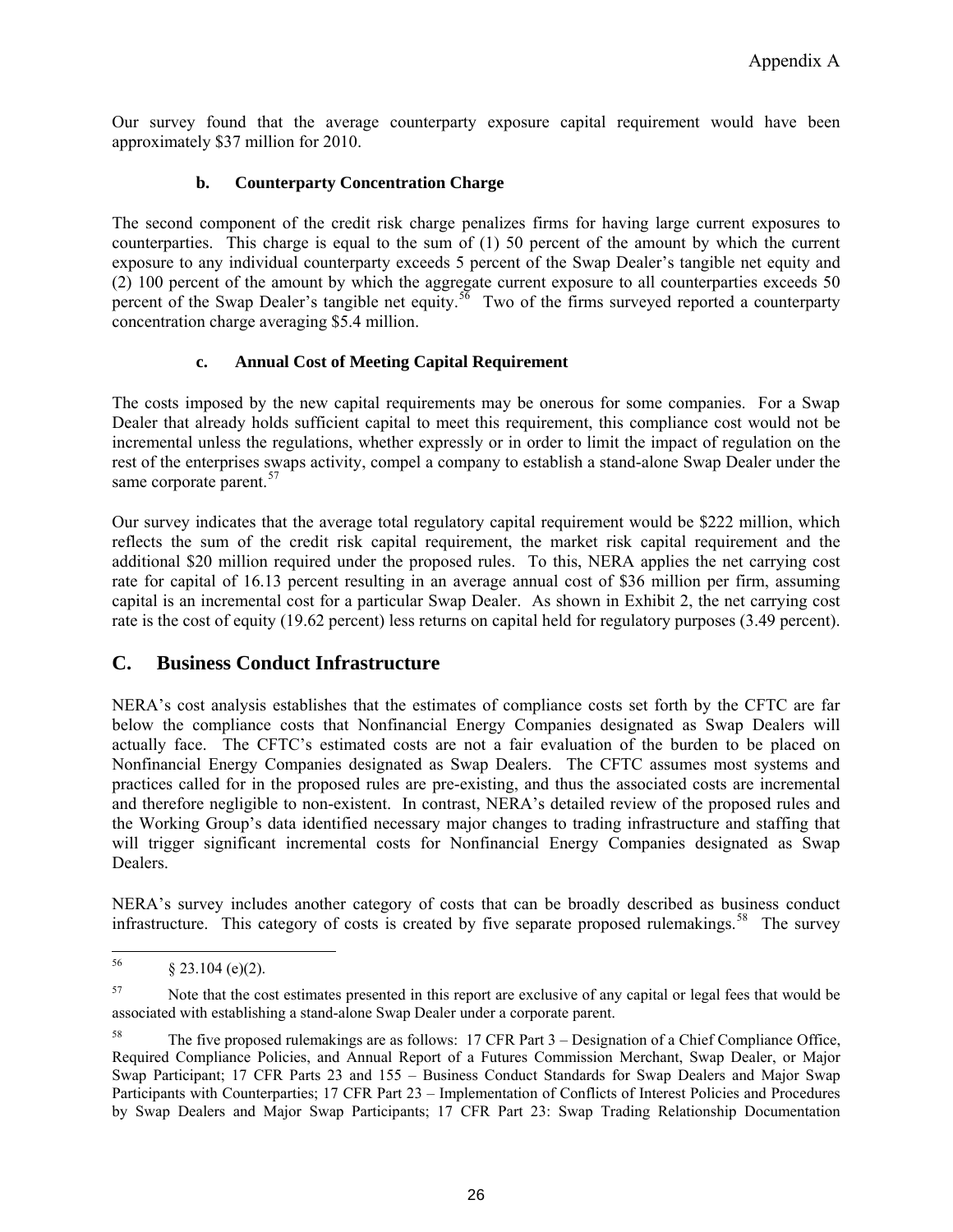includes the items from these rulemakings that are, in NERA's opinion, the most likely to impose significant costs. NERA describes each of the items as well as their estimated costs below, where the total average annual cost is \$1.4 million per firm with an initial average set-up cost of \$1.1 million per firm.

#### **1. Daily Valuation of Positions**

Swap Dealers are required under  $\S 23.431(c)$  to provide counterparties with daily valuations of their positions. NERA has asked the Working Group members to estimate the costs of providing this service to counterparties, and the average response was \$260,000.

#### **2. Compliance Plan and Position Limit Monitoring Requirement**

In 17 CFR Part 23, the Commission establishes the compliance plan that Swap Dealers should follow, including:

- Establish written policies and procedures designed to monitor for and prevent violations of position limits;
- Convert all swap positions into equivalent futures positions using the Commission's methodology;
- Provide training to all relevant personnel on applicable position limits on an annual basis;
- Document position limit violations:
- **Implement an early warning system;**
- Monthly tests of position limit procedures;
- Annual audits of Position Limit Procedures; and
- Maintenance of records pursuant to these regulations.

These new standards might include costs related to new software and a large amount of employee time, if not new employees. The member companies have indicated that this new monitoring function will cost \$245,000 in initial setup costs and \$228,000 in annual costs.

#### **3. Chief Compliance Officer and Staff and Annual Certified Compliance Report**

Each Swap Dealer must designate an individual to serve as its chief compliance officer ("CCO").<sup>[59](#page-29-0)</sup> One of the key duties of the CCO is to produce an annual certified compliance report and file it with the

 $\overline{\phantom{a}}$ 

Requirements for Swap Dealers and Major Swap Participants; and 17 CFR Parts 1, 150, and 151 – Position Limits for Derivatives. Additionally, 17 CFR Part 23 – Confirmation, Portfolio Reconciliation, and Portfolio Compression requirements for Swap Dealers and Major Swap Participants must be considered.

<span id="page-29-0"></span> $59 \qquad \qquad \S 3.3 \text{ (a)}.$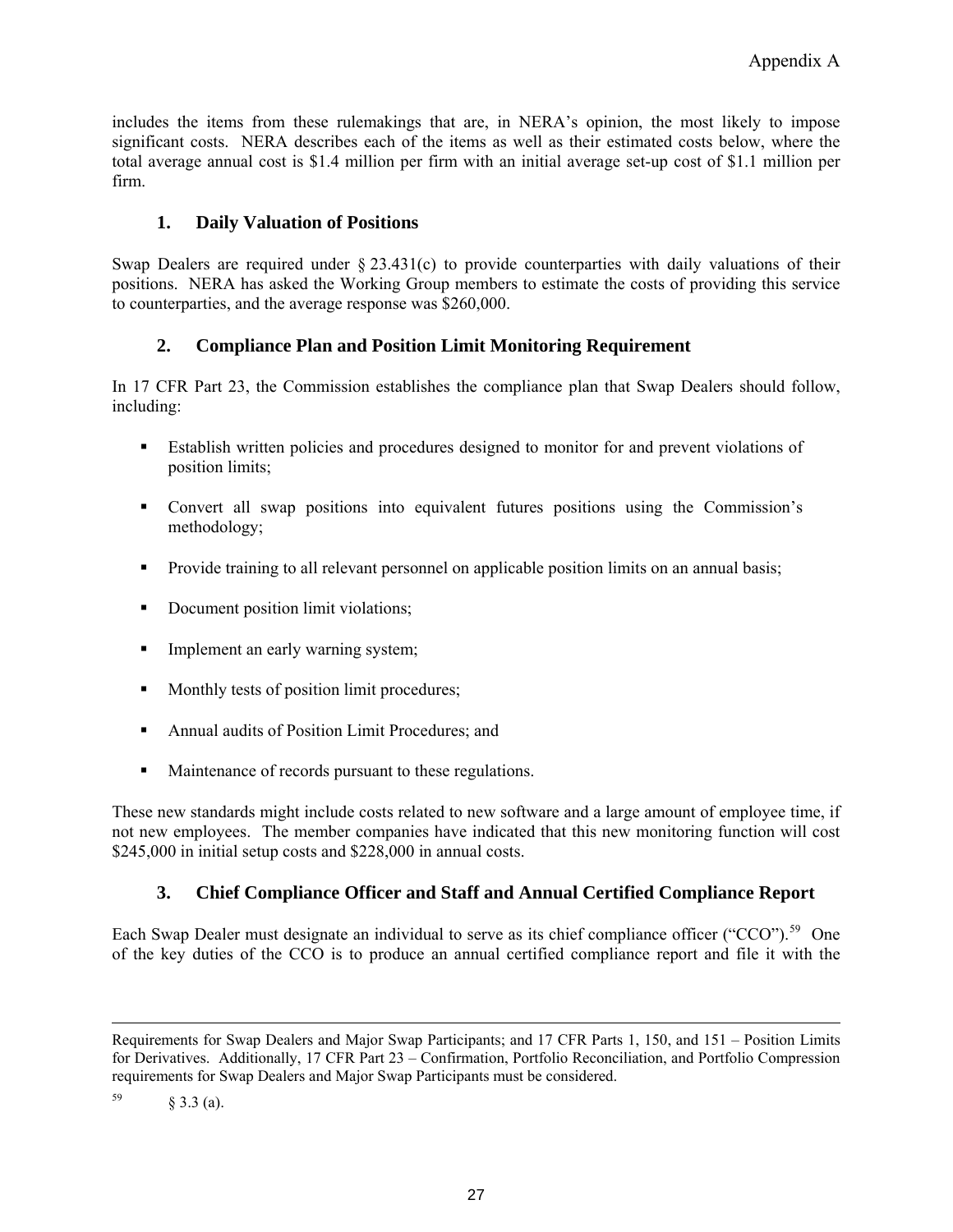Commission.<sup>[60](#page-30-0)</sup> The report must describe and assess the Swap Dealer's performance in complying with each of the policies and regulations promulgated by Dodd-Frank. Among the auxiliary costs of this policy are the cost of hiring support staff and the cost of retaining outside counsel. These obligations are expected to be very costly to Nonfinancial Energy Companies, averaging \$445,000 in initial setup costs and \$760,000 in ongoing annual costs.

#### **4. Audits**

Under  $\S 23.600$  (e)(2), Swap Dealers are required to maintain risk management programs and audit them quarterly. The proposed rulemakings also require an annual audit of at least 5 percent of a Swap Dealer's swap trading relationship documentation.<sup>[61](#page-30-1)</sup> NERA estimates a cost of \$224,000 per annum for this category.

#### **5. Counterparty Reporting / Disclosures**

Swap Dealers must provide counterparties with information about the swap under the proposed rulemaking. This information includes the material risks of the swap, the material economic terms of the swap, and the incentives and conflicts of interest that the Swap Dealer may have in connection with the swap. Swap Dealers must also provide scenario analysis on high-risk complex swaps as well as, upon request, provide scenario analysis for swaps not executed on a DCM or SEF.<sup>[62](#page-30-2)</sup> The Working Group members have highlighted legal costs (especially up-front drafting of disclaimers) as being a major component of these costs. NERA estimates \$388,000 in initial setup costs and \$221,000 in ongoing annual costs for these tasks.

#### **6. Confirmation, Portfolio Reconciliation and Portfolio Compression Requirements for Swap Dealers and Major Swap Participants**

Swap Dealers and Major Swap Participants entering into a swap transaction with one another would need to execute a confirmation, at the latest, on the day of trade execution. If dealing with a non-Swap Dealer or Major Swap Participant counterparty, acknowledgement of the transaction must be sent the date of execution, at the latest.<sup>[63](#page-30-3)</sup> Swap Dealers and Major Swap Participants would be required to reconcile their portfolios and agree to terms of the bilateral reconciliation in writing. The frequency of reconciliation required would depend upon the size of the swap portfolio (ranging from daily to quarterly). If the counterparty is another Swap Dealer or Major Swap Participant, discrepancies in valuation must be resolved within a day. If the counterparty is any other type of entity, discrepancies must be resolved in a timely manner.<sup>[64](#page-30-4)</sup> Should reconciliation not be achieved within a day, a record must be kept. Swap Dealers and Major Swap Participants, when dealing with one another as counterparties, must participate in multilateral portfolio compression unless the compression would increase the risk exposure of the

<span id="page-30-0"></span><sup>60</sup> § 3.3 (d) (there appear to be two sections marked as § 3.3 (d), but NERA refers to the one entitled "Annual" Report") and  $\S$  3.3 (e).

<span id="page-30-1"></span> $61 \qquad \qquad \frac{8}{23.504}$  (c).

<span id="page-30-2"></span> $62 \quad \frac{\text{}}{\text{}}23.431.$ 

<span id="page-30-3"></span> $63 \qquad \qquad \S 23.501.$ 

<span id="page-30-4"></span> $64 \qquad \qquad \S 23.502(a), (b).$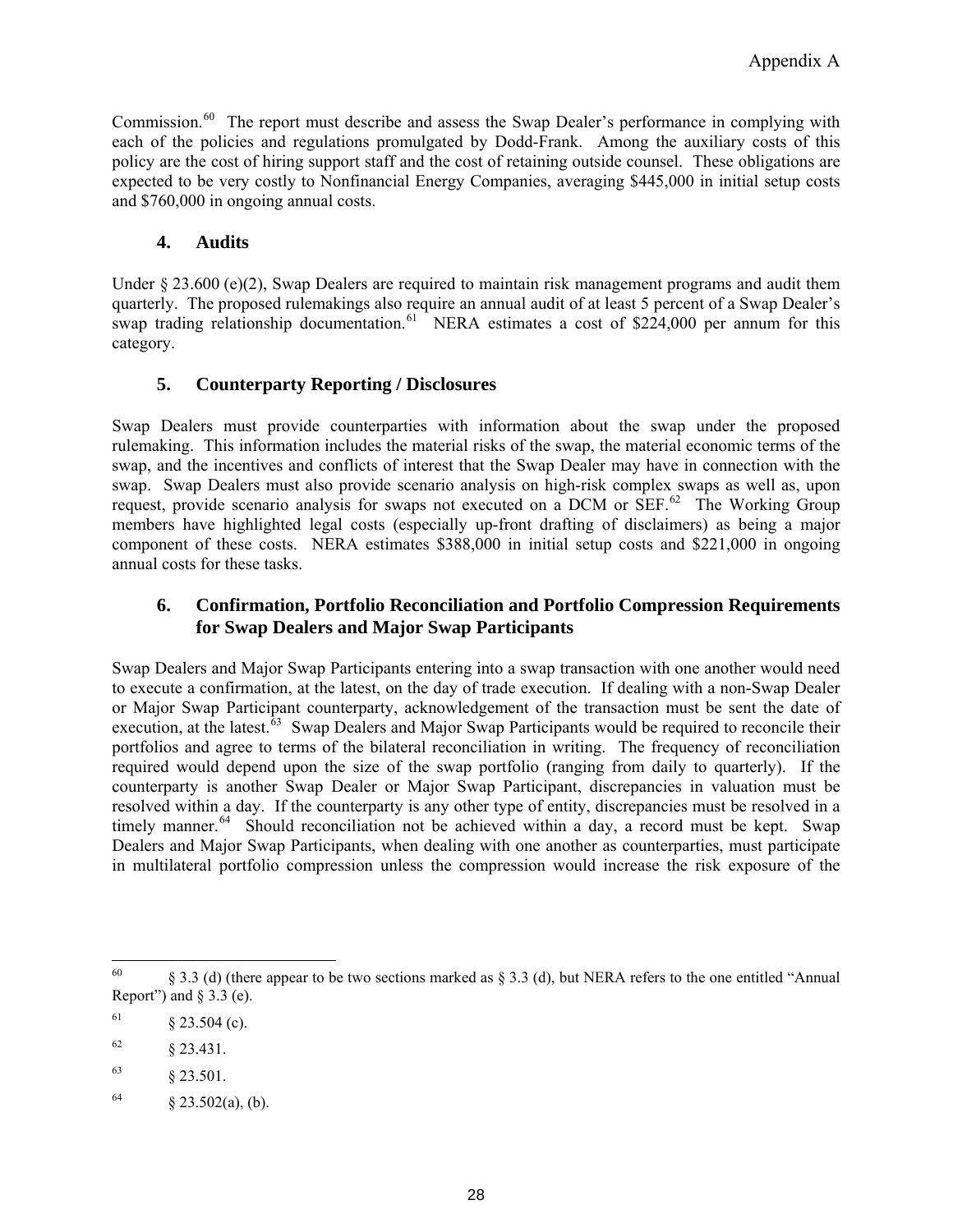Swap Dealer or Major Swap Participant.<sup>[65](#page-31-0)</sup> One Working Group Member estimated that the above requirements would cost \$1.4 million annually.

# **D. Recordkeeping and Reporting**

The proposed rulemakings include many new standards for disclosure and recordkeeping.<sup>[66](#page-31-1)</sup> Rather than including all of the requirements from these rulemakings, NERA's survey only includes the items that are expected to have the largest cost impact. NERA describes each of the items, as well as their estimated costs, below where the total average annual cost is \$1.7 million per firm with an initial average set-up cost of \$8.9 million per firm.

#### **1. Instant Message Retention Costs**

Swap Dealers will be required to retain instant messages and tie them to trade IDs. "Swap participants must also make and keep pre-execution trade information, including, at a minimum, records of all oral and written communications provided or received concerning quotes, solicitations, bids, offers, instructions, trading, and prices, that lead to the execution of a swap, whether communicated by telephone, voicemail, facsimile, instant messaging, chat rooms, electronic mail, mobile device or other digital or electronic media." Associated costs include: adding additional staff (if needed), the cost of the hours existing staff will spend on this and the cost of any systems or software required to comply with this requirement. The average initial retention cost is approximately \$464,000, with additional annual costs averaging \$411,000. Review of IMs by in-house or outside counsel would add additional costs.

#### **2. Phone Call Retention Costs**

The proposed rules would require Swap Dealers to record all oral communications that lead to the execution of transactions in a commodity interest or cash commodity. For the survey, NERA asked the respondents to provide the cost of adding additional staff (if needed), the cost of the hours existing staff will spend on this and the cost of any systems or software required to comply with this requirement. For nearly all the members of the working group, the retention of phone calls would require significant upfront infrastructure investments. The average initial investment for the Working Group is approximately  $$649,000$  with additional annual costs around  $$382,000$ .<sup>[67](#page-31-2)</sup>

#### **3. Change Management and Training for New Data Entry Obligations**

Change management and training would require most working group members to hire additional staff. The average setup cost is \$394,000 with ongoing annual costs averaging \$92,000.

<span id="page-31-0"></span><sup>65</sup> § 23.503.

<span id="page-31-1"></span><sup>66</sup> The relevant rulemakings are as follows: 17 CFR Parts 15 and 20: Position Reports for Physical Commodity Swaps; 17 CFR Part 23: Confirmation, Portfolio Reconciliation, and Portfolio Compression Requirements for Swap Dealers and Major Swap Participants; 17 CFR Part 24: Reporting, Recordkeeping, and Daily Trading Records Requirements for Swap Dealers and Major Swap Participants; 17 CFR Part 43: Real-Time Public Reporting of Swap Transaction Data; 17 CFR Part 45: Swap Data Recordkeeping and Reporting Requirements.

<span id="page-31-2"></span> $^{67}$  Regulations § 1.35 and § 1.31.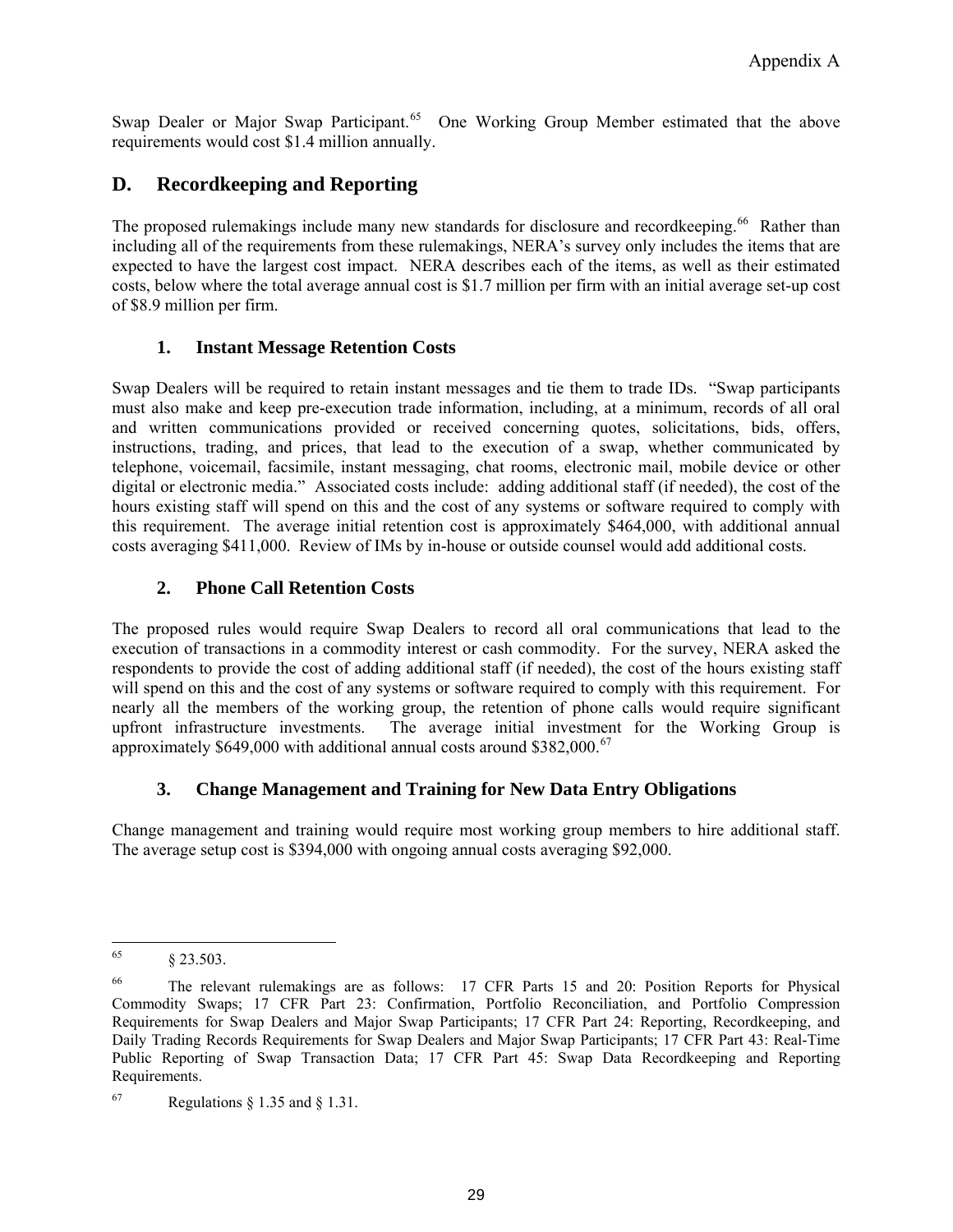#### **4. Trade IDs, Time Stamps and Other New Reporting Requirements**

Market participants will be required to ID and time stamp their transactions at various points in time, which are likely to impose some incremental costs in the form of new trading software or staff costs. The initial setup costs for these reporting requirements average \$2.8 million. The additional annual costs average \$302,000.

#### **5. Existing Data Harmonization with CFTC, Swap Data Repository and Industry Standards**

Data harmonization costs include the costs arising from the conversion of data to the new formats required by the CFTC and SDRs. The incremental investments needed to comply with these requirements will trigger costs as high as \$1.5 million for a large Swap Dealer with an average of \$755,000. Ongoing annual expenses for the Working Group averaged \$71,000.

#### **6. Real-Time Trade Data Reporting and Retention**

Each swap transaction must be reported in real-time to a real-time disseminator. The frequency with which the member company must do so will vary with the company's designation. NERA makes the assumption that all market participants will need the ability to report transaction data in short order and that Swap Dealers will have to perform this function in approximately 50 percent of trades with other Swap Dealers and 100 percent of trades with end-users. All records must be kept for a five year period. The majority of Working Group respondents will require additional staff to meet this requirement. Assuming all counterparties are Swap Dealers, Working Group Members will incur an average of \$293,000 annually with average infrastructure investments of \$3.3 million.<sup>[68](#page-32-0)</sup>

#### **7. Large Trader Reporting**

Swap Dealers must report their positions in many commodity-linked swaps. The CFTC has set a reporting threshold of 50 or more swaps or swaptions that are economically equivalent to a futures contract.

Position reporting costs were reported for five of the eight respondents, averaging \$780,000 for initial setup charges, and \$126,000 in ongoing annual costs.

#### **8. Counterparty Confirmation and Acknowledgement Requirements**

Swap Dealers will be required to provide a formal acknowledgement of the terms of swaps prior to execution and a confirmation of such terms immediately after execution. Confirmation will be between the counterparties, often with the assistance of a third-party confirmation service provider. A confirmation is defined as, "the full, signed, legal confirmation of all the terms of the swap."[69](#page-32-1) The costs due to the counterparty confirmation come primarily from the initial training. They are \$235,000 and annual operating costs \$307,000.

<span id="page-32-0"></span><sup>68</sup> 68 § 1.31 and § 1.35 of Commission Regulations. 75 FR 76578.

<span id="page-32-1"></span><sup>69 75</sup> FR 76581.  $\frac{6}{9}$  4r(a)(3).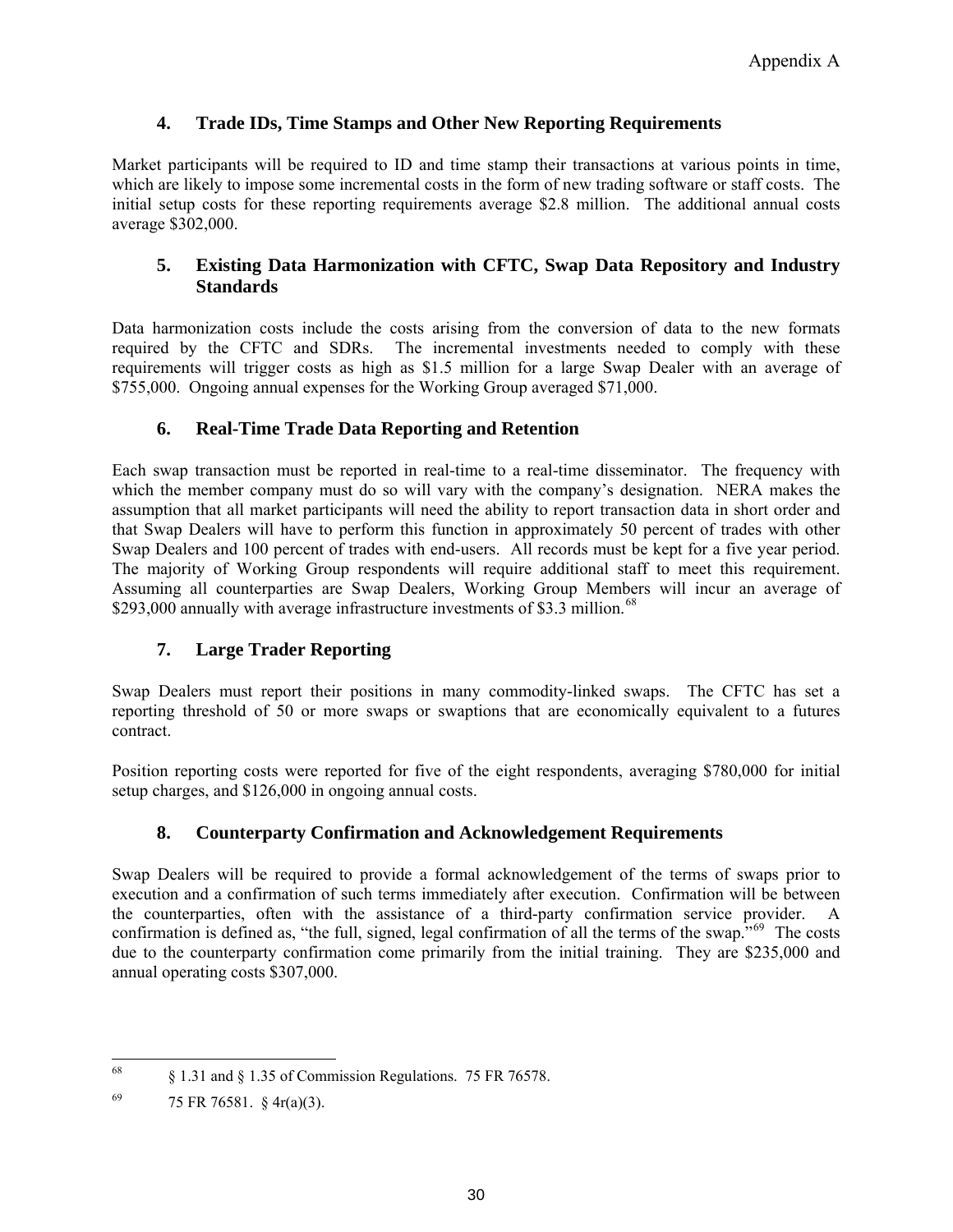#### **9. Historic Transaction Reporting**

Swap Dealers will be required to report pre-enactment and transition swaps in existence on or after April 25, 2011. They will need to report detailed data either to a swap data repository or to the Commission if no swap data repository is available for the particular asset class. For historical swaps that were in existence as of the date of the enactment of Dodd-Frank but have expired or been terminated, the counterparty would be required to provide the records as previously formatted. For most working group members, reporting historical data will require a one-time cost of approximately \$241,000.<sup>[70](#page-33-0)</sup>

The recordkeeping and reporting costs will increase significantly with the proposed rulemakings. While the costs vary from party to party, depending on the compatibility of their current software, the average initial investment is estimated to be \$8.9 million with annual operating costs of \$1.7 million.

<span id="page-33-0"></span> $70\,$ 17 CFR Part 46 at 22837. § 4r.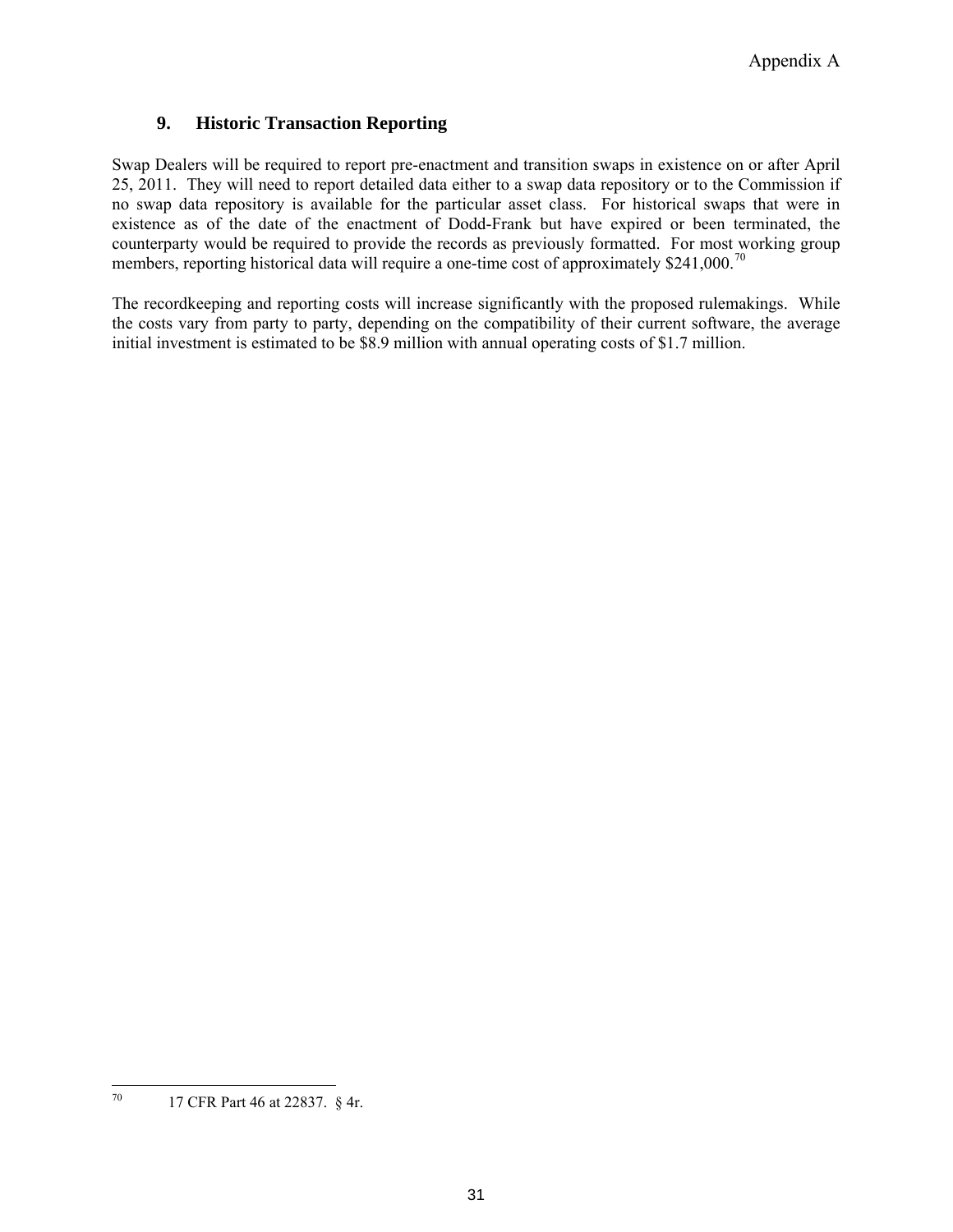### **Exhibit 1 Matrix I Margin**

|                                                                                                                                                                          |                                |                                |                         |                                | <b>Limited Designation as a Swap Dealer</b>     |                                                      | <b>Full Designation as a Swap Dealer</b>                                                               |                         |                                |                                |                                |                                                 |                                                      |                                                                                                 |
|--------------------------------------------------------------------------------------------------------------------------------------------------------------------------|--------------------------------|--------------------------------|-------------------------|--------------------------------|-------------------------------------------------|------------------------------------------------------|--------------------------------------------------------------------------------------------------------|-------------------------|--------------------------------|--------------------------------|--------------------------------|-------------------------------------------------|------------------------------------------------------|-------------------------------------------------------------------------------------------------|
|                                                                                                                                                                          | End of 01<br><b>2010 Value</b> | End of Q2<br><b>2010 Value</b> | End of 03<br>2010 Value | End of 04<br><b>2010 Value</b> | <b>Historic Proxy</b><br>Cost / Annual<br>Value | Projection -<br><b>Ongoing Annual</b><br>Costs/Value | Explanatory<br><b>Notes (Please</b><br>explain proxy<br>costs used<br>and/or bases for<br>projections) | End of Q1<br>2010 Value | End of Q2<br><b>2010 Value</b> | End of 03<br><b>2010 Value</b> | End of 04<br><b>2010 Value</b> | <b>Historic Proxy</b><br>Cost / Annual<br>Value | Projection -<br><b>Ongoing Annual</b><br>Costs/Value | Explanatory<br>Notes (Please<br>explain proxy<br>costs used<br>and/or bases for<br>projections) |
| Net Mark to Market of financially-settled swaps<br>assuming all counterparties are swap<br>dealers. See Guide to Cost Matrices for Details<br>of Calculation.            |                                |                                |                         |                                |                                                 |                                                      |                                                                                                        |                         |                                |                                |                                |                                                 |                                                      |                                                                                                 |
| Gross Mark to Market of financially-settled<br>swaps assuming all counterparties are swap<br>dealers. See Guide to Cost Matrices for Details<br>of Calculation.          |                                |                                |                         |                                |                                                 |                                                      |                                                                                                        |                         |                                |                                |                                |                                                 |                                                      |                                                                                                 |
| Net Mark to Market of financially-settled swaps<br>assuming all 50% of counterparties are<br>swap dealers. See Guide to Cost Matrices for<br>Details of Calculation.     |                                |                                |                         |                                |                                                 |                                                      |                                                                                                        |                         |                                |                                |                                |                                                 |                                                      |                                                                                                 |
| Gross Mark to Market of financially-settled<br>swaps assuming all 50% of counterparties<br>are swap dealers. See Guide to Cost Matrices<br>for Details of Calculation.   |                                |                                |                         |                                |                                                 |                                                      |                                                                                                        |                         |                                |                                |                                |                                                 |                                                      |                                                                                                 |
| VAR (using company model) of financially-<br>settled swaps assuming all counterparties<br>are swap dealers. See Guide to Cost Matrices<br>for Details of Calculation.    |                                |                                |                         |                                |                                                 |                                                      |                                                                                                        |                         |                                |                                |                                |                                                 |                                                      |                                                                                                 |
| VAR (using company model) of financially-<br>settled swaps assuming 50% of<br>counterparties are swap dealers. See Guide<br>to Cost Matrices for Details of Calculation. |                                |                                |                         |                                |                                                 |                                                      |                                                                                                        |                         |                                |                                |                                |                                                 |                                                      |                                                                                                 |
| SPAN model VAR of financially-settled swaps<br>assuming all counterparties are swap<br>dealers. See Guide to Cost Matrices for Details<br>of Calculation.                |                                |                                |                         |                                |                                                 |                                                      |                                                                                                        |                         |                                |                                |                                |                                                 |                                                      |                                                                                                 |
| SPAN model VAR of financially-settled swaps<br>assuming 50% of counterparties are swap<br>dealers. See Guide to Cost Matrices for Details<br>of Calculation.             |                                |                                |                         |                                |                                                 |                                                      |                                                                                                        |                         |                                |                                |                                |                                                 |                                                      |                                                                                                 |
| Collateral Segregation Costs (per Counterparty)                                                                                                                          |                                |                                |                         |                                |                                                 |                                                      |                                                                                                        |                         |                                |                                |                                |                                                 |                                                      |                                                                                                 |
| <b>Total Counterparties</b>                                                                                                                                              |                                |                                |                         |                                |                                                 |                                                      |                                                                                                        |                         |                                |                                |                                |                                                 |                                                      |                                                                                                 |
| Percent of Swaps Cleared                                                                                                                                                 |                                |                                |                         |                                |                                                 |                                                      |                                                                                                        |                         |                                |                                |                                |                                                 |                                                      |                                                                                                 |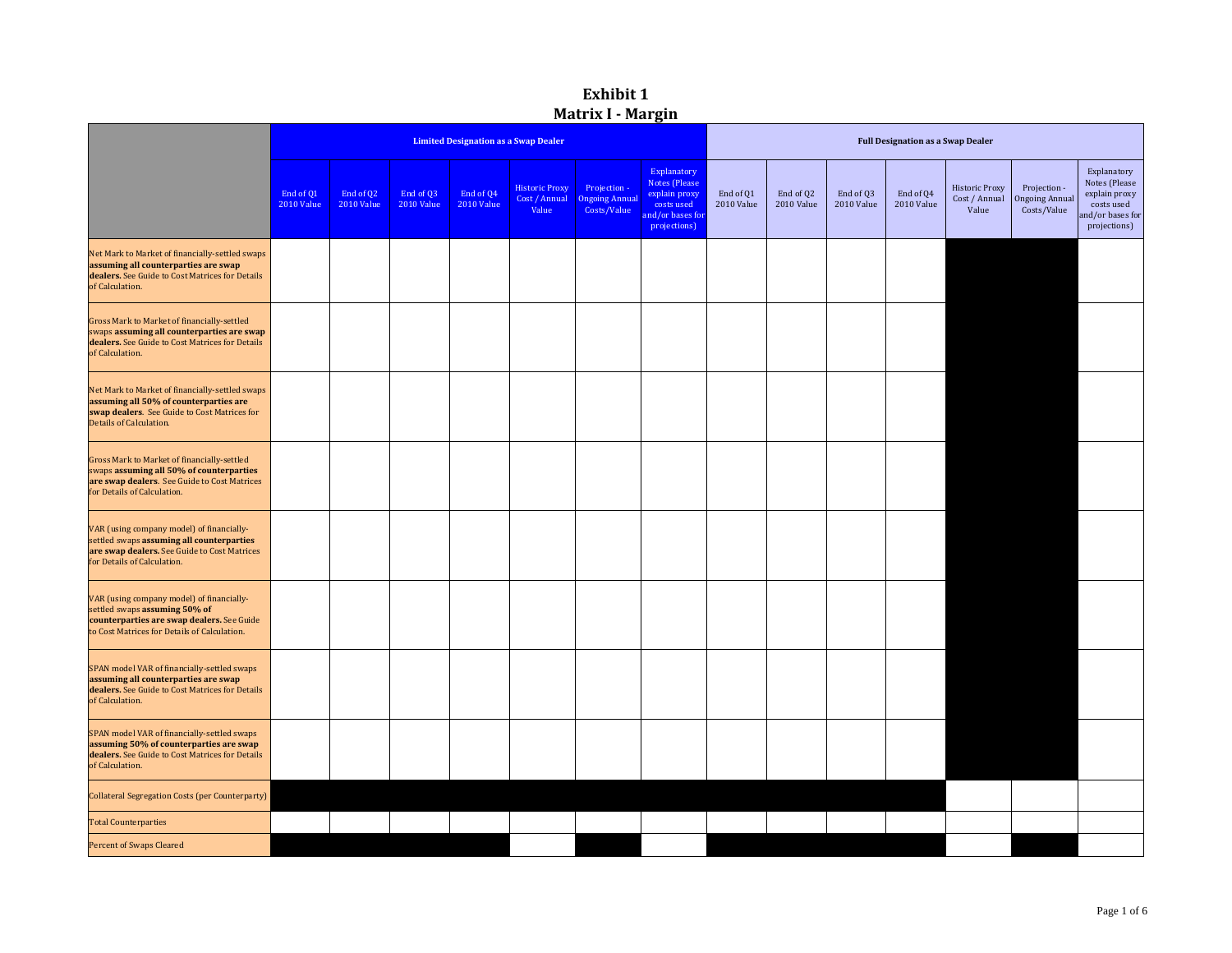|                          |                                                                                   |                                                   | <b>Limited Designation as Swap Dealer</b>                                                        | <b>Full Designation as a Swap Dealer</b>          |                                                                                                  |  |  |  |
|--------------------------|-----------------------------------------------------------------------------------|---------------------------------------------------|--------------------------------------------------------------------------------------------------|---------------------------------------------------|--------------------------------------------------------------------------------------------------|--|--|--|
|                          |                                                                                   | Calendar Year 2010 Value<br>/ Historic Proxy Cost | <b>Explanatory Notes (Please</b><br>explain proxy costs used<br>and/or bases for<br>projections) | Calendar Year 2010 Value<br>/ Historic Proxy Cost | <b>Explanatory Notes (Please</b><br>explain proxy costs used<br>and/or bases for<br>projections) |  |  |  |
|                          | Power (MWh)                                                                       |                                                   |                                                                                                  |                                                   |                                                                                                  |  |  |  |
|                          | Natural Gas (lots)                                                                |                                                   |                                                                                                  |                                                   |                                                                                                  |  |  |  |
| Net Long or Short        | Oil (bbl)                                                                         |                                                   |                                                                                                  |                                                   |                                                                                                  |  |  |  |
|                          | Coal (tons)                                                                       |                                                   |                                                                                                  |                                                   |                                                                                                  |  |  |  |
|                          | Cross-Commodity and Other (Specify Units in<br>Notes)                             |                                                   |                                                                                                  |                                                   |                                                                                                  |  |  |  |
|                          | Power (\$)                                                                        |                                                   |                                                                                                  |                                                   |                                                                                                  |  |  |  |
|                          | Natural Gas (\$)                                                                  |                                                   |                                                                                                  |                                                   |                                                                                                  |  |  |  |
| Net Long or Short (\$)   | Oil (\$)                                                                          |                                                   |                                                                                                  |                                                   |                                                                                                  |  |  |  |
|                          | $Coal(\$)$                                                                        |                                                   |                                                                                                  |                                                   |                                                                                                  |  |  |  |
|                          | Cross-Commodity and Other (\$)                                                    |                                                   |                                                                                                  |                                                   |                                                                                                  |  |  |  |
|                          | Power (\$)                                                                        |                                                   |                                                                                                  |                                                   |                                                                                                  |  |  |  |
| Gross Long or Short (\$) | Natural Gas (\$)                                                                  |                                                   |                                                                                                  |                                                   |                                                                                                  |  |  |  |
|                          | Oil (\$)                                                                          |                                                   |                                                                                                  |                                                   |                                                                                                  |  |  |  |
|                          | $Coal(\$)$                                                                        |                                                   |                                                                                                  |                                                   |                                                                                                  |  |  |  |
|                          | Cross-Commodity and Other (\$)                                                    |                                                   |                                                                                                  |                                                   |                                                                                                  |  |  |  |
| Capital Requirements     | <b>Existing Capital Requirement for Affected</b><br>Transactions (pre-rulemaking) |                                                   |                                                                                                  |                                                   |                                                                                                  |  |  |  |
|                          | Debt to Total Capital Ratio                                                       |                                                   |                                                                                                  |                                                   |                                                                                                  |  |  |  |

**Exhibit 1 Matrix II.A. Capital Market Risk Requirement**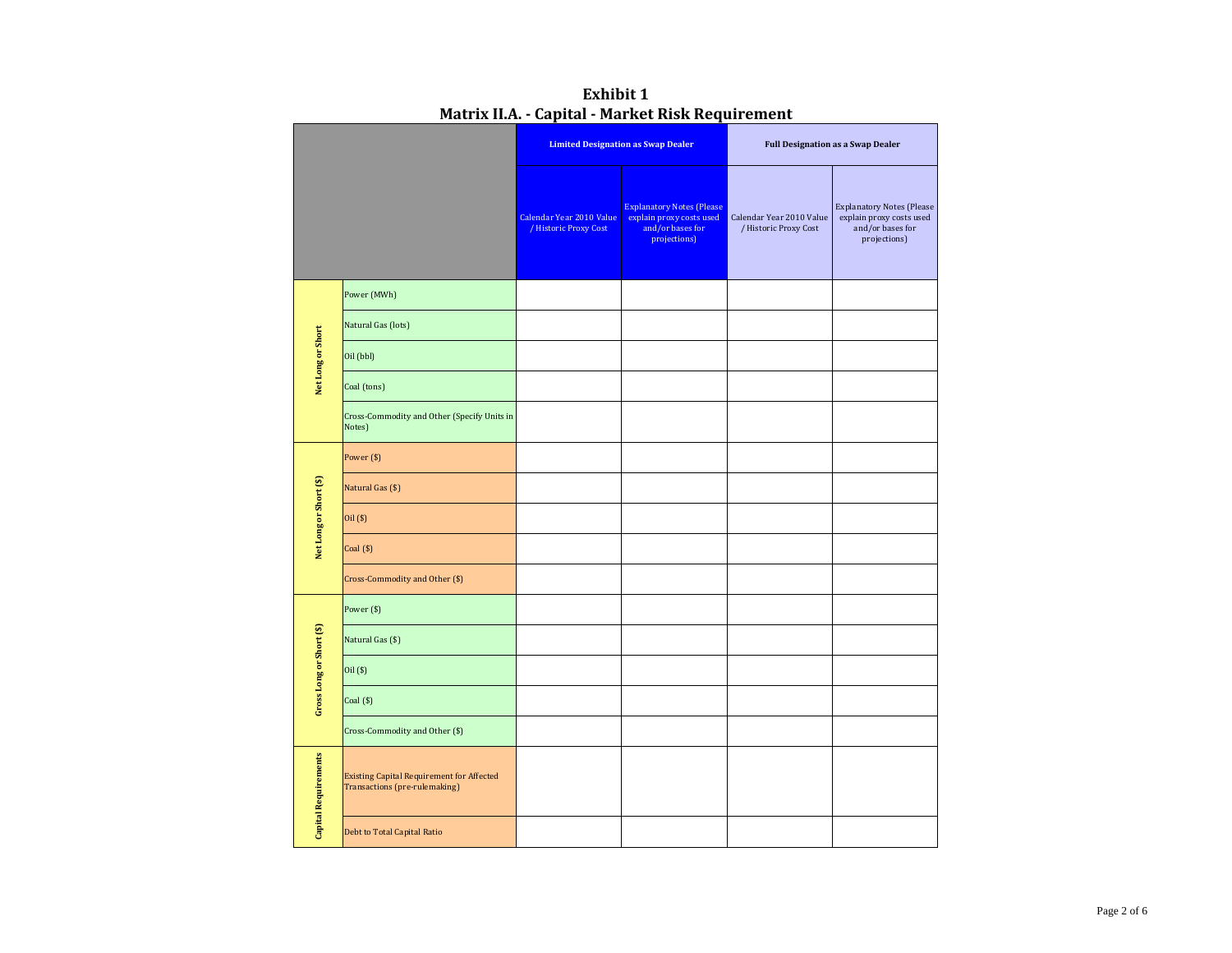| <b>Exhibit 1</b>                                 |
|--------------------------------------------------|
| Matrix II.B. - Capital - Credit Risk Requirement |

|                                                                                |                                      |                                                                                           |                                                                                                           | <b>Limited Designation as a Swap Dealer</b>                                                         |                                 |                                  |                                                                                                                  | <b>Full Designation as a Swap Dealer</b>                                                            |                                    |                                                                                    |                                                                                |                                                                                                     |                                 |                                  |                                                                                                           |                                                                                                     |
|--------------------------------------------------------------------------------|--------------------------------------|-------------------------------------------------------------------------------------------|-----------------------------------------------------------------------------------------------------------|-----------------------------------------------------------------------------------------------------|---------------------------------|----------------------------------|------------------------------------------------------------------------------------------------------------------|-----------------------------------------------------------------------------------------------------|------------------------------------|------------------------------------------------------------------------------------|--------------------------------------------------------------------------------|-----------------------------------------------------------------------------------------------------|---------------------------------|----------------------------------|-----------------------------------------------------------------------------------------------------------|-----------------------------------------------------------------------------------------------------|
|                                                                                | <b>Credit Equivalent Amount</b>      |                                                                                           | <b>Counterparty Exposure Charge (8%</b><br><b>Tangible Net Equity</b><br>of the Credit Equivalent Amount) |                                                                                                     |                                 |                                  | <b>Counterparty Concentration</b><br><b>Charge (See Guide to Cost</b><br>Matrices for Details of<br>Calculation) |                                                                                                     | Credit Equivalent Amount           |                                                                                    | <b>Counterparty Exposure Charge</b><br>(8% of the Credit Equivalent<br>Amount) | Tangible Net Equity                                                                                 |                                 |                                  | <b>Counterparty Concentration</b><br>Charge (See Guide to Cost<br>Matrices for Details of<br>Calculation) |                                                                                                     |
|                                                                                | Year-End<br>$2010$ Mark<br>to Market | <b>Potential Future</b><br>Exposure<br>(notional times<br>conversion factor<br>of 10-15%) | Calendar Year<br><b>2010 Value</b>                                                                        | <b>Explanatory Notes</b><br>(Please explain<br>proxy costs used<br>and/or bases for<br>projections) | 5% of<br>Tangible Net<br>Equity | 50% of<br>Tangible Net<br>Equity | Calendar<br><b>Year 2010</b><br>Value                                                                            | <b>Explanatory Notes</b><br>(Please explain<br>proxy costs used<br>and/or bases for<br>projections) | Year-End<br>2010 Mark<br>to Market | Potential Future<br>Exposure<br>(notional times<br>conversion factor<br>of 10-15%) | Calendar<br><b>Year 2010</b><br>Value                                          | <b>Explanatory Notes</b><br>(Please explain<br>proxy costs used<br>and/or bases for<br>projections) | 5% of<br>Tangible Net<br>Equity | 50% of<br>Tangible Net<br>Equity | Calendar<br><b>Year 2010</b><br>Value                                                                     | <b>Explanatory Notes</b><br>(Please explain<br>proxy costs used<br>and/or bases for<br>projections) |
| Counterparty 1                                                                 |                                      |                                                                                           |                                                                                                           |                                                                                                     |                                 |                                  |                                                                                                                  |                                                                                                     |                                    |                                                                                    |                                                                                |                                                                                                     |                                 |                                  |                                                                                                           |                                                                                                     |
| Counterparty 2                                                                 |                                      |                                                                                           |                                                                                                           |                                                                                                     |                                 |                                  |                                                                                                                  |                                                                                                     |                                    |                                                                                    |                                                                                |                                                                                                     |                                 |                                  |                                                                                                           |                                                                                                     |
| Counterparty 3                                                                 |                                      |                                                                                           |                                                                                                           |                                                                                                     |                                 |                                  |                                                                                                                  |                                                                                                     |                                    |                                                                                    |                                                                                |                                                                                                     |                                 |                                  |                                                                                                           |                                                                                                     |
| Counterparty 4                                                                 |                                      |                                                                                           |                                                                                                           |                                                                                                     |                                 |                                  |                                                                                                                  |                                                                                                     |                                    |                                                                                    |                                                                                |                                                                                                     |                                 |                                  |                                                                                                           |                                                                                                     |
| Counterparty 5                                                                 |                                      |                                                                                           |                                                                                                           |                                                                                                     |                                 |                                  |                                                                                                                  |                                                                                                     |                                    |                                                                                    |                                                                                |                                                                                                     |                                 |                                  |                                                                                                           |                                                                                                     |
| Counterparty 6                                                                 |                                      |                                                                                           |                                                                                                           |                                                                                                     |                                 |                                  |                                                                                                                  |                                                                                                     |                                    |                                                                                    |                                                                                |                                                                                                     |                                 |                                  |                                                                                                           |                                                                                                     |
| Counterparty 7                                                                 |                                      |                                                                                           |                                                                                                           |                                                                                                     |                                 |                                  |                                                                                                                  |                                                                                                     |                                    |                                                                                    |                                                                                |                                                                                                     |                                 |                                  |                                                                                                           |                                                                                                     |
| Counterparty 8                                                                 |                                      |                                                                                           |                                                                                                           |                                                                                                     |                                 |                                  |                                                                                                                  |                                                                                                     |                                    |                                                                                    |                                                                                |                                                                                                     |                                 |                                  |                                                                                                           |                                                                                                     |
| Counterparty 9                                                                 |                                      |                                                                                           |                                                                                                           |                                                                                                     |                                 |                                  |                                                                                                                  |                                                                                                     |                                    |                                                                                    |                                                                                |                                                                                                     |                                 |                                  |                                                                                                           |                                                                                                     |
| Counterparty 10                                                                |                                      |                                                                                           |                                                                                                           |                                                                                                     |                                 |                                  |                                                                                                                  |                                                                                                     |                                    |                                                                                    |                                                                                |                                                                                                     |                                 |                                  |                                                                                                           |                                                                                                     |
| Counterparty 11                                                                |                                      |                                                                                           |                                                                                                           |                                                                                                     |                                 |                                  |                                                                                                                  |                                                                                                     |                                    |                                                                                    |                                                                                |                                                                                                     |                                 |                                  |                                                                                                           |                                                                                                     |
| Counterparty 12                                                                |                                      |                                                                                           |                                                                                                           |                                                                                                     |                                 |                                  |                                                                                                                  |                                                                                                     |                                    |                                                                                    |                                                                                |                                                                                                     |                                 |                                  |                                                                                                           |                                                                                                     |
| Counterparty 13                                                                |                                      |                                                                                           |                                                                                                           |                                                                                                     |                                 |                                  |                                                                                                                  |                                                                                                     |                                    |                                                                                    |                                                                                |                                                                                                     |                                 |                                  |                                                                                                           |                                                                                                     |
| Counterparty 14                                                                |                                      |                                                                                           |                                                                                                           |                                                                                                     |                                 |                                  |                                                                                                                  |                                                                                                     |                                    |                                                                                    |                                                                                |                                                                                                     |                                 |                                  |                                                                                                           |                                                                                                     |
| Counterparty 15                                                                |                                      |                                                                                           |                                                                                                           |                                                                                                     |                                 |                                  |                                                                                                                  |                                                                                                     |                                    |                                                                                    |                                                                                |                                                                                                     |                                 |                                  |                                                                                                           |                                                                                                     |
| Counterparty 16                                                                |                                      |                                                                                           |                                                                                                           |                                                                                                     |                                 |                                  |                                                                                                                  |                                                                                                     |                                    |                                                                                    |                                                                                |                                                                                                     |                                 |                                  |                                                                                                           |                                                                                                     |
| Counterparty 17                                                                |                                      |                                                                                           |                                                                                                           |                                                                                                     |                                 |                                  |                                                                                                                  |                                                                                                     |                                    |                                                                                    |                                                                                |                                                                                                     |                                 |                                  |                                                                                                           |                                                                                                     |
| Counterparty 18                                                                |                                      |                                                                                           |                                                                                                           |                                                                                                     |                                 |                                  |                                                                                                                  |                                                                                                     |                                    |                                                                                    |                                                                                |                                                                                                     |                                 |                                  |                                                                                                           |                                                                                                     |
| Counterparty 19                                                                |                                      |                                                                                           |                                                                                                           |                                                                                                     |                                 |                                  |                                                                                                                  |                                                                                                     |                                    |                                                                                    |                                                                                |                                                                                                     |                                 |                                  |                                                                                                           |                                                                                                     |
| Counterparty 20                                                                |                                      |                                                                                           |                                                                                                           |                                                                                                     |                                 |                                  |                                                                                                                  |                                                                                                     |                                    |                                                                                    |                                                                                |                                                                                                     |                                 |                                  |                                                                                                           |                                                                                                     |
| Counterparty 21                                                                |                                      |                                                                                           |                                                                                                           |                                                                                                     |                                 |                                  |                                                                                                                  |                                                                                                     |                                    |                                                                                    |                                                                                |                                                                                                     |                                 |                                  |                                                                                                           |                                                                                                     |
| Counterparty 22                                                                |                                      |                                                                                           |                                                                                                           |                                                                                                     |                                 |                                  |                                                                                                                  |                                                                                                     |                                    |                                                                                    |                                                                                |                                                                                                     |                                 |                                  |                                                                                                           |                                                                                                     |
| Counterparty 23                                                                |                                      |                                                                                           |                                                                                                           |                                                                                                     |                                 |                                  |                                                                                                                  |                                                                                                     |                                    |                                                                                    |                                                                                |                                                                                                     |                                 |                                  |                                                                                                           |                                                                                                     |
| Counterparty 24                                                                |                                      |                                                                                           |                                                                                                           |                                                                                                     |                                 |                                  |                                                                                                                  |                                                                                                     |                                    |                                                                                    |                                                                                |                                                                                                     |                                 |                                  |                                                                                                           |                                                                                                     |
| Counterparty 25                                                                |                                      |                                                                                           |                                                                                                           |                                                                                                     |                                 |                                  |                                                                                                                  |                                                                                                     |                                    |                                                                                    |                                                                                |                                                                                                     |                                 |                                  |                                                                                                           |                                                                                                     |
| <b>Add or Subtract</b><br><b>Uncleared Swap</b><br>Counterparties as<br>Needed |                                      |                                                                                           |                                                                                                           |                                                                                                     |                                 |                                  |                                                                                                                  |                                                                                                     |                                    |                                                                                    |                                                                                |                                                                                                     |                                 |                                  |                                                                                                           |                                                                                                     |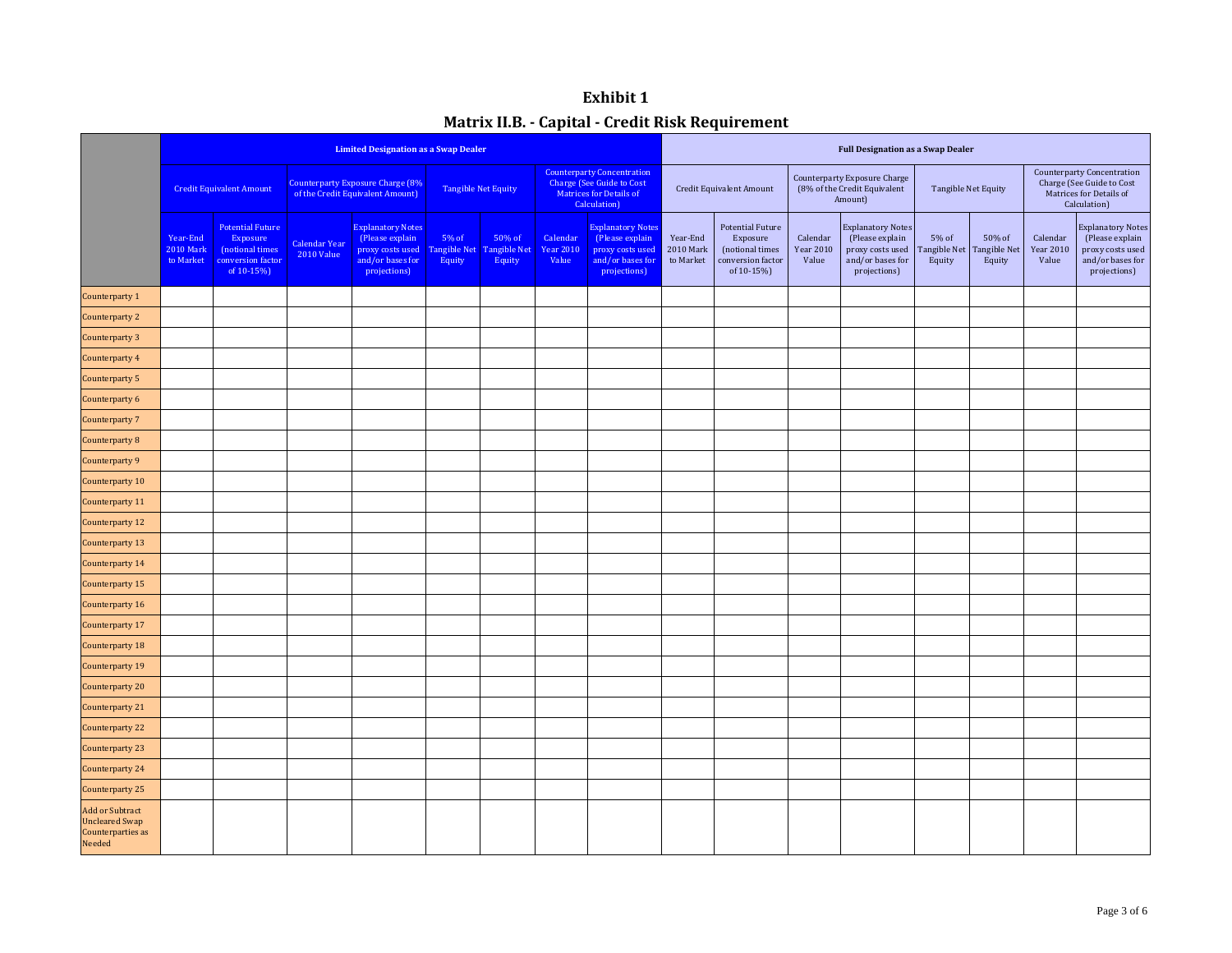| <b>Exhibit 1</b>                                |
|-------------------------------------------------|
| <b>Matrix III - Recordkeeping and Reporting</b> |

|                                                                                                            |                             |                                     | <b>Limited Designation as a Swap Dealer</b> |                                                                                                  | <b>Full Designation as a Swap Dealer</b> |                                     |                                             |                                                                                                   |  |  |  |
|------------------------------------------------------------------------------------------------------------|-----------------------------|-------------------------------------|---------------------------------------------|--------------------------------------------------------------------------------------------------|------------------------------------------|-------------------------------------|---------------------------------------------|---------------------------------------------------------------------------------------------------|--|--|--|
|                                                                                                            | <b>Historic Proxy Costs</b> | Projection - Initial Setup<br>Costs | Projection - Ongoing<br><b>Annual Costs</b> | <b>Explanatory Notes (Please</b><br>explain proxy costs used<br>and/or bases for<br>projections) | <b>Historic Proxy Costs</b>              | Projection - Initial Setup<br>Costs | Projection - Ongoing<br><b>Annual Costs</b> | <b>Explanatory Notes (Please)</b><br>explain proxy costs used<br>and/or bases for<br>projections) |  |  |  |
| IMs (SDs required to retain by trade ID)                                                                   |                             |                                     |                                             |                                                                                                  |                                          |                                     |                                             |                                                                                                   |  |  |  |
| Phone (SDs required to retain by trade ID)                                                                 |                             |                                     |                                             |                                                                                                  |                                          |                                     |                                             |                                                                                                   |  |  |  |
| Change Management and Training for new<br>Data Entry obligations                                           |                             |                                     |                                             |                                                                                                  |                                          |                                     |                                             |                                                                                                   |  |  |  |
| Trade IDs, Time Stamps and Other New<br><b>Reporting Requirements (including</b><br>standardization costs) |                             |                                     |                                             |                                                                                                  |                                          |                                     |                                             |                                                                                                   |  |  |  |
| <b>Existing Data Harmonization (with</b><br>CFTC/SDR/Industry standards for Reporting)                     |                             |                                     |                                             |                                                                                                  |                                          |                                     |                                             |                                                                                                   |  |  |  |
| Real Time Reporting Assuming all<br><b>Counterparties are Swap Dealers</b>                                 |                             |                                     |                                             |                                                                                                  |                                          |                                     |                                             |                                                                                                   |  |  |  |
| Real Time Reporting Assuming 50% of<br><b>Counterparties are Swap Dealers</b>                              |                             |                                     |                                             |                                                                                                  |                                          |                                     |                                             |                                                                                                   |  |  |  |
| Position Limit Reporting including physical<br>positions (include harmonization costs)                     |                             |                                     |                                             |                                                                                                  |                                          |                                     |                                             |                                                                                                   |  |  |  |
| Counterparty Confirm & Acknowledgement<br>Requirements                                                     |                             |                                     |                                             |                                                                                                  |                                          |                                     |                                             |                                                                                                   |  |  |  |
| Reporting of Historic Swap Data                                                                            |                             |                                     |                                             |                                                                                                  |                                          |                                     |                                             |                                                                                                   |  |  |  |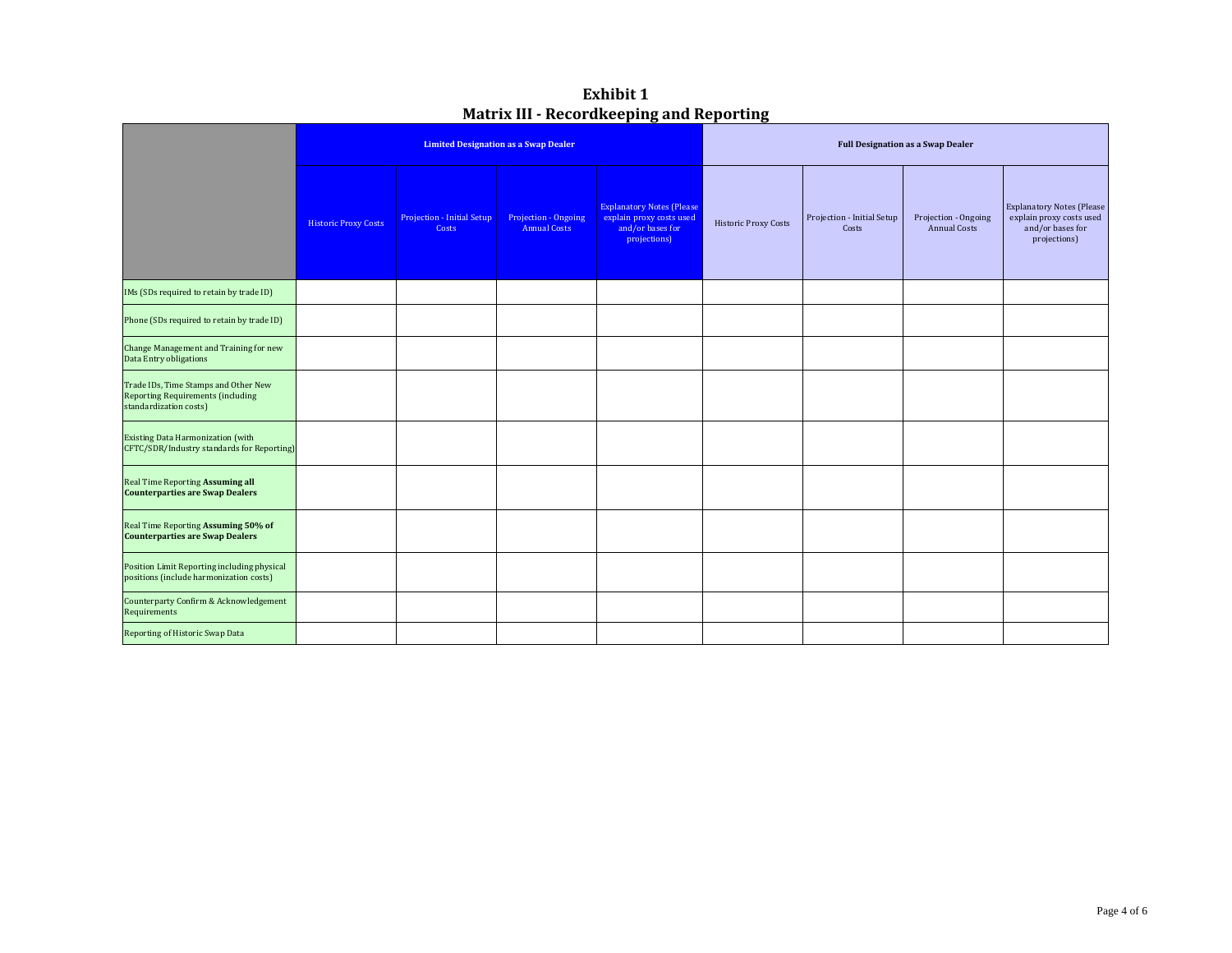| <b>Exhibit 1</b>                                   |
|----------------------------------------------------|
| <b>Matrix IV - Business Conduct Infrastructure</b> |

|                                                                     |                             |                                     | <b>Limited Designation as Swap Dealer</b>   |                                                                                                  | <b>Full Designation as a Swap Dealer</b> |                                     |                                             |                                                                                                  |  |  |
|---------------------------------------------------------------------|-----------------------------|-------------------------------------|---------------------------------------------|--------------------------------------------------------------------------------------------------|------------------------------------------|-------------------------------------|---------------------------------------------|--------------------------------------------------------------------------------------------------|--|--|
|                                                                     | <b>Historic Proxy Costs</b> | Projection - Initial Setup<br>Costs | Projection - Ongoing<br><b>Annual Costs</b> | <b>Explanatory Notes (Please</b><br>explain proxy costs used<br>and/or bases for<br>projections) | <b>Historic Proxy Costs</b>              | Projection - Initial Setup<br>Costs | Projection - Ongoing<br><b>Annual Costs</b> | <b>Explanatory Notes (Please</b><br>explain proxy costs used<br>and/or bases for<br>projections) |  |  |
| Daily Valuation of Positions for<br>Counterparties                  |                             |                                     |                                             |                                                                                                  |                                          |                                     |                                             |                                                                                                  |  |  |
| Position Limit Monitoring (May apply to<br>affiliate positions too) |                             |                                     |                                             |                                                                                                  |                                          |                                     |                                             |                                                                                                  |  |  |
| <b>Position Limit-Related Divestitures</b>                          |                             |                                     |                                             |                                                                                                  |                                          |                                     |                                             |                                                                                                  |  |  |
| $CCO + Staff$                                                       |                             |                                     |                                             |                                                                                                  |                                          |                                     |                                             |                                                                                                  |  |  |
| Annual Certified Compliance Report                                  |                             |                                     |                                             |                                                                                                  |                                          |                                     |                                             |                                                                                                  |  |  |
| Audits (Quarterly Internal Obligations)                             |                             |                                     |                                             |                                                                                                  |                                          |                                     |                                             |                                                                                                  |  |  |
| Counterparty Reporting / Disclosures                                |                             |                                     |                                             |                                                                                                  |                                          |                                     |                                             |                                                                                                  |  |  |
| <b>Registration Costs</b>                                           |                             |                                     |                                             |                                                                                                  |                                          |                                     |                                             |                                                                                                  |  |  |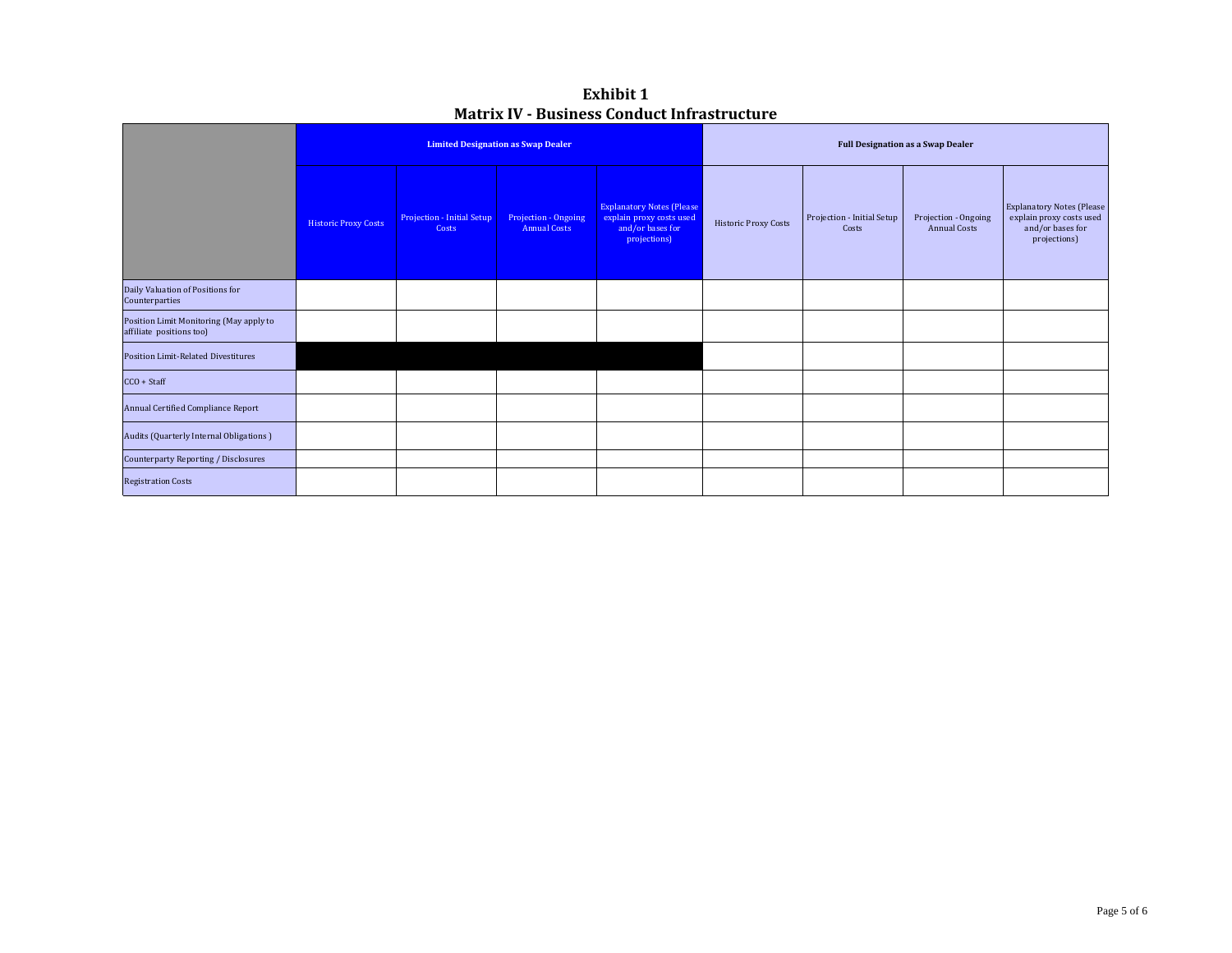| PRULLA V LIURUPHILY                                                                |                                             |                                               |                                                                                                   |                                          |                                               |                                                                                                  |  |  |  |
|------------------------------------------------------------------------------------|---------------------------------------------|-----------------------------------------------|---------------------------------------------------------------------------------------------------|------------------------------------------|-----------------------------------------------|--------------------------------------------------------------------------------------------------|--|--|--|
|                                                                                    | <b>Limited Designation as a Swap Dealer</b> |                                               |                                                                                                   | <b>Full Designation as a Swap Dealer</b> |                                               |                                                                                                  |  |  |  |
|                                                                                    | Calendar Year 2010 Value                    | Projection - Ongoing<br><b>Annual Margins</b> | <b>Explanatory Notes (Please)</b><br>explain proxy costs used<br>and/or bases for<br>projections) | Calendar Year 2010 Value                 | Projection - Ongoing<br><b>Annual Margins</b> | <b>Explanatory Notes (Please</b><br>explain proxy costs used<br>and/or bases for<br>projections) |  |  |  |
| Average Transaction Margin (Including only<br><b>Uncleared Swap Transactions</b> ) |                                             |                                               |                                                                                                   |                                          |                                               |                                                                                                  |  |  |  |
| Average Transaction Margin (Over the Entire<br><b>Energy Trading Business)</b>     |                                             |                                               |                                                                                                   |                                          |                                               |                                                                                                  |  |  |  |
| Total Pre-Tax Gross Margin (Including only<br><b>Uncleared Swap Transactions</b> ) |                                             |                                               |                                                                                                   |                                          |                                               |                                                                                                  |  |  |  |
| Total Pre-Tax Gross Margin (For the Entire<br><b>Energy Trading Business</b> )     |                                             |                                               |                                                                                                   |                                          |                                               |                                                                                                  |  |  |  |

**Exhibit 1Matrix V Profitability**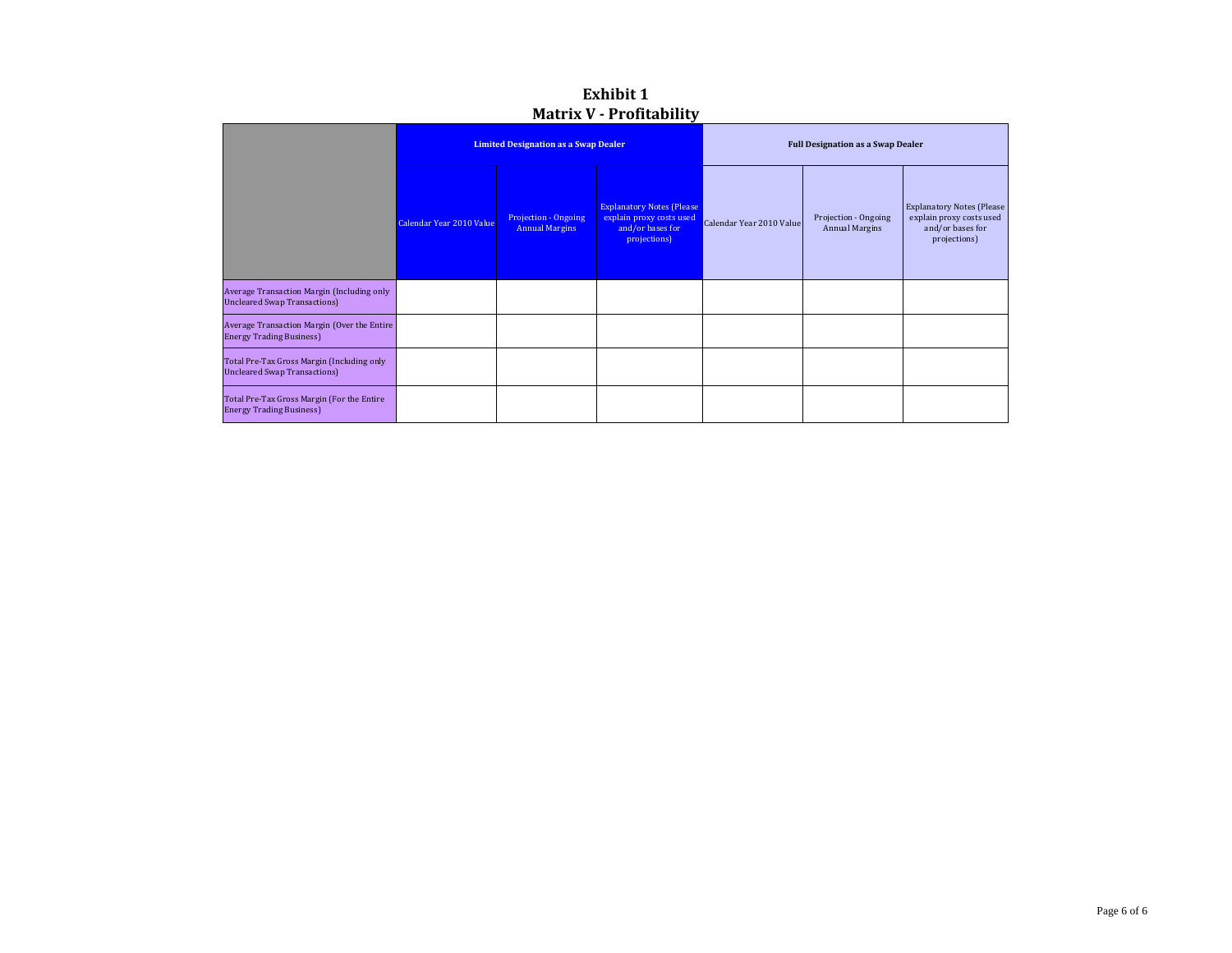### **Exhibit 2 Nonfinancial Energy Company Calculation of Pre-Tax Net Cost of Posting Margin and of Capital Requirement**

#### **Illustrative After-Tax Weighted Average Cost of Capital For Nonfinancial Energy Company**

| <b>Interest Rates and Risk Premium</b>                | <b>October 1, 2008</b> | <b>October 1, 2011</b> | Average  |
|-------------------------------------------------------|------------------------|------------------------|----------|
| 30-year Risk-Free Rate <sup>1</sup>                   | 4.22%                  | 2.76%                  | 3.49%    |
| Cost of Debt for BBB-Rated Company <sup>1</sup>       | 7.87%                  | 5.22%                  | 6.55%    |
| Equity Risk Premium <sup>2</sup>                      | 7.13%                  | 6.67%                  | 6.90%    |
|                                                       |                        |                        |          |
| Betas, Cap Structure, and Cost of Capital             | <b>October 1, 2008</b> | <b>October 1, 2011</b> | Average  |
| Debt/Capital                                          | 0.50                   | 0.50                   | 50.00%   |
| <b>Equity Beta</b>                                    | 1.20                   | 1.20                   | 120.00%  |
| After-Tax Cost of Equity                              | 12.78%                 | 10.76%                 | 11.77%   |
| <b>Tax Rate</b>                                       | 40.00%                 | 40.00%                 | 40.00%   |
| Pre-Tax Cost of Equity                                | 21.29%                 | 17.94%                 | 19.62%   |
| Pre-Tax WACC                                          | 14.58%                 | 11.58%                 | 13.08%   |
| <b>Illustrative Yield on Margin Posted</b>            |                        |                        |          |
| Yield on 30-year Treasuries <sup>1</sup>              | 4.22%                  | 2.76%                  | 3.49%    |
| <b>Net Cost of Posting Margin</b>                     |                        |                        |          |
| Pre-Tax Weighted Cost of Capital                      |                        |                        | 13.08%   |
| Pre-tax yield on Margin Posted                        |                        |                        | 3.49%    |
| Net Pre-Tax Cost                                      |                        |                        | $9.59\%$ |
| <b>Net Cost of Meeting Equity Capital Requirement</b> |                        |                        |          |
| Pre-Tax Cost of Equity Capital                        |                        |                        | 19.62%   |
| Pre-tax Yield on Capital Held                         |                        |                        | 3.49%    |
| Net Pre-Tax Cost                                      |                        |                        | 16.13%   |

#### **Notes and Sources:**

 $1$  The risk-free rate and yield on Baa-rated debt is obtained from the Federal Reserve's H.15 Release.

 $2^{2}$  Equity Risk Premiums are obtained from Ibbotson's 2007 and 2010 Valuation Yearbooks, respectively.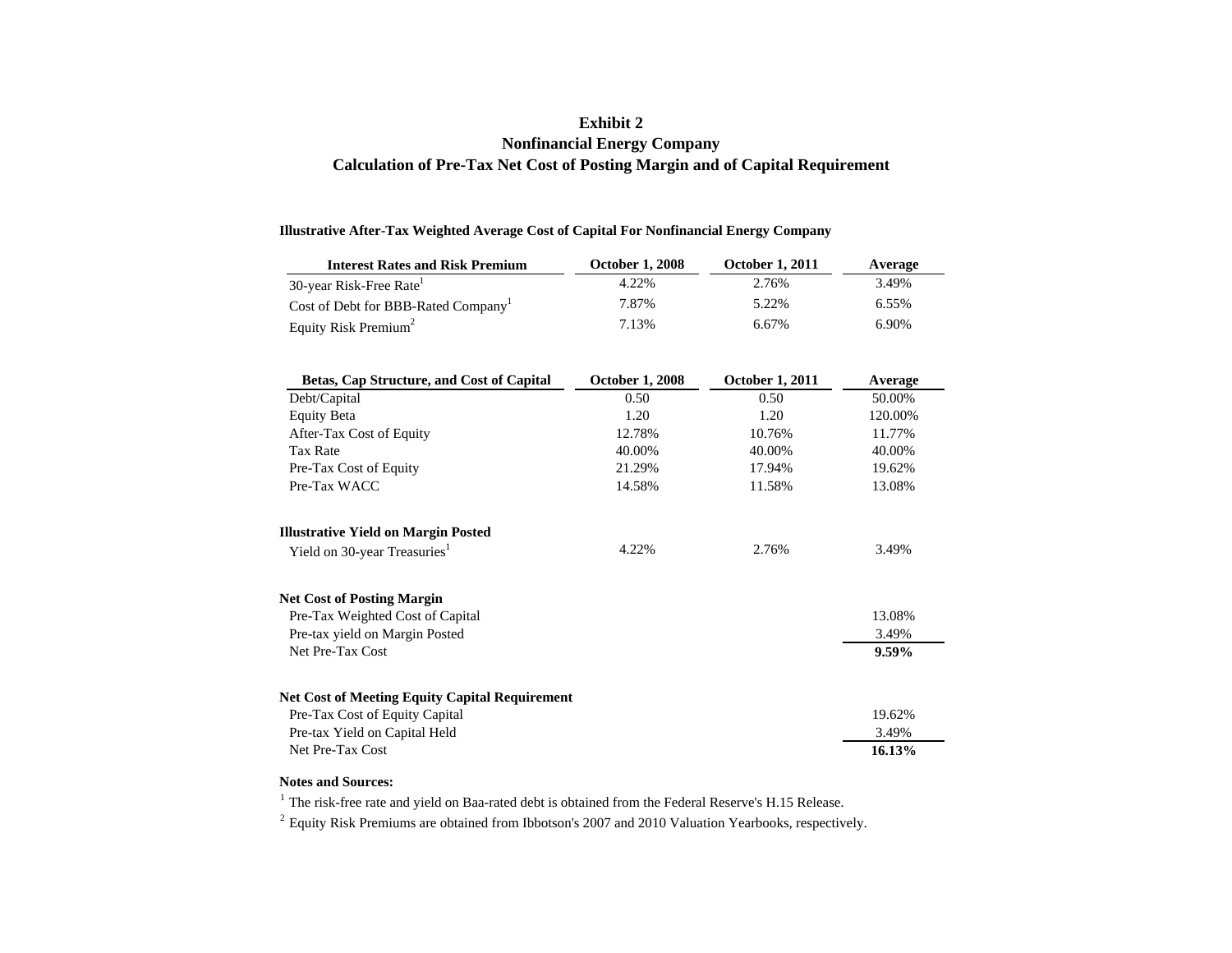

**Comparison to Status Quo:** Under Status Quo, capital requirements, initial margin requirements, record keeping and reporting, and business conduct costs do not apply. Variation margin is only posted when exposure exceeds the unsecured credit threshold.

Notes and Sources: Margin and capital costs are calculated to match the specific terms of this transaction. Recordkeeping, Reporting and Business Conduct Infrastructure Expenses are taken from the survey for the firm providing the most transaction-level detail. Initial costs are amortized over 10yrs.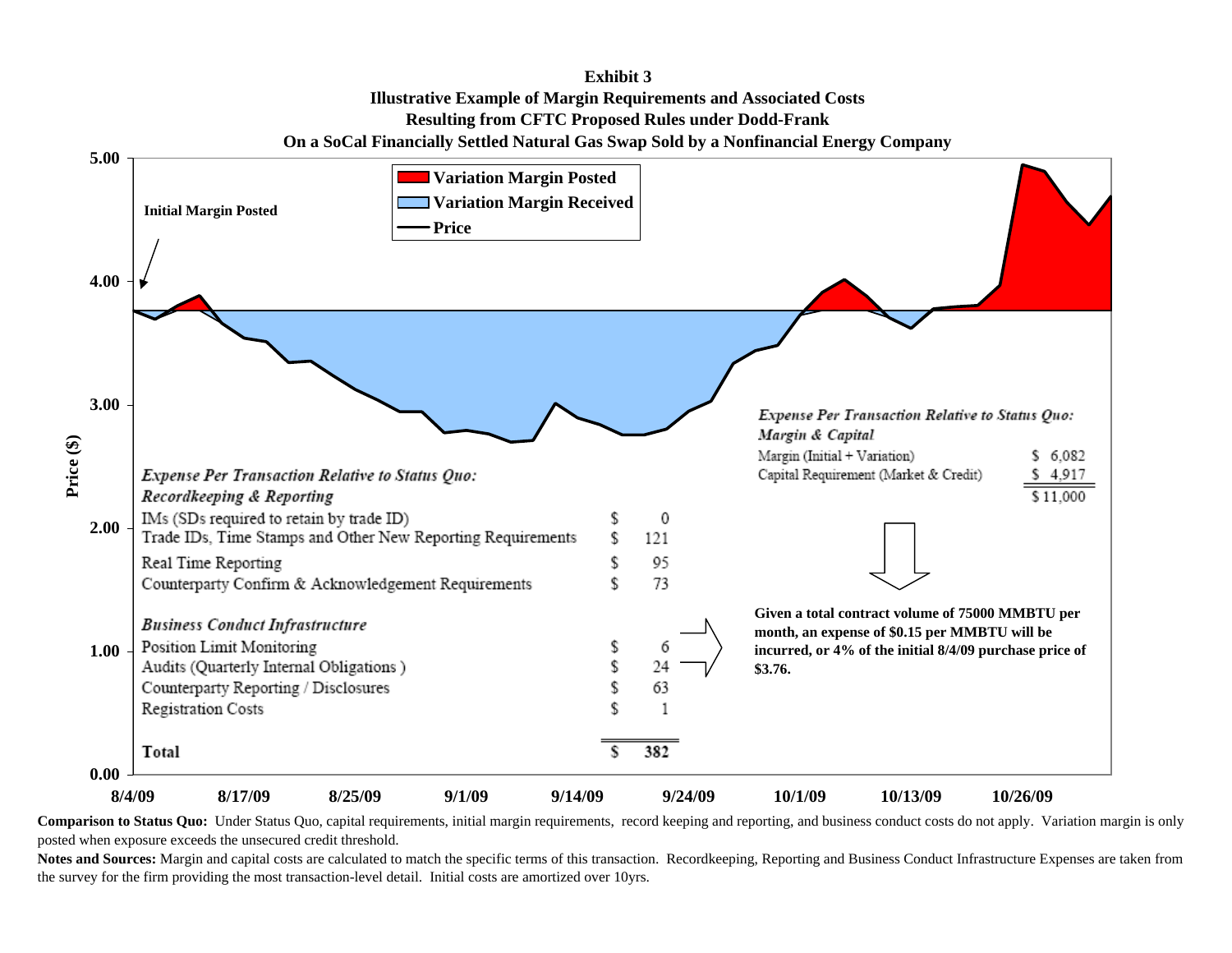**Exhibit 4Nonfinancial Energy Companies Compliance Costs Would Eliminate a Large Portion, if Not All, of Profits**

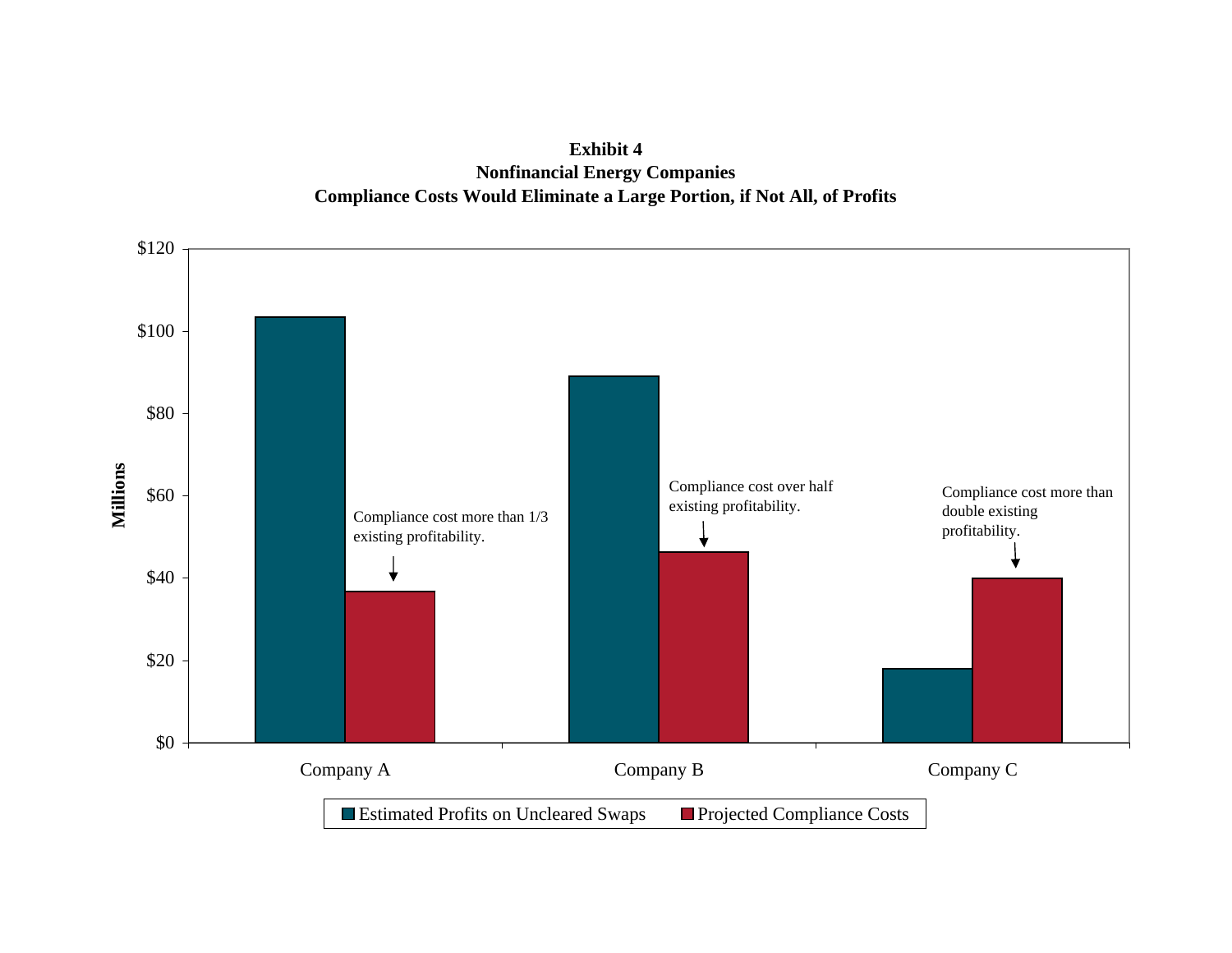

**Exhibit 5Equity Capital Invested per \$100 of Assets**

### **Notes and Sources:**

Industry data are obtained from Factset Research Systems, Inc.

Survey summary statistics are calculated over respondents who provided relevant data: parties 1, 3, & 4. Industry average is calculated over companies found in Ibbotson Cost of Capital 2010 Yearbook, where SIC 491 (electric services), SIC 492 (gas production and distribution), having an average debt:total capital of 44%. This industry data is consistent with the debt-to-capital ratios for companies in the Dow Jones Utilities Index and in S&P 1500 GICS/Energy Index.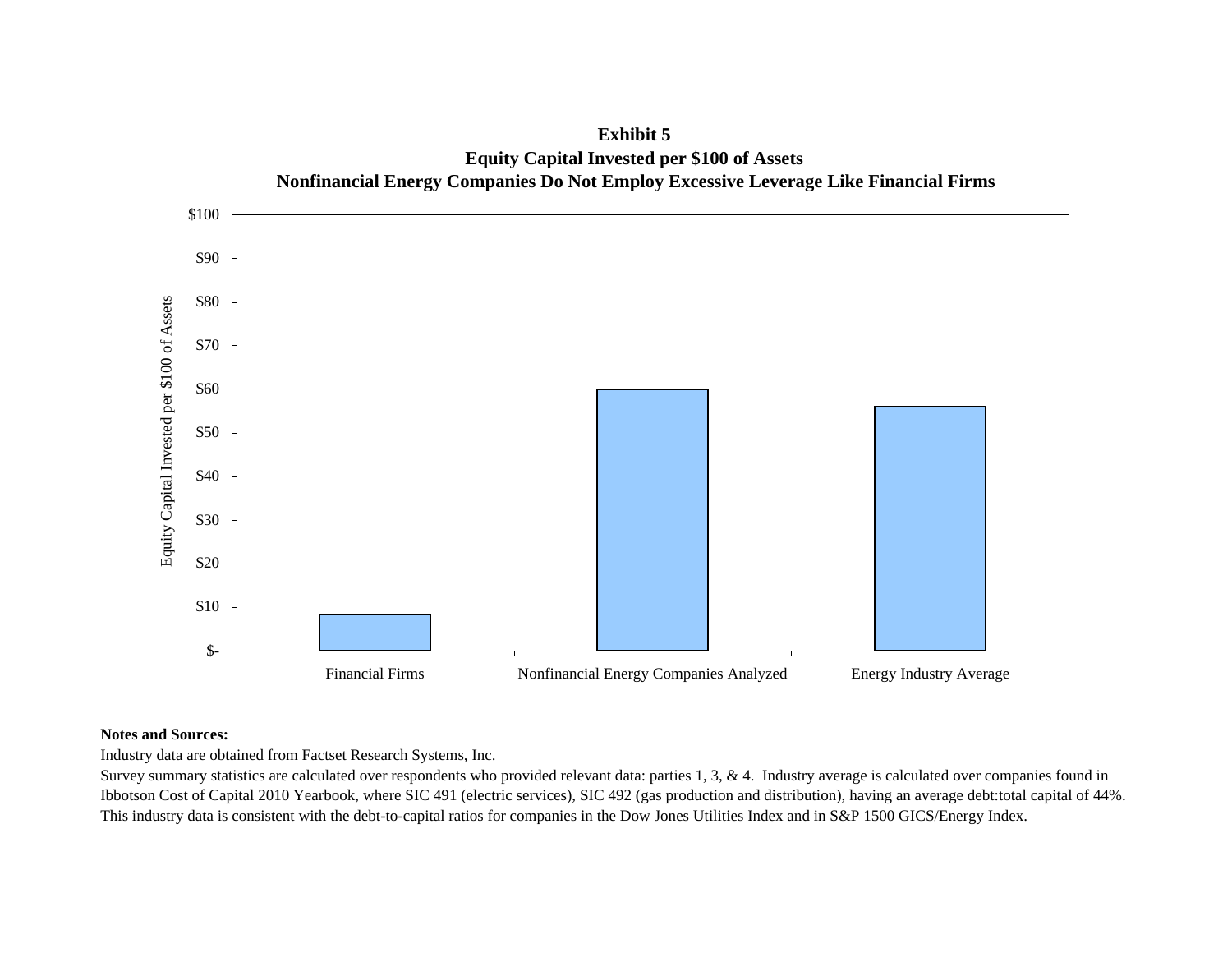## 2001

*September*: Dominion Resources Inc. ("Dominion") paid \$2.3 billion to acquire Louis Dreyfus Natural Gas Corp. The acquisition bolstered Dominion's growing energy-trading division augmenting Dominion's natural gas reserves by nearly two thirds.

## 2002

*February*: The investment bank UBS Warburg entered into the energy-trading sector by acquiring the trading desk of onetime trading giant Enron. The acquisition resulted in the formation of USBWenergy, which retained 625 Enron employees.

*August – October*: In an effort to mitigate recent losses, Aquila cut off the once highly viable wholesale marketing and trading arms of the company. The company's decision to refocus its operations on regulated energy brought about the sale of \$1 billion in assets and the laying off of over 1,000 employees.

*October*: Dynergy quit the energy trading business after seeing its share price drop from \$47.50 to less than a dollar in less than a year. The company's departure from trading came amidst accusations that the company had misled investors with false accounting.

*November*: El Paso Corp. endeed its energy trading operations after the division loses \$150 in the most-recent quarter. The performance of the company's energy trading division came in stark contrast to the previous year, when the division netted \$750 million in profits.

## 2003

*No specific date*: In a year filled with financial distress, Allegheny Energy ended trading in Western U.S. energy markets, spurring company losses of \$277.4 million over the course of the year.

*July*: After incurring \$1.4 billion of debt, the National Energy Group ("NEG") of Pacific Gas and Electric Corp. filed for bankruptcy. NEG's operations consisted of merchant power generation and energy trading.

## 2004

*September*: Merrill Lynch entered the increasingly profitable energy-trading business with the acquisition of Entergy-Koch LP, an energy trading company based in Houston, for an undisclosed amount. As a result of the transfer, Merrill Lynch absorbed 300 former Entergy-Koch staff.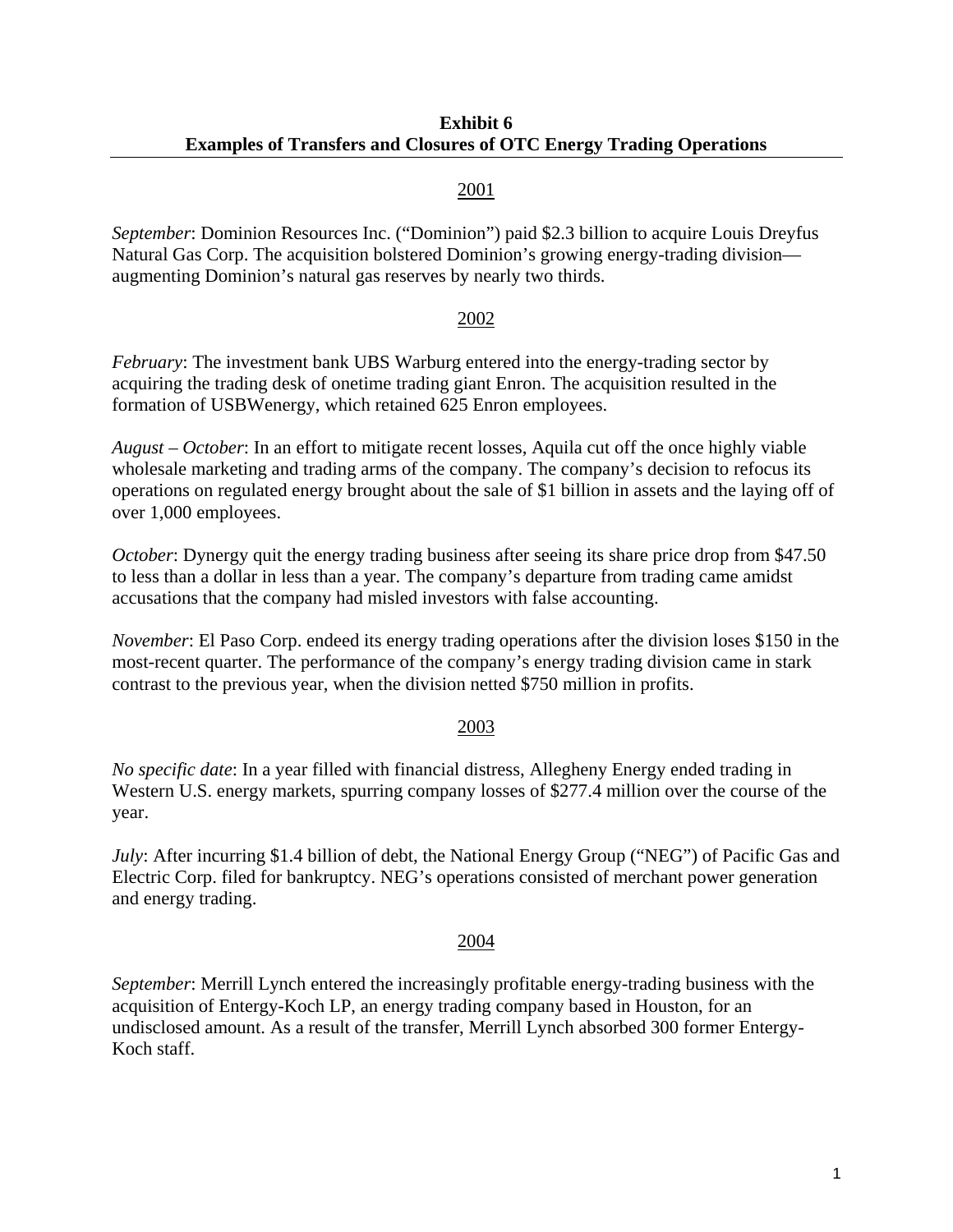### 2006

*September*: Amaranth Advisors deals off its \$3-billion energy-trading portfolio. With its naturalgas trading division losing over \$3 billion earlier in the month, the sale helped Amaranth avoid defaulting on its debt.

### 2007

*May*: For a price of \$496 million, Williams Power Company agreed to sell the bulk of its tradingrelated power and natural-gas assets, including nearly 10,000 megawatts, to Bear Stearns. The sale served to boost to Bear Stearn's energy-trading portfolio. Control of the assets was handed to Houston-based Bear Energy LP, a subsidiary of Bear Stearns.

## 2008

*December*: JP Morgan expanded its commodity trading sector with the acquisition of UBS's Global Agricultural commodities and Canadian energy commodities businesses. The sale helped UBS move forward with its plans to cease trading commodities and increase operations in other areas.

### 2009

*October*: Citigroup agreed to sell Phibro LLC ("Phibro"), a commodity trader focusing on oil and gas markets, to Occidental Petroleum Corporation ("Occidental"). Occidental absorbed the current employees of Phibro, which had generated a consistent stream of profits over the previous decade.

## 2010

*July*: To expand its energy portfolio, JP Morgan Chase paid \$1.6 billion to add the worldwide oil, metals, and coal assets of RBS Sempra Commodities to its global commodities portfolio. The transaction also included RBS Sempra's European power, European gas and global emissions assets sans the US.